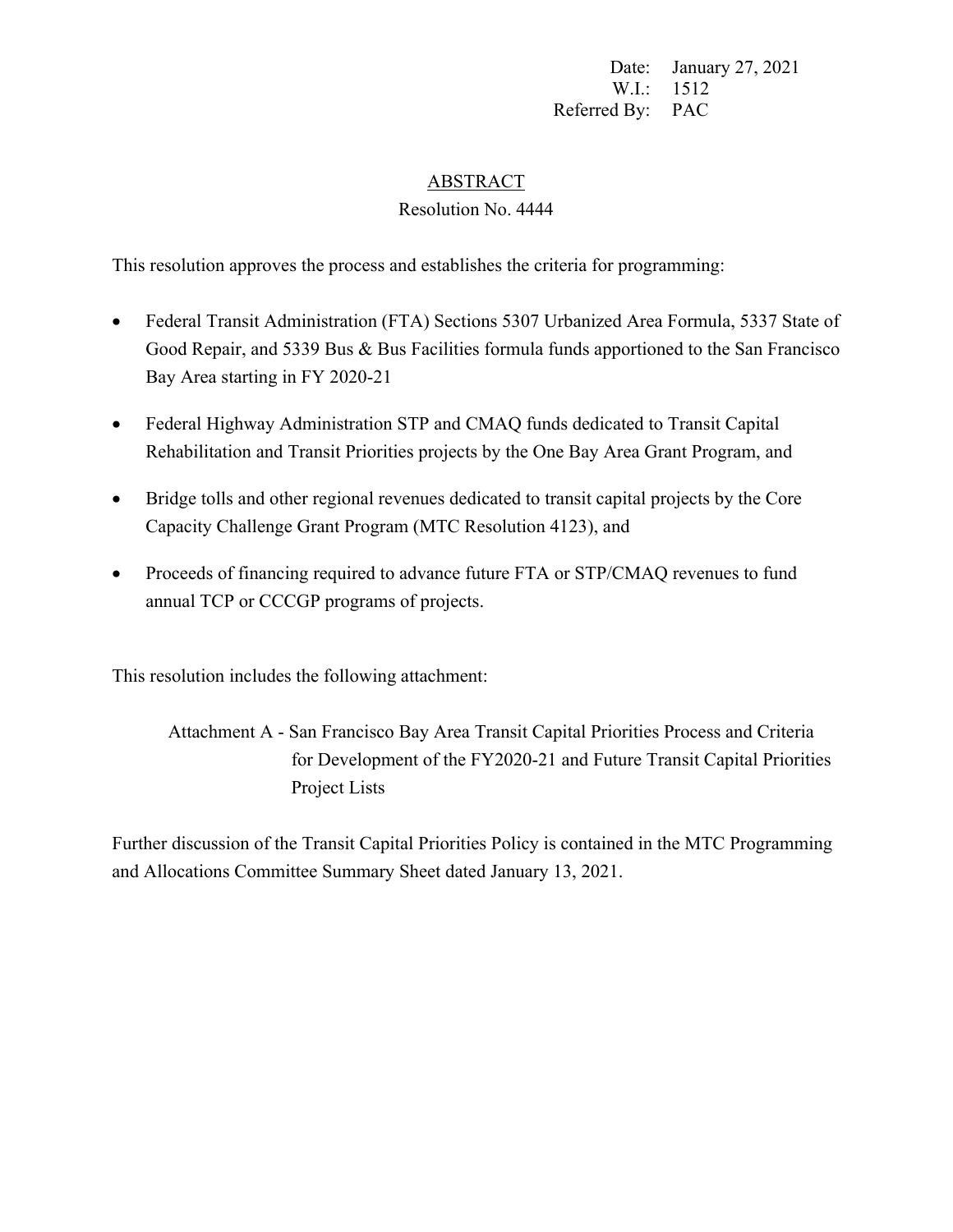Date: January 27, 2021 W.I.: 1512 Referred By: PAC

# RE: San Francisco Bay Area Transit Capital Priorities Process and Criteria for Fiscal Years Starting FY2020-21

# METROPOLITAN TRANSPORTATION COMMISSION RESOLUTION NO. 4444

 WHEREAS, the Metropolitan Transportation Commission (MTC) is the regional transportation planning agency for the San Francisco Bay Area pursuant to Government Code Sections 66500 et seq.; and

 WHEREAS, MTC is the designated Metropolitan Planning Organization (MPO) for the ninecounty Bay Area and is required to prepare and endorse a Transportation Improvement Program (TIP) which includes a list of priorities for transit capital projects; and

 WHEREAS, MTC has worked cooperatively with the cities, counties and transit operators in the region to establish a process and a set of criteria for the selection of transit capital projects to be included in the TIP; and

 WHEREAS, the process and criteria to be used in the selection and ranking of projects are set forth in Attachment A, which is incorporated herein as though set forth at length; now, therefore, be it

 RESOLVED, that MTC approves the Transit Capital Priorities (TCP) Process and Criteria as set forth in Attachment A; and, be it further

 RESOLVED, that MTC will use the process and criteria to program Federal Transit Administration (FTA) Sections 5307, 5337 and 5339 funds or any successor programs for fiscal years starting in FY2020-21, Federal Highway Administration STP and CMAQ funds dedicated to Transit Capital Rehabilitation and Transit Priorities projects by the One Bay Area Grant Program, bridge tolls and other regional revenues dedicated to transit capital projects by the Core Capacity Challenge Grant Program (MTC Resolution 4123), and proceeds of financing required to advance future FTA or STP/CMAQ revenues to fund annual TCP programs of projects to finance transit projects in the San Francisco Bay Area region; and, be it further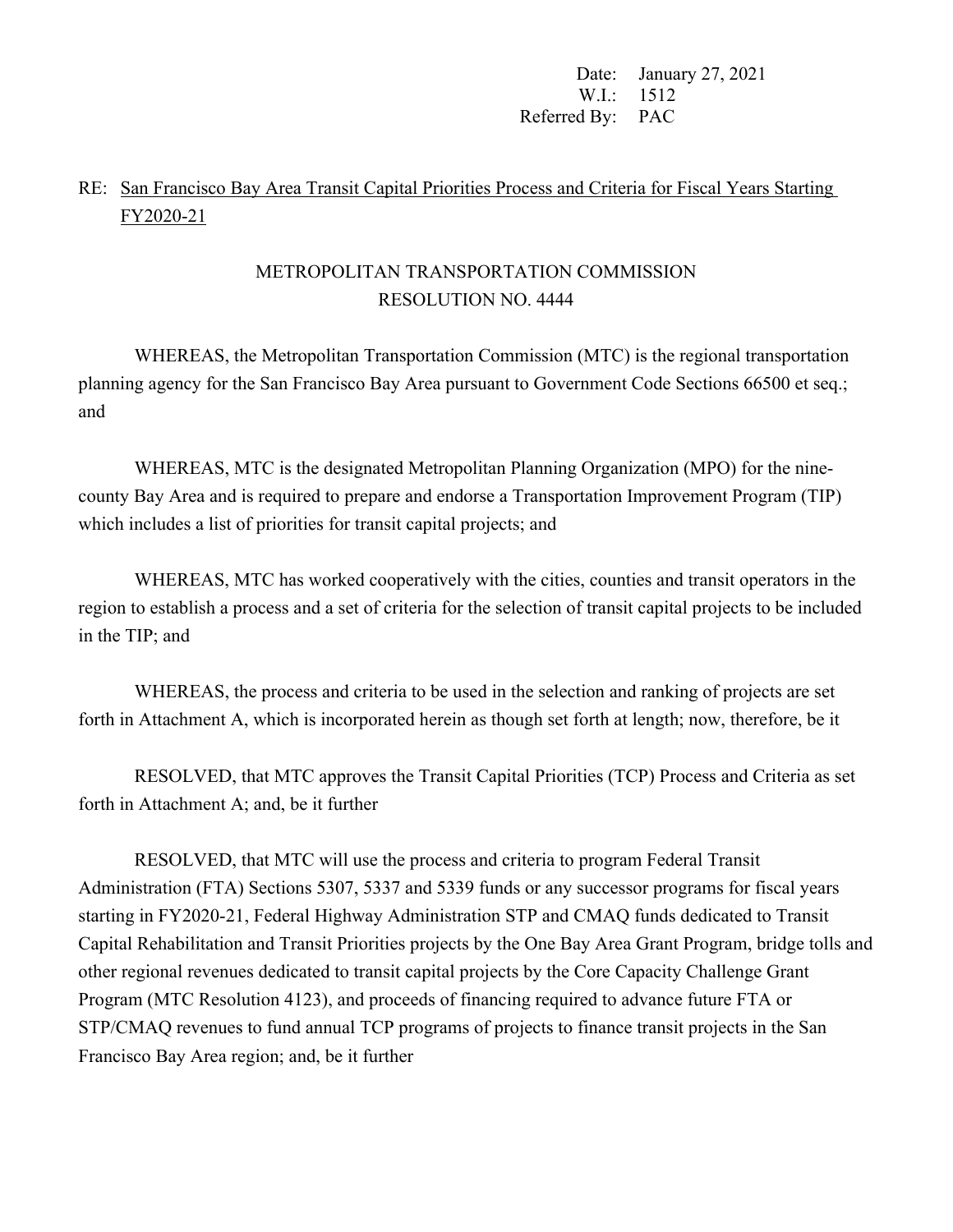MTC Resolution No. 4444 Page 2

RESOLVED, that the Executive Director of MTC is authorized and directed to forward a copy of this resolution to the Federal Transit Administration (FTA), and such agencies as may be appropriate.

## METROPOLITAN TRANSPORTATION COMMISSION

Scott Haggerty, Chair

The above resolution was entered into by the Metropolitan Transportation Commission at a regular meeting of the Commission held in San Francisco, California and at other remote locations, on January 27, 2021.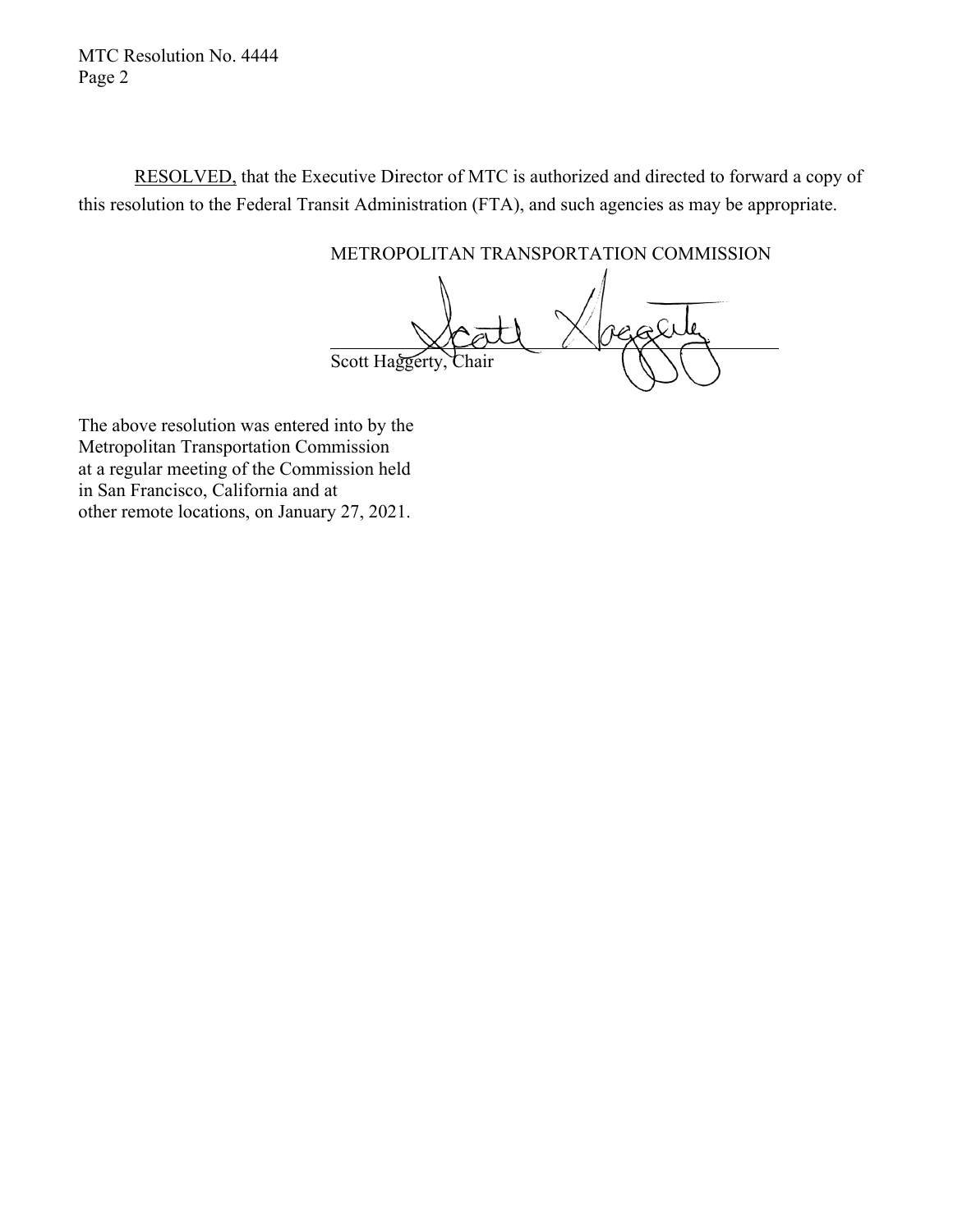Date: January 27, 2021 W.I.: 1512 Referred By: PAC

Attachment A Resolution No. 4444 Page 1 of 49

**San Francisco Bay Area Transit Capital Priorities Process and Criteria** 

**For Development of the FY2020‐21 and Future Transit Capital Priorities Project Lists**

Metropolitan Transportation Commission Bay Area Metro Center 375 Beale Street, Suite 800 San Francisco, CA 94105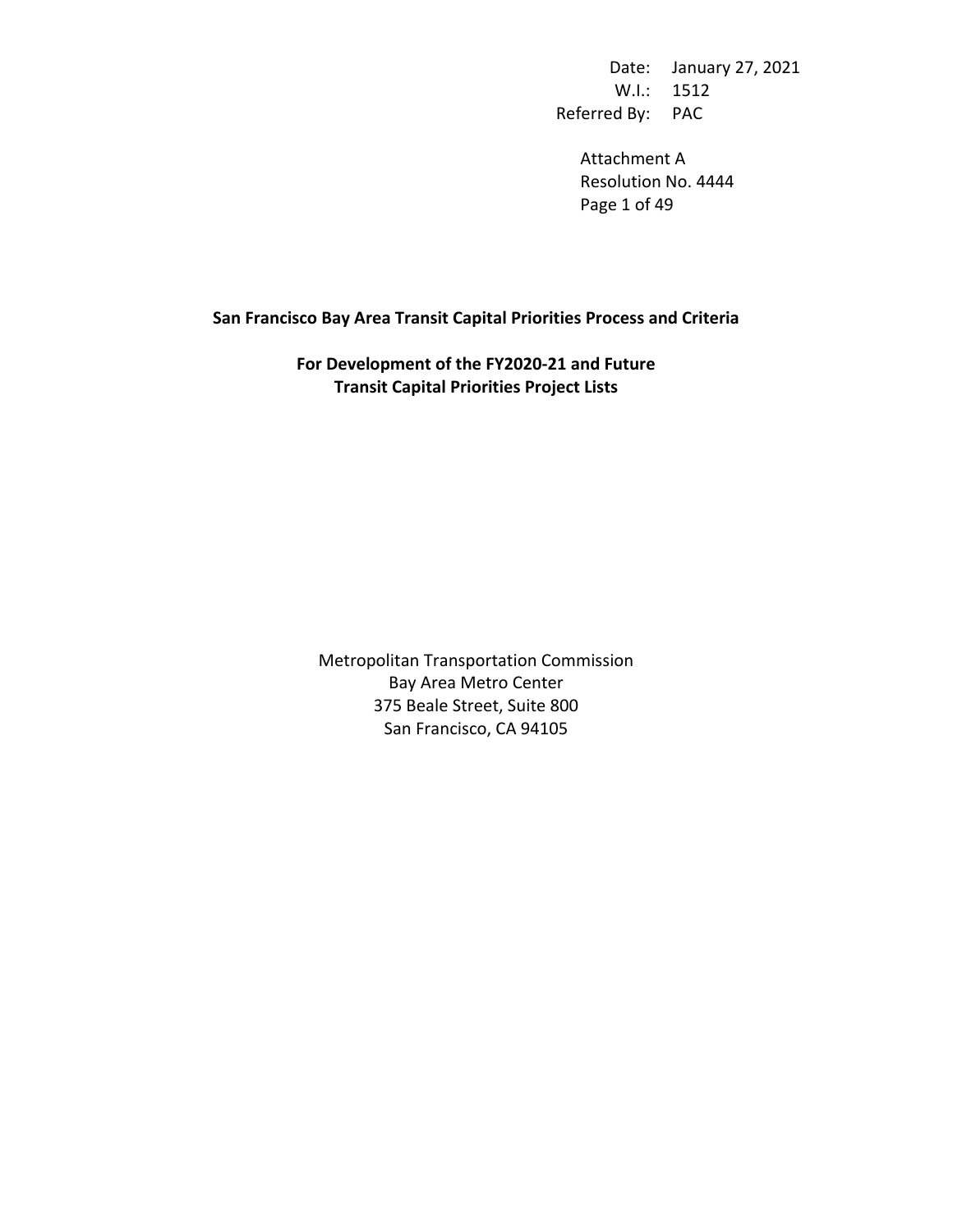Attachment A Resolution No. 4444 Page 2 of 49

# Table of Contents

| IV. ONE BAY AREA GRANT PROGRAM TRANSIT CAPITAL PROGRAM  42              |  |
|-------------------------------------------------------------------------|--|
|                                                                         |  |
|                                                                         |  |
| APPENDIX 3 - PRINCIPLES FOR REDIRECTING FUNDS TO TRANSIT OPERATIONS  48 |  |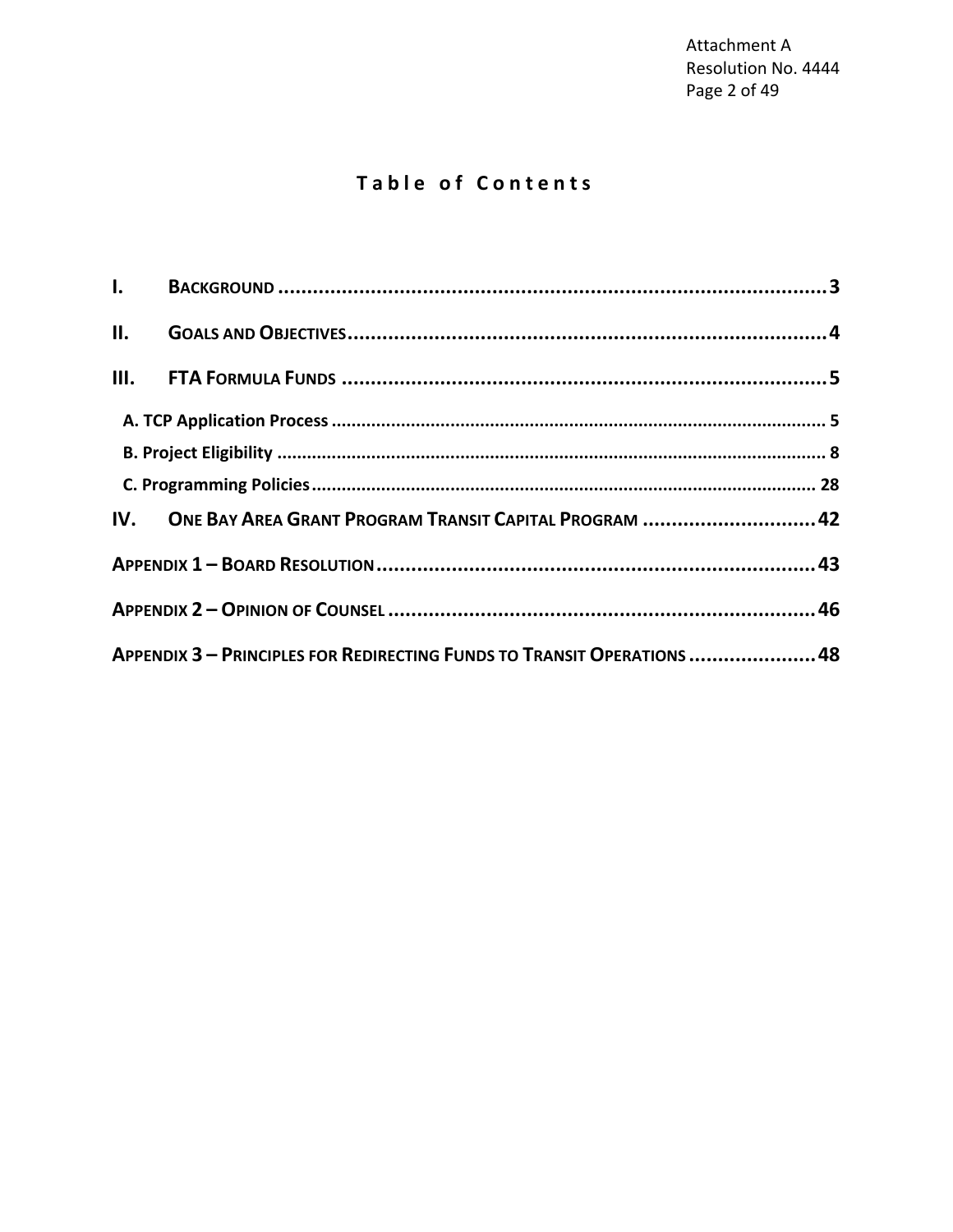## **I. BACKGROUND**

The Transit Capital Priorities (TCP) Process and Criteria applies to the programming of:

- Federal Transit Administration (FTA) Sections 5307 Urbanized Area Formula, 5337 State of Good Repair, and 5339 Bus & Bus Facilities formula funds apportioned to the San Francisco Bay Area in FY2020‐21 and beyond, until Commission passes a successor resolution,
- Federal Highway Administration STP and CMAQ funds dedicated to Transit Capital Rehabilitation and Transit Priorities projects by the One Bay Area Grant Program, and
- Bridge tolls and other regional revenues dedicated to transit capital projects by the Core Capacity Challenge Grant Program (MTC Resolution No. 4123), and
- Financing required to advance future FTA or STP/CMAQ revenues to fund annual TCP or CCCGP programs of projects.

The TCP Criteria are the rules, in part, for establishing a program of projects for eligible transit operators in the San Francisco Bay Area Region's large urbanized areas (UZAs) of San Francisco/Oakland, San Jose, Concord, Santa Rosa, and Antioch; and the small urbanized areas of Vallejo, Fairfield, Vacaville, Napa, Livermore, Gilroy‐Morgan Hill, and Petaluma.

On December 4, 2015, President Obama signed the Fixing America's Surface Transportation (FAST) Act into law. The FAST Act provides funding authorizations for FY2016 through FY2020. The Act maintains the same FTA formula programs as the previous authorization, Moving Ahead for Progress in the 21<sup>st</sup> Century (MAP-21). The FAST Act includes few modifications to FTA programs or policies. These modifications have been included in the TCP Criteria as appropriate. As of the adoption of this TCP Process and Criteria, no successor act to the FAST Act had been passed into law; rather, a continuing resolution had been passed for FY2021 funding.

In December 2013, MTC adopted Resolution No. 4123 for the Transit Core Capacity Challenge Grant Program (CCCGP), which establishes a policy commitment of approximately \$7.4 billion in federal, state, regional and local funds to high-priority transit capital projects that will improve the capacity and state of good repair of transit services in the urban core of the region. The CCCGP will determine the TCP program amounts for certain projects and sponsors. A more detailed description of the CCCGP is provided on Page 39 of Attachment A to this resolution.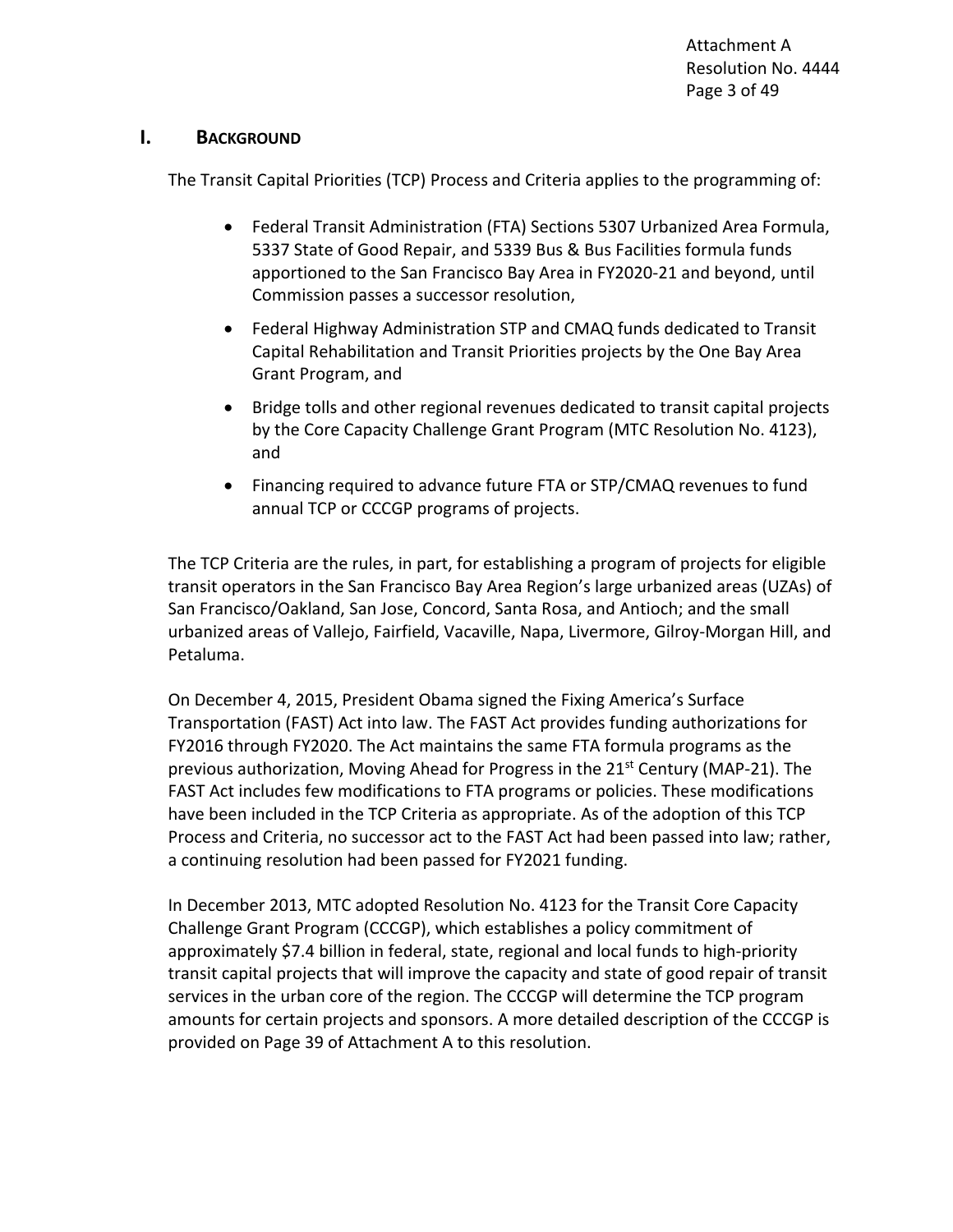Attachment A Resolution No. 4444 Page 4 of 49

## **II.** GOALS AND OBJECTIVES

The goal of the TCP Process and Criteria is to fund transit projects that are most essential to the region and consistent with Plan Bay Area 2040, the region's current long-range Regional Transportation Plan (RTP), and Plan Bay Area 2050, the updated RTP currently under development. The TCP Process and Criteria also implements elements of the Transit Sustainability Project recommendation (MTC Resolution No. 4060). Among the region's objectives for the TCP Process and Criteria are to:

*Fund basic capital requirements:* All eligible projects are to be considered in TCP Process and Criteria score order, with emphasis given to the most essential projects that replace and sustain the existing transit system capital plant. MTC will base the list of eligible replacement and expansion projects on information provided by the transit operators in response to a call for projects, or on information provided through the CCCGP. Operator‐proposed projects should be based on Short Range Transit Plan (SRTP) service objectives or other board‐approved capital plans. Requests for replacement/rehabilitation of assets should be consistent with FTA‐required Transit Asset Management (TAM) plans. All projects not identified as candidates for the TCP Program are assumed to be funded by other fund sources and are so identified in operators' SRTPs or capital plans.

*Maintain reasonable fairness to all operators*: Tests of reasonable fairness are to be based on the total funding available to each operator over a period of time, the level and type of service provided, timely obligation of prior year grants, and other relevant factors. A proportional share distributed to each operator is specifically not an objective.

*Complement other MTC funding programs for transit:* MTC has the lead responsibility in programming regional Surface Transportation Program (STP) and Congestion Mitigation‐ Air Quality (CMAQ) funds, and State Transportation Improvement Program (STIP) funds. Transit capital projects are also eligible for funding under these federal and state programs. Development of the TCP Program of Projects ("TCP Program") will complement the programming of STP, CMAQ, and STIP funds to maximize the financial resources available in order to fund the most essential projects for the San Francisco Bay Area's transit properties.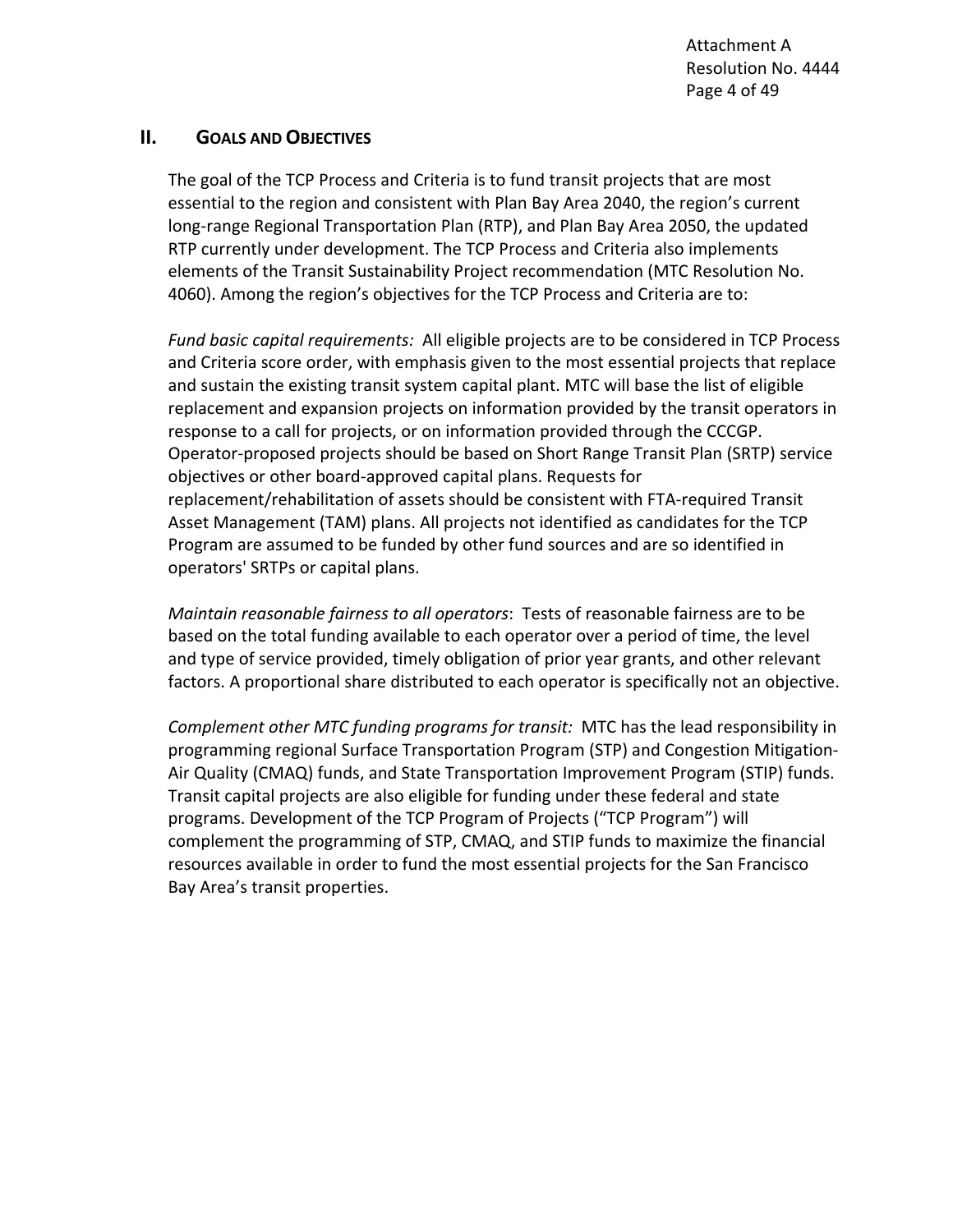Attachment A Resolution No. 4444 Page 5 of 49

### **III. FTA FORMULA FUNDS**

## **A. TCP Application Process**

The Transit Finance Working Group (TFWG) serves as the forum for discussing the TCP Process and Criteria, the TCP Program of Projects, and other transit programming issues. Each transit operator in the MTC region is responsible for appointing a representative to staff the Transit Finance Working Group (TFWG). The TFWG serves in an advisory capacity to the MTC Partnership Technical Advisory Committee (PTAC). All major policy revisions and programming‐related decisions are to be reviewed with PTAC. In general, the MTC Programming and Allocations Committee and the full Commission take action on the TCP Program and any other transit‐related funding programs after the TFWG and PTAC has reviewed them.

## **Capital Program Submittal**

For the purposes of programming, project sponsors will submit requests for funding in accordance with detailed instructions in MTC's call for projects. The level of detail must be sufficient to allow for MTC to screen and score the project.

### **Board Approval**

MTC requires that operators seek board approval prior to programming projects in the TIP. The board resolution for FY2020‐21 programming should be submitted by March 10, 2021, the planned date when the Programming and Allocations Committee will consider the proposed program. If a board resolution cannot be provided by this date due to board meeting schedule constraints, applicants should indicate in a cover memo with their application when the board resolution will be adopted. Appendix 1 is a sample resolution of board support.

### **Opinion of Counsel**

Project sponsors have the option of including specified terms and conditions within the Resolution of Local Support as included in Appendix 1. If a project sponsor elects not to include the specified language within the Resolution of Local Support, then the sponsor shall provide MTC with a current Opinion of Counsel stating that the agency is an eligible sponsor of projects for the FTA Section 5307, 5337, 5339, and/or STP/CMAQ programs; that the agency is authorized to perform the project for which funds are requested; that there is no legal impediment to the agency applying for the funds; and that there is no pending or anticipated litigation which might adversely affect the project or the ability of the agency to carry out the project. A sample format is provided in Appendix 2.

### **Screening projects**

MTC staff will evaluate all projects for conformance with the Screening Criteria (Section III) below. Certain requirements must be met for a project to reach the scoring stage of the Transit Capital Priorities process. Operators will be informed by MTC staff if a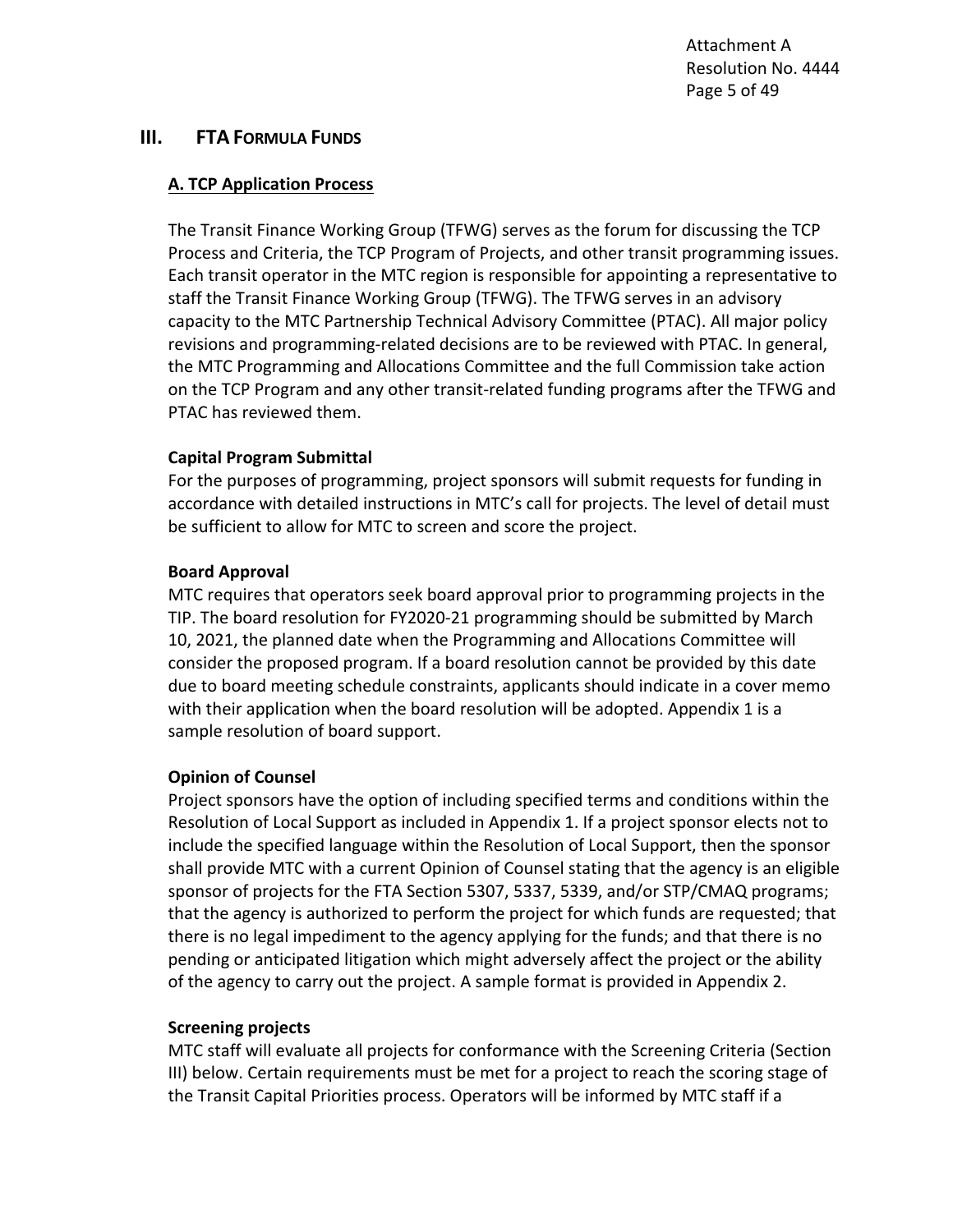project has failed to meet the screening criteria, and will be given an opportunity to submit additional information for clarification.

## **Scoring projects**

MTC staff will only score those projects that have passed the screening process. Based on the score assignment provided in Table 6, MTC staff will inform operators of the score given to each project. Operators may be asked to provide additional information for clarification.

## **Programming Projects***/***Assigning projects to fund source**

Projects passing screening and scoring criteria will be considered for programming in the TCP Program in the year proposed, however, projects will only be programmed in the Transportation Improvement Program (TIP) if the following conditions are met: 1) funding is available in the year proposed, and 2) funds can be obligated by the operator in the year proposed. Project fund sources will be assigned by MTC staff and will be based on project eligibility and the results of the Multi‐County Agreement model.

## **FTA Public Involvement Process and the TIP**

*FTA Public Involvement Process:* To receive an FTA grant, a grant applicant must meet certain public participation requirements in development of the FTA programs. As provided for in FTA Circular 9030.1E (revised January 16, 2014), FTA considers a grantee to have met the public participation requirements associated with the annual development of the Program of Projects when the grantee follows the public involvement process outlined in the FHWA/FTA planning regulations for the TIP. In lieu of a separate public involvement process, MTC will follow the public involvement process for the TIP.

*Annual Programming in the TIP:* MTC, in cooperation with the state and eligible transit operators, is required to develop a TIP for the MTC Region. The TIP is a four‐year programming document, listing federally funded transportation projects, projects requiring a federal action, and projects deemed regionally significant. TCP programming in each year of the TIP will be financially constrained to the estimated apportionment level. Programming adjustments in the TIP will be done in consultation with eligible transit operators in the MTC region.

## **Changes to the Transit Capital Priorities Program**

Each year after FTA releases apportionments for its formula funding programs, the preliminary TCP Program for the year will be revised if necessary to fit within the available revenues. The annual program revisions and corresponding amendment to the TIP is referred to as the Program of Projects (POP) Amendment, and finalizes the program for the year.

As part of the POP amendment, project sponsors may also request discretionary amendments to the preliminary program that conform to the TCP Process and Criteria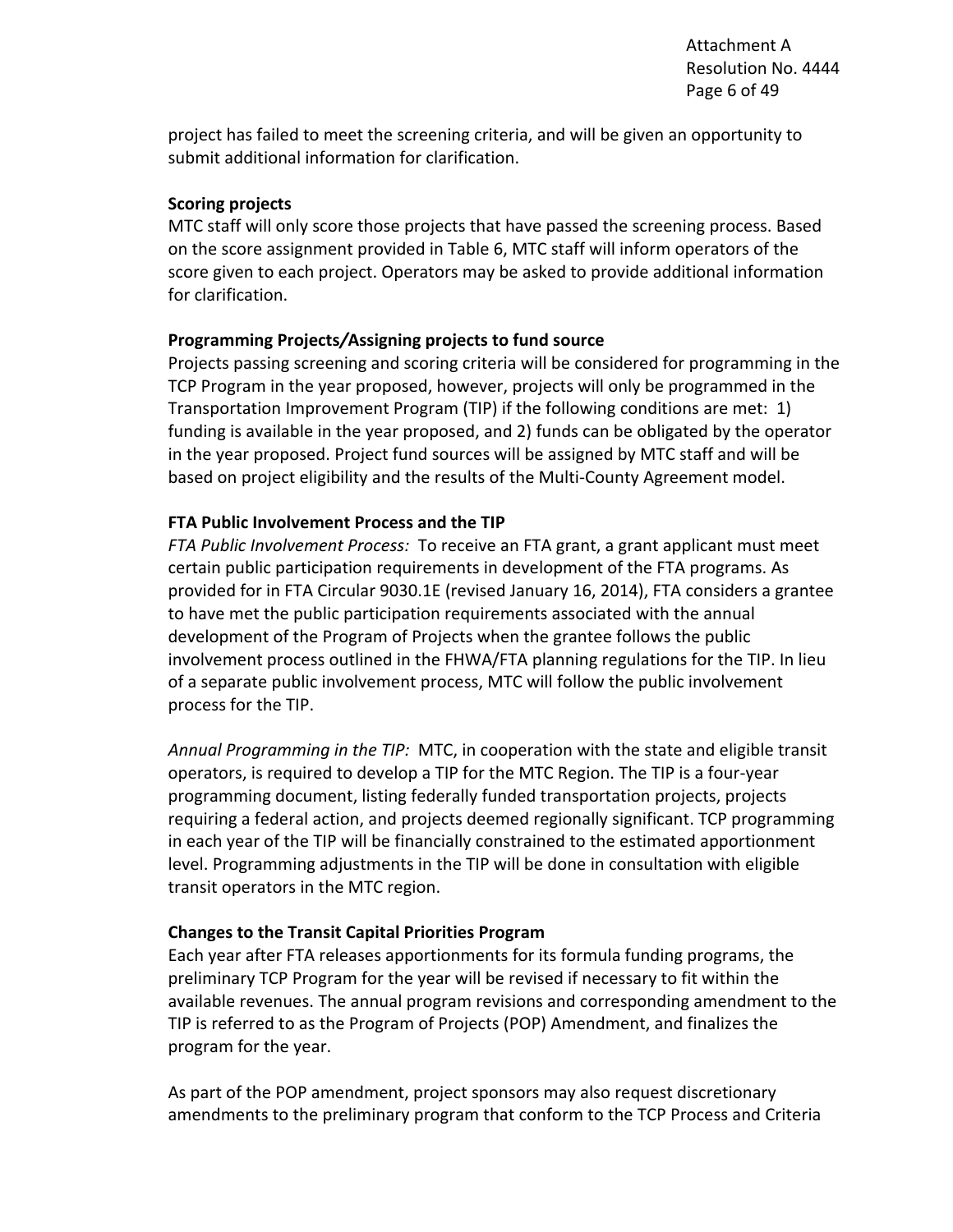programming policies. Discretionary amendments may be allowed only in certain circumstances. The following general principles govern changes:

- Amendments are not routine. Any proposed changes will be carefully studied.
- Amendments are subject to MTC and TFWG review.
- Amendments which adversely impact another operator's project will not be included without the prior agreement of other operators to the change.
- Amendments will be acceptable only when proposed changes are within the prescribed financial constraints of the TIP.
- Emergency or urgent projects will be considered on a case-by-case basis as exceptions.

Operators proposing the change must provide relevant information to substantiate the urgency of the proposed amendment. Projects that impede delivery of other projects will be considered only if an agreement can be reached between the affected operators for deferring or eliminating the affected projects from consideration.

Following the FY2020‐21 program, project sponsors will be able to make revisions to their requests for future years.

## **Funding Shortfalls**

If final apportionments for the FTA formula programs come in lower than MTC has previously estimated, MTC staff will first redistribute programming to other urbanized areas with surplus apportionments in which the projects are eligible, and, second, negotiate with operators to constrain project costs or defer projects to a future year. If sufficient resolution is not possible, MTC will consider additional information, including project readiness, prior funding (if the project is a phased multi‐year project), whether the project had been previously deferred, and the amount of federal funds that each of the concerned operators received in recent years, before making reductions to programming. As a final option for closing any shortfalls, staff may institute an across‐ the‐board reduction in programming, proportionally allocated within each affected urbanized area.

### **Project Review**

Each operator is expected to complete their own Federal grant application using FTA's Transit Award Management System (TrAMS). MTC staff will review grant applications and submit concurrence letters to FTA on behalf of project sponsors as needed.

### **Program Period**

The TCP Criteria will be used to develop a program of projects for FY2020‐21, aligned with the FAST Act continuing resolution in place at time of adoption. Staff will endeavor to align future updates with multi‐year programming under any new surface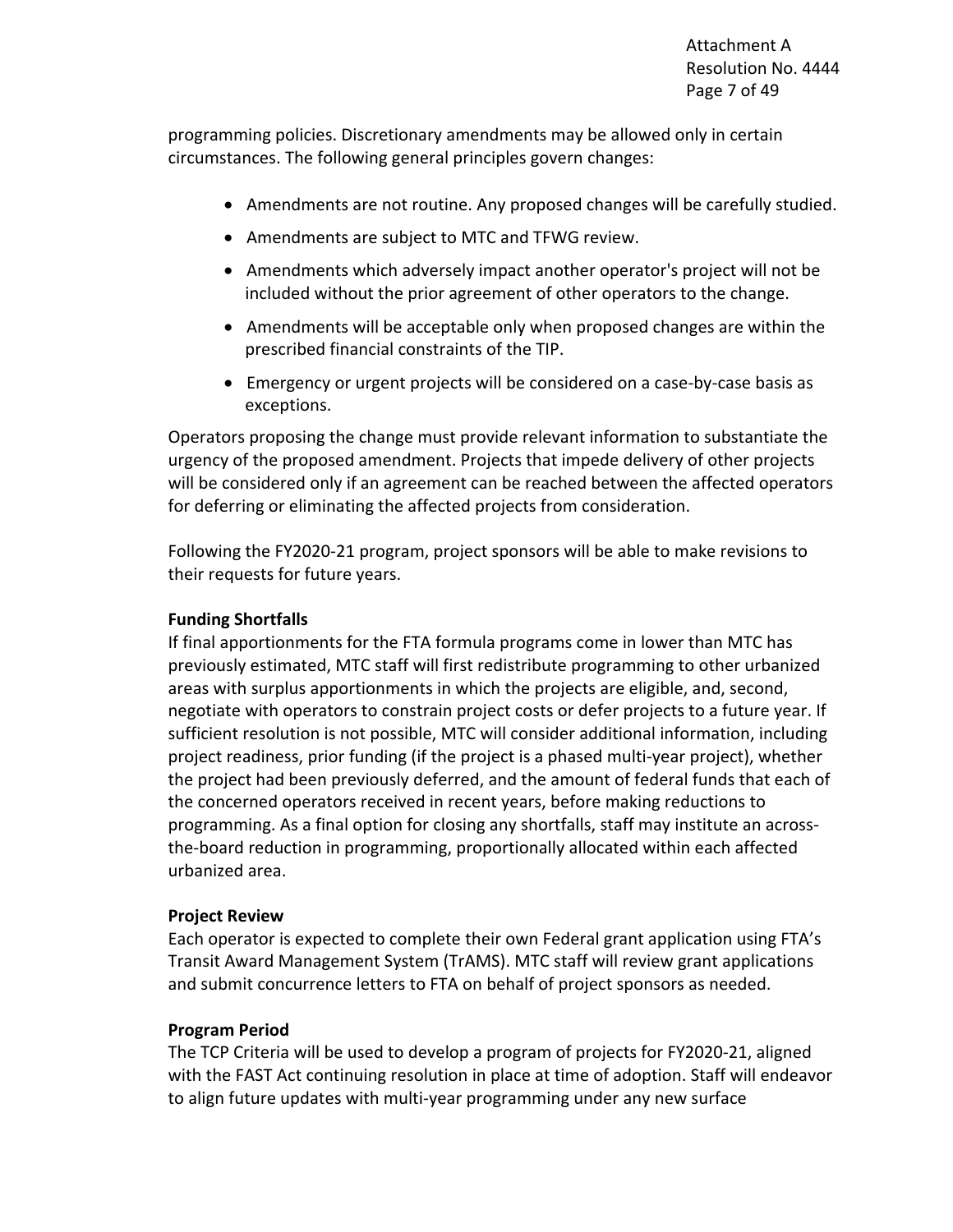Attachment A Resolution No. 4444 Page 8 of 49

transportation authorization in order to help operators with multi‐year capital budgeting, and to help the region take a longer‐term view of capital replacement needs.

### **B. Project Eligibility**

### **Federal Requirements and Eligibility**

### **Federal and State Legislation**

Projects selected will conform to the requirements of the FAST Act, Clean Air Act Amendments of 1990 (CAAA), the California Clean Air Act (CCAA), and the Americans with Disabilities Act (ADA). Project sponsors shall agree to comply with federal law, including all applicable requirements of the FAST Act, CAAA, ADA, Section 504 of the Rehabilitation Act, and Title VI of the Civil Rights Act of 1964, in implementing their Projects.

### **Intelligent Transportation Systems (ITS) Architecture Policy**

Project sponsors will be required to meet the Federal Transit Administration's National ITS Architecture Policy as established by FTA Federal Register Notice Number 66 FR 1455 published January 8, 2001 and as incorporated by the regional architecture policy which can be accessed at: http://mtc.ca.gov/our-work/operate-coordinate/intelligenttransportation‐systems‐its.

### **1% Security Policy**

Project sponsors are also required to meet the FTA 1% security set‐aside provisions as established in the FY2004‐05 Certifications and Assurances, FTA Federal Register Notice Number 69 FR 62521 published on October 26, 2004, and as it may be refined by FTA in future notifications. An updated circular (FTA Circular 9030.1E ‐ January 16, 2014) includes additional certification requirement by designated recipients at the urbanized area level. As the designated recipient, MTC will review the grant applications for each appropriations year for compliance and certification to FTA. The security programming may not apply to all eligible operators in a UA, depending on need for security projects. Refer to the applicable FTA circulars for additional information.

### **Program Eligibility**

Program eligibility is based on the statutory eligibility for the FTA Section 5307, 5337 and 5339 programs. Following are the program eligibility for each of the three funding programs authorized by the FAST Act. If revisions to eligibility for these programs are adopted as part of reauthorizing legislation of FTA circulars or other guidance issued by FTA, the region will consider conforming amendments to the TCP Process and Criteria.

*FTA Section 5307 Urbanized Area Federally Defined Program Eligibility (Statutory Reference: 49USC5307)*: Capital projects; planning; job access and reverse commute projects; and operating costs of equipment and facilities for use in public transportation in urbanized areas with a population of fewer than 200,000, and, in certain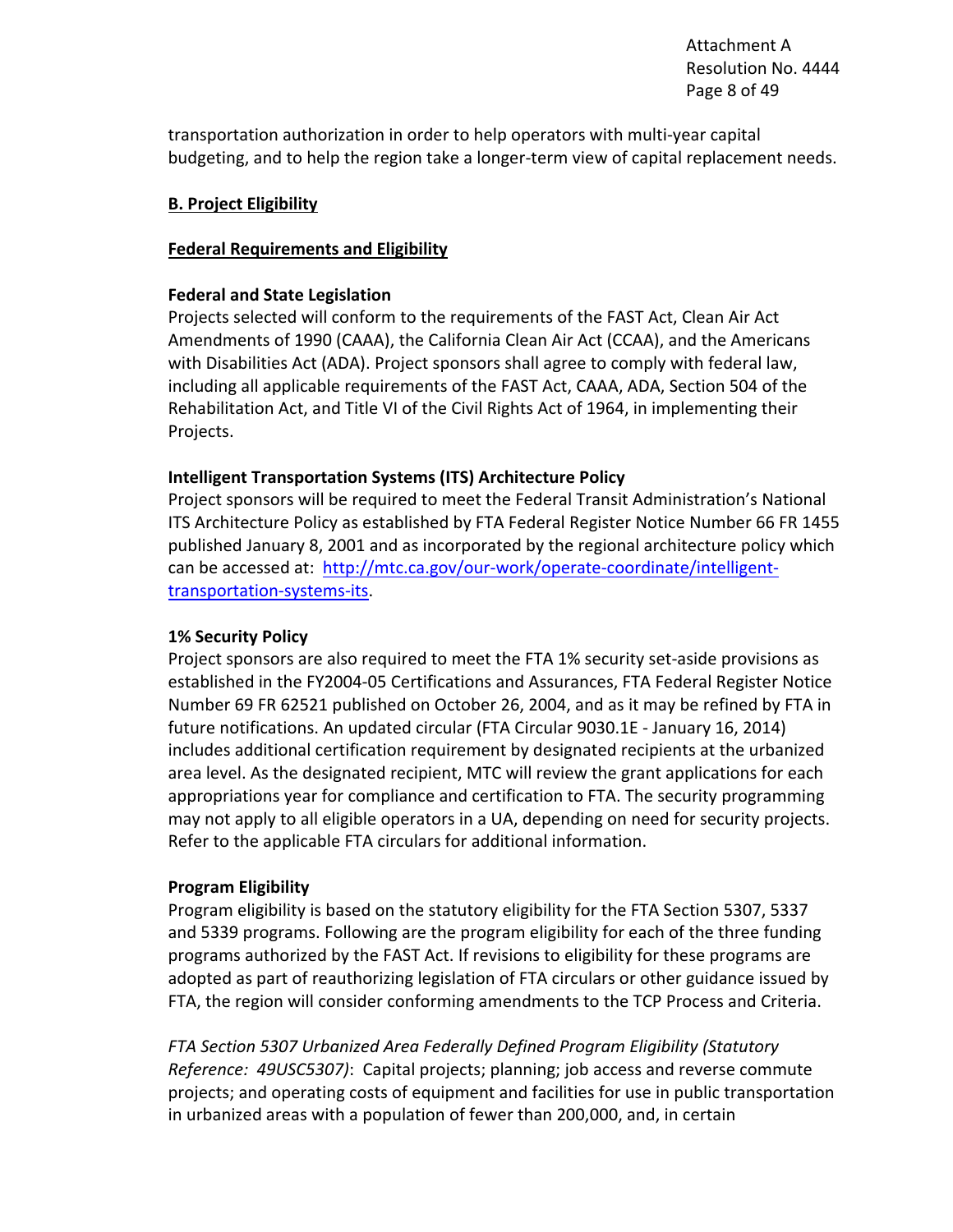circumstances, in urbanized areas with a population greater than 200,000. Eligible capital projects include—

- (A) acquiring, constructing, supervising, or inspecting equipment or a facility for use in public transportation, expenses incidental to the acquisition or construction (including designing, engineering, location surveying, mapping, and acquiring rights‐of‐way), payments for the capital portions of rail trackage rights agreements, transit‐related intelligent transportation systems, relocation assistance, acquiring replacement housing sites, and acquiring, constructing, relocating, and rehabilitating replacement housing;
- (B) rehabilitating a bus;
- (C) remanufacturing a bus;
- (D) overhauling rail rolling stock;
- (E) preventive maintenance;
- (F) leasing equipment or a facility for use in public transportation
- (G) a joint development improvement that meet specified requirements
- (H) the introduction of new technology, through innovative and improved products, into public transportation;
- (I) the provision of nonfixed route paratransit transportation services in accordance with section 223 of the Americans with Disabilities Act of 1990 (42 U.S.C. 12143), under specified circumstances;
- (J) establishing a debt service reserve to ensure the timely payment of principal and interest on bonds issued by a grant recipient to finance an eligible project
- (K) mobility management; and
- (L) associated capital maintenance.

*FTA Section 5337 State of Good Repair Federally Defined Program Eligibility (Statutory Reference: 49USC5337)*: Capital projects to maintain fixed guideway and high intensity motorbus public transportation systems in a state of good repair, including projects to replace and rehabilitate—

- (A) rolling stock;
- (B) track;
- (C) line equipment and structures;
- (D) signals and communications;
- (E) power equipment and substations;
- (F) passenger stations and terminals;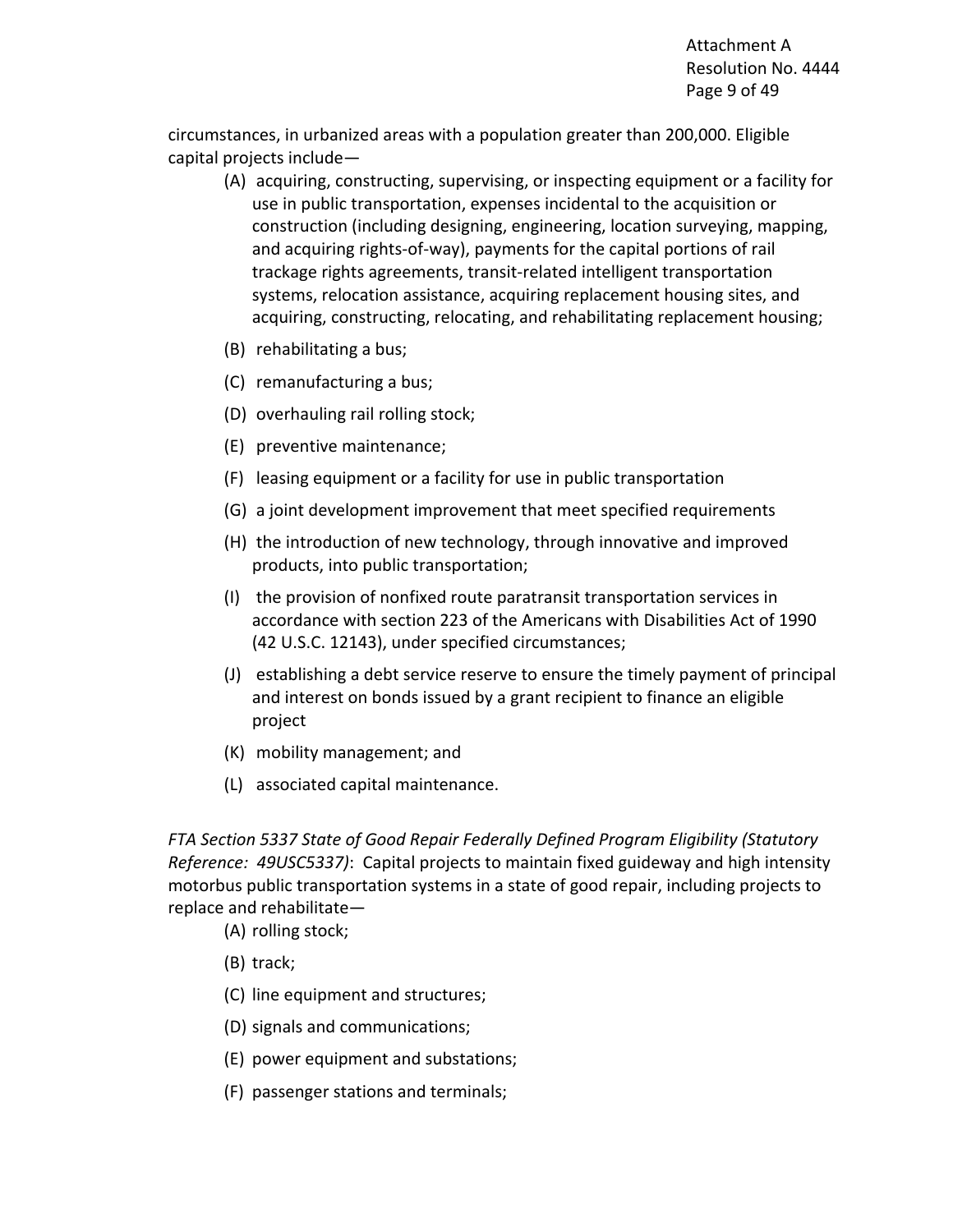Attachment A Resolution No. 4444 Page 10 of 49

- (G) security equipment and systems;
- (H) maintenance facilities and equipment;
- (I) operational support equipment, including computer hardware and software; and
- (J) development and implementation of a transit asset management plan.

The term 'fixed guideway' means a public transportation facility:

- (A) using and occupying a separate right‐of‐way for the exclusive use of public transportation;
- (B) using rail;
- (C) using a fixed catenary system;
- (D) for a passenger ferry system; or
- (E) for a bus rapid transit system.

The term 'high intensity motorbus' means public transportation that is provided on a facility with access for other high‐occupancy vehicles.

*FTA Section 5339 Bus and Bus Facilities Federally Defined Program Eligibility (Statutory Reference: 49USC5339)*: Capital projects—

(1) to replace, rehabilitate, and purchase buses and related equipment; and

(2) to construct bus‐related facilities.

#### **Regional Requirements and Eligibility**

#### **Urbanized Area Eligibility**

Transit operators are required to submit annual reports to the National Transit Database. Service factors reported in large urbanized areas partially determine the amounts of FTA Section 5307, 5337 and 5339 funds generated in the region. MTC staff will work with members of the Partnership to coordinate reporting of service factors in order to maximize the amount of funds generated in the region and to determine urbanized area eligibility. An operator is eligible to claim FTA funds only in designated urbanized areas as outlined in Table 1 below. Eligibility is based on geographical operations, NTD reporting, and agreements with operators.

#### **Table 1. Urbanized Area Eligibility**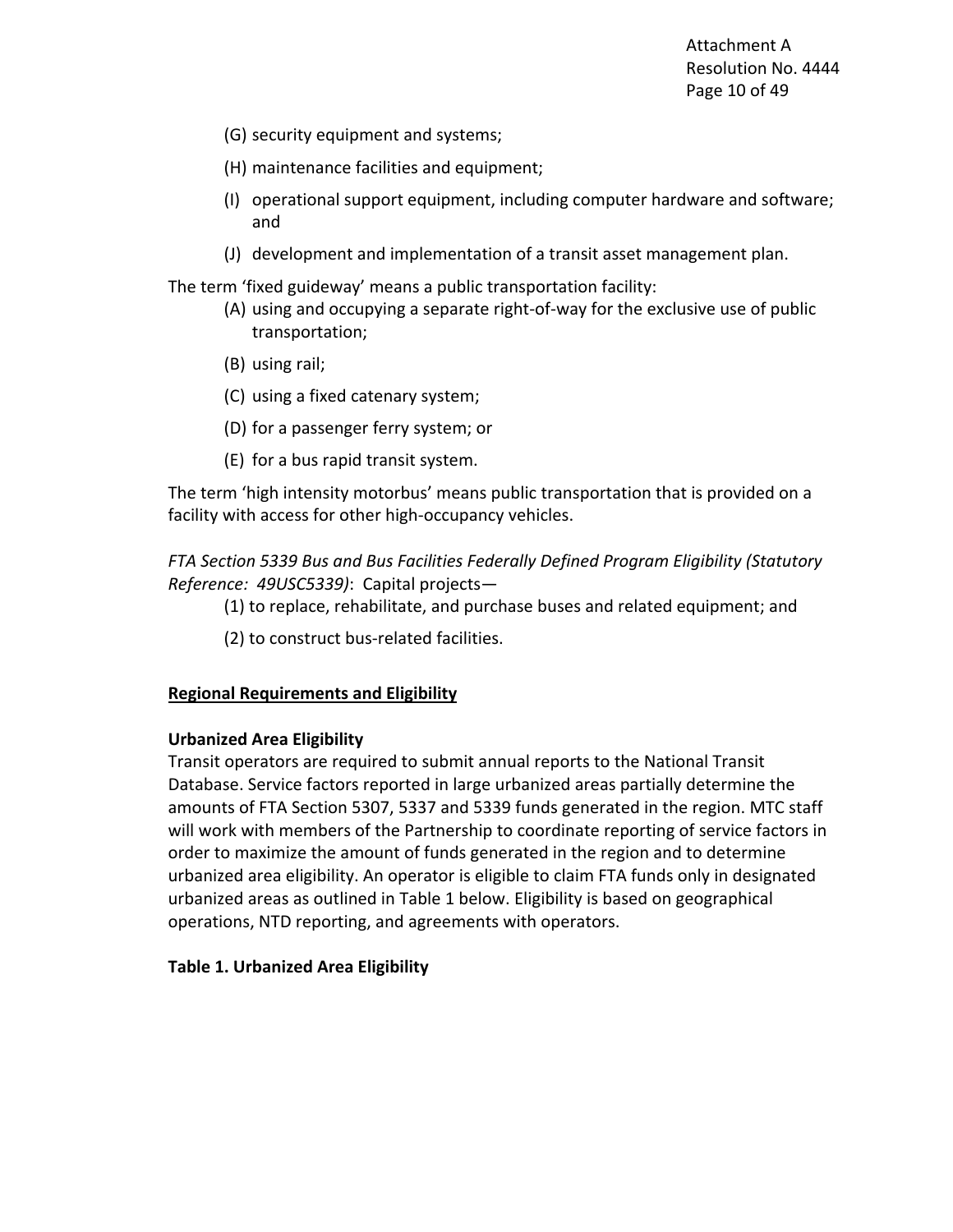Attachment A Resolution No. 4444 Page 11 of 49

| <b>Urbanized Area</b> | <b>Eligible Transit Operators</b>                             |  |  |
|-----------------------|---------------------------------------------------------------|--|--|
| San Francisco-Oakland | AC Transit, ACE, BART, Caltrain, GGBHTD, Marin County Transit |  |  |
|                       | District, SFMTA, SamTrans, SMART, Union City Transit, Water   |  |  |
|                       | <b>Emergency Transportation Authority, WestCAT</b>            |  |  |
| San Jose              | ACE, Caltrain, VTA                                            |  |  |
| Concord               | ACE, BART, CCCTA, LAVTA                                       |  |  |
| Antioch               | <b>BART, ECCTA</b>                                            |  |  |
| Santa Rosa            | GGBHTD, Santa Rosa City Bus, SMART, Sonoma County Transit     |  |  |
| Vallejo               | Napa Vine on behalf of American Canyon, Solano County         |  |  |
|                       | Transit                                                       |  |  |
| Fairfield             | Fairfield-Suisun Transit                                      |  |  |
| Vacaville             | Vacaville Transit                                             |  |  |
| Napa                  | Napa VINE                                                     |  |  |
| Livermore             | ACE, LAVTA                                                    |  |  |
| Gilroy-Morgan Hill    | Caltrain, VTA                                                 |  |  |
| Petaluma              | GGBHTD, Petaluma Transit, Sonoma County Transit               |  |  |

- (i) Altamont Commuter Express (ACE) is eligible to claim funds in four of the San Francisco Bay Area's urbanized areas according to Federal Transit Administration statute. ACE has entered into an agreement with other operators eligible to claim funds in the San Jose UZA, which prevents ACE from claiming funds in that UZA. Likewise, ACE has also determined that they will be reporting their Livermore area revenue miles in the Stockton UZA and have elected not to seek funding from the Livermore UZA. The project element that the Regional Priority Model would apportion to these two urbanized areas will be deducted from the total amount of their capital request. ACE operates on track privately owned by Union Pacific. Requests for track rehabilitation, maintenance, and or upgrades for funding in the San Francisco‐Oakland and Concord UZAs will be assessed for eligibility upon review of the ACE and Union Pacific agreement.
- (ii) Santa Rosa City Bus, Sonoma County Transit, and SMART will apportion Santa Rosa urbanized area funding in accordance with an agreement between the three agencies, which first incorporated SMART in FY2020, updating the previous agreement between the bus operators.
- (iii) Golden Gate Bridge and Highway Transportation District (GGBHTD) is eligible to claim funds in the Santa Rosa Urbanized Areas. However, as a result of an agreement between the operators and discussion with the TFWG, GGBHTD will not claim funds from the Santa Rosa UZA at this time. However, should it become advantageous to the region for GGBHTD to report revenue miles in the Santa Rosa UZA and thereby claim funds in that UZA, agreements between the operators will be re-evaluated. Golden Gate is an eligible claimant for funds in the Petaluma UZA, and in years where extensive capital needs in other urbanized areas in the region is high; Golden Gate's projects could be funded in the Petaluma UZA.
- (iv) Funding agreements between operators in the San Jose and Gilroy‐Morgan Hill UZAs are subject to the conditions outlined in the Caltrain Joint Powers Board Agreement and any agreements negotiated between the Board and MTC.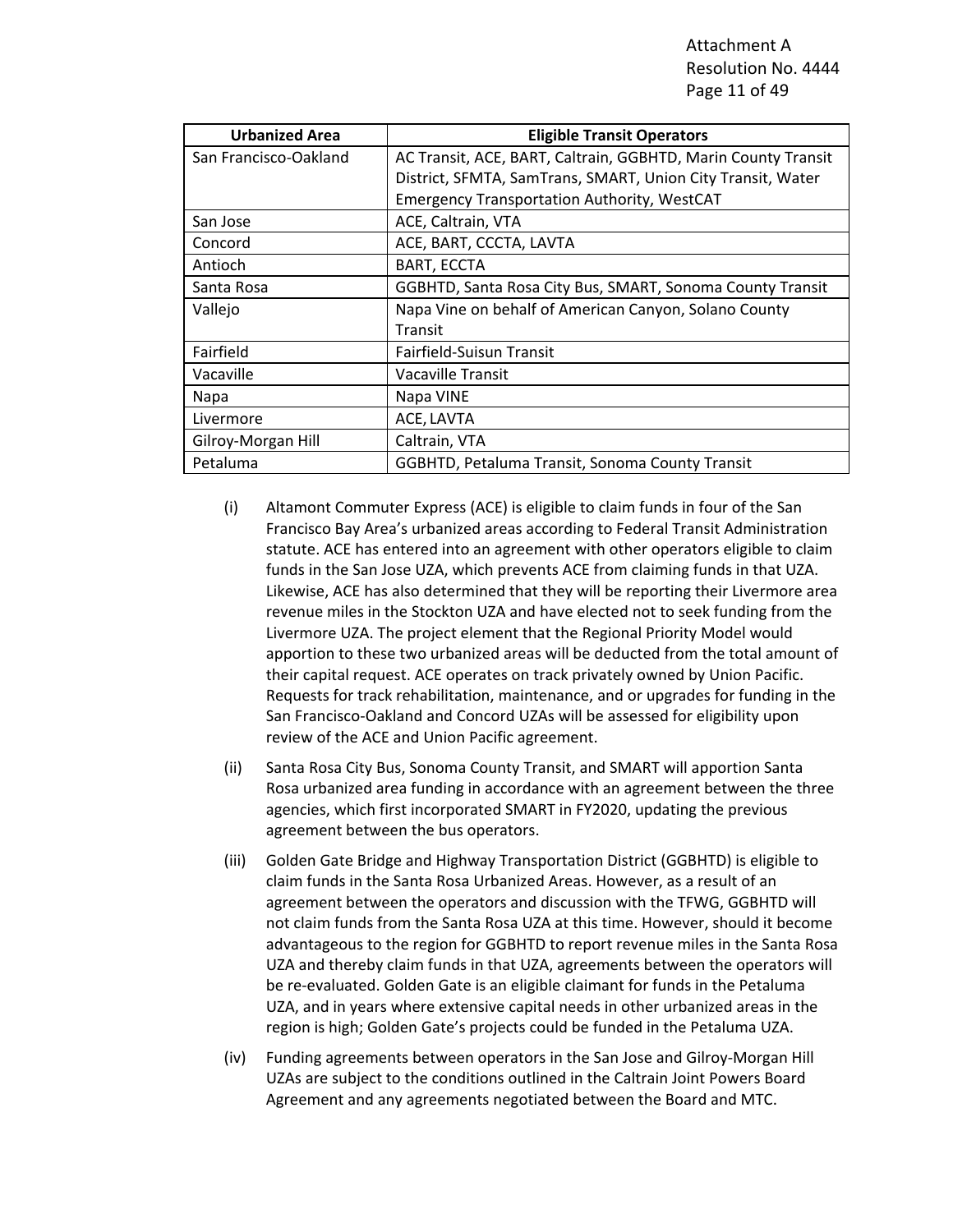Attachment A Resolution No. 4444 Page 12 of 49

## **Eligibility for New Operators**

New operators will be required to meet the following criteria before becoming eligible for TCP funding:

- The operator provides public transit services in the San Francisco Bay Area that are compatible with the region's Regional Transportation Plan.
- The operator is an FTA grantee.
- The operator has filed NTD reports for at least two years prior to the first year of programming, e.g., has filed an NTD report for 2019 services and intends to file a report for 2020 to be eligible for FY 2020‐21 TCP funding.
- The operator has executed a Cooperative Planning Agreement with MTC.
- The operator has submitted a current SRTP or other board-approved capital plan to MTC.

## **Screening Criteria**

A project must conform to the following threshold requirements before the project can be scored and ranked in the TCP Program's project list. Screening criteria envelops three basic areas. The following subheadings are used to group the screening criteria.

- Consistency Requirements;
- Financial Requirements;
- Project Specific Requirements;

*Consistency Requirements*: The proposed project must be consistent with the currently adopted Regional Transportation Plan (RTP). Smaller projects must be consistent with the policy direction of the RTP, as the RTP does not go into a sufficient level of detail to specifically list them.

The proposed project must be consistent with the requirements of MTC's Transit Coordination Implementation Plan as set forth in MTC Resolution 3866.

Projects near or crossing county boundaries must be consistent/complementary with the facility (or proposed facility) in the adjacent county.

Projects must be included in an operator's Short Range Transit Plan or other board‐ approved capital plan, or in an adopted local or regional plan (such as Congestion Management Programs, Countywide transportation plans pursuant to AB3705, the Seaport and Airport Plans, the State Implementation Plan, the Ozone Attainment Plan, the Regional Transportation Plan, and local General Plans). Requests for replacement/rehabilitation of assets should be consistent with Transit Asset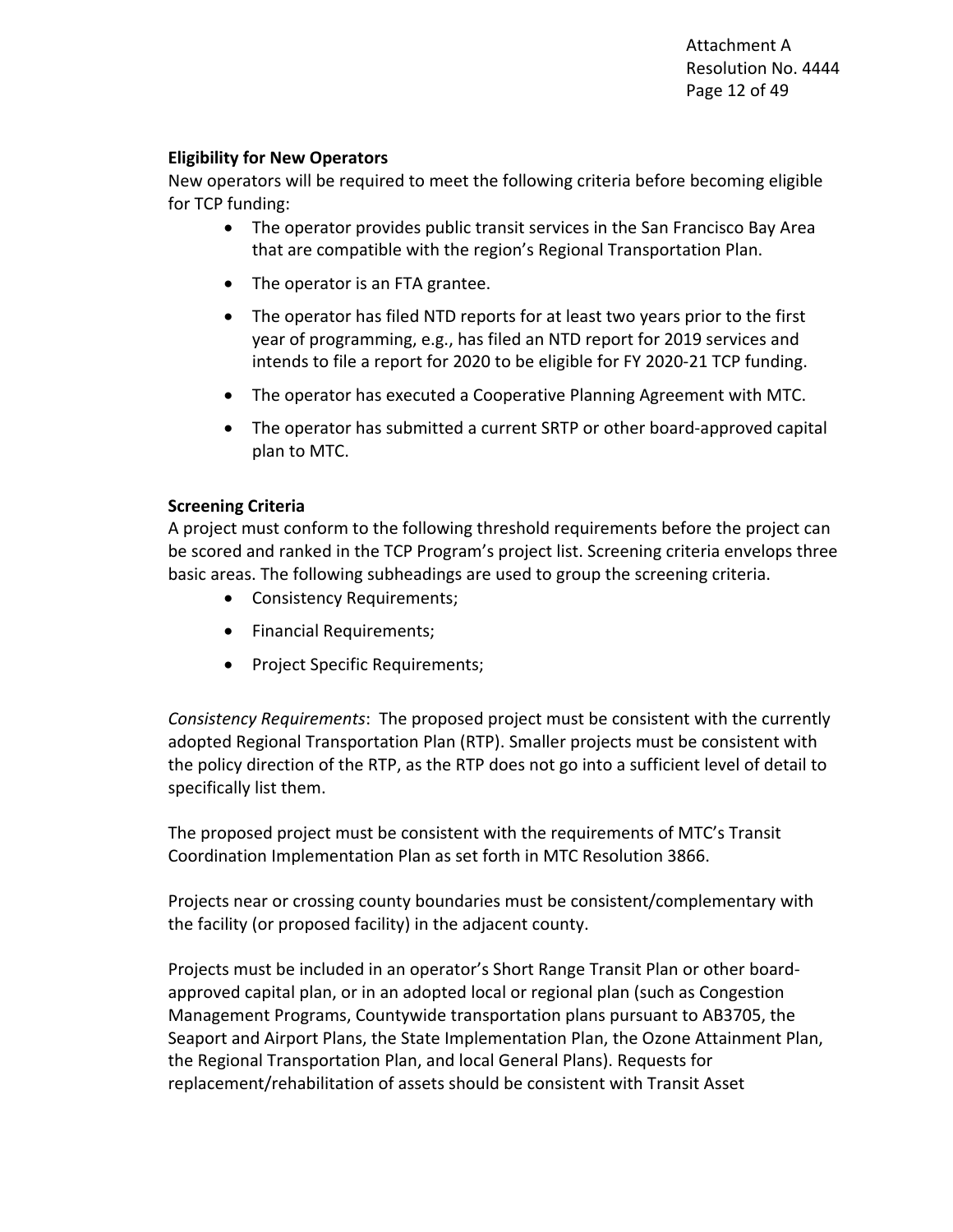Attachment A Resolution No. 4444 Page 13 of 49

Management (TAM) plans required by the FTA TAM rule and regional TAM performance metrics.

*Financial Requirements*: The proposed project has reasonable cost estimates, is supported by an adequate financial plan with all sources of funding identified and a logical cash flow, and has sensible phasing. Transit operators must demonstrate financial capacity, to be documented in the adopted TIP, as required by the FTA. All facilities that require an ongoing operating budget to be useful must demonstrate that such financial capacity exists*.*

*Project Specific Requirements*: All projects must be well defined. There must be clear project limits, intended scope of work, and project concept. Planning projects to further define longer range federally eligible projects are acceptable. Examples of projects include:

- Replacement/rehab of one revenue vehicle sub-fleet or ferry vessel; a subfleet is defined as the same bus size, manufacturer, and year; or any portion of a train set that reaches the end of its useful life at a common time.
- Train control or traction power replacement/rehab needs for a given year.
- Fixed guideway replacement/rehab needs for a given year (e.g., track replacement and related fixed guideway costs, ferry fixed guideway connectors).

All projects must be well justified, and have a clear need directly addressed by the project. All assets that would be replaced or rehabilitated must be included in the Regional Transit Capital Inventory (RTCI), a database of all transit capital assets in the region. Vehicle replacement projects, in particular, must identify the specific vehicles being replaced as listed in the RTCI.

A proposed project includes an implementation plan that adequately provides for any necessary clearances and approvals. The proposed project must be advanced to a state of readiness for implementation in the year indicated. For this requirement, a project is considered to be ready if grants for the project can be obligated within one year of the award date; or in the case of larger construction projects, obligated according to an accepted implementation schedule.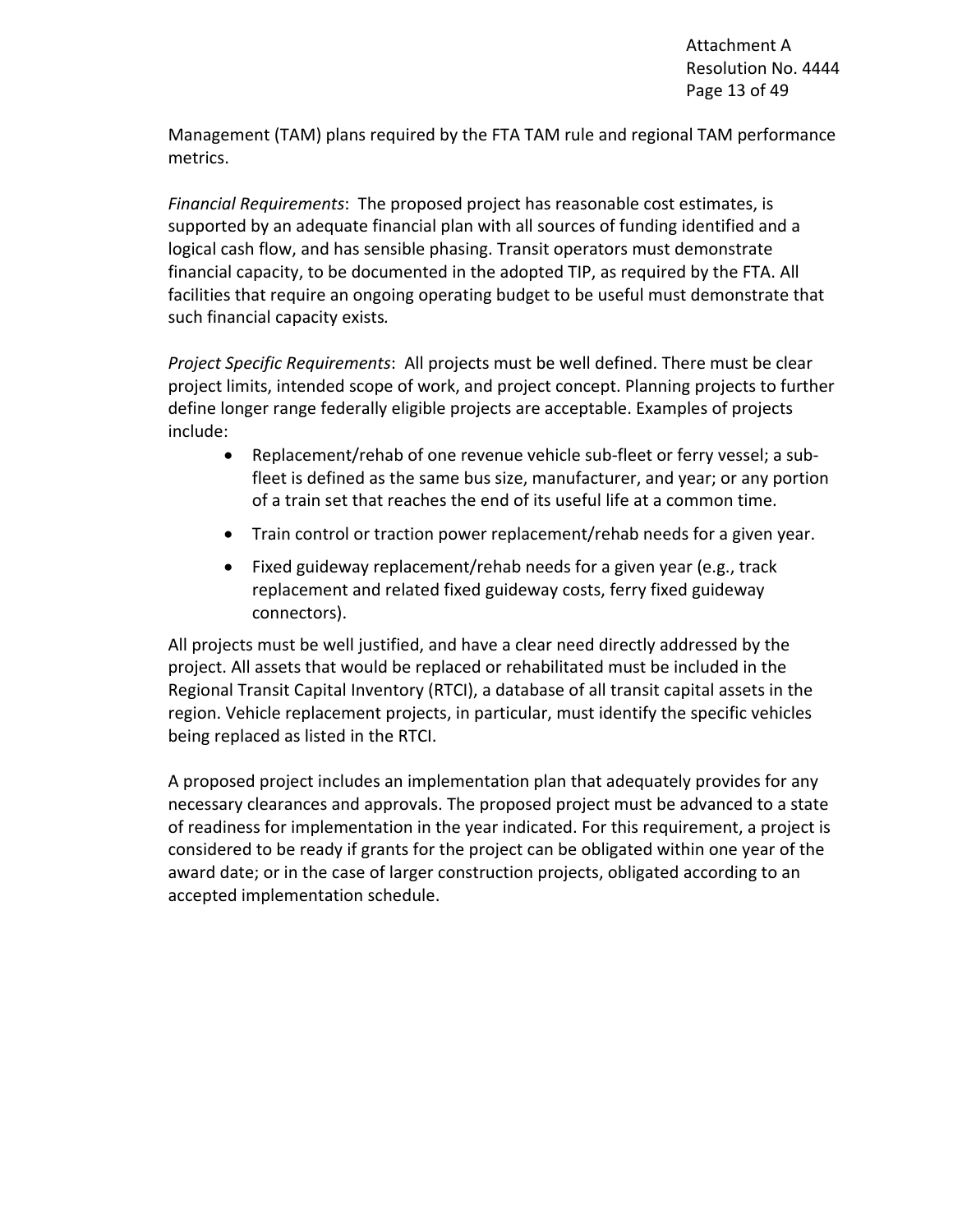Attachment A Resolution No. 4444 Page 14 of 49

### **Asset Useful Life**

To be eligible for replacement or rehabilitation, assets must meet the following age requirements in the year of programming:

### **Table 2. Useful Life of Assets**

| Heavy-Duty Buses, other than Over-the-Road- 12 years (or 500,000 miles in service)<br>Coaches* |                                              |
|------------------------------------------------------------------------------------------------|----------------------------------------------|
| Over-the-Road-Coaches*                                                                         | 14 years (or 500,000 miles in service)       |
| Medium-Duty Buses*                                                                             | 10 years (or 500,000 miles in service)       |
| * (or an additional 5 years for buses rehabilitated with TCP funding)                          |                                              |
| Van <sup>1</sup>                                                                               | 4, 5, or 7 years, depending on type          |
| Light Rail Vehicle (LRV)                                                                       | 25 years                                     |
| <b>Electric Trolleybus</b>                                                                     | 15 years                                     |
| Heavy Railcar <sup>2</sup>                                                                     | 25 years                                     |
| (or an additional 20 years for railcars rehabilitated with TCP funding)                        |                                              |
| Locomotive                                                                                     | 25 years                                     |
| (or an additional 20 years for locomotives rehabilitated with TCP funding)                     |                                              |
| Heavy/Steel Hull Ferries                                                                       | 30 years                                     |
| (or an additional 20 years for ferries rehabilitated with TCP funding)                         |                                              |
| Lightweight/Aluminum Hull Ferries <sup>3</sup>                                                 | 25 years                                     |
| Used Vehicles <sup>4</sup>                                                                     | Varies by type                               |
| <b>Tools and Equipment</b>                                                                     | 10 years                                     |
| Service Vehicle                                                                                | 7 years                                      |
| Non-Revenue Vehicle                                                                            | 7 years                                      |
| Track                                                                                          | Varies by track type                         |
| Overhead Contact System/3rd Rail                                                               | Varies by type of OCS/3 <sup>rd</sup> rail   |
| Facility                                                                                       | Varies by facility and component<br>replaced |

*Notes:*

- 1) A paratransit van is a specialized van used in paratransit service only such as service for the elderly and handicapped. Three general categories of vans are acceptable in Transit Capital Priorities: Minivans, Standard Conversion Vans, and Small Medium‐Duty Coaches. The age requirements for each type are 4, 5, and 7 years respectively.
- *2) Includes Caltrain and ACE commuter rail and BART urban rail cars.*
- *3) Lightweight ferries will not generally last beyond a 25‐year useful life. Propulsion and major component elements of lightweight ferries can be replaced in TCP without extending the useful life beyond its anticipated useful life of 25 years.*
- *4) Used vehicles are eligible to receive a proportionate level of funding based on the type of vehicle and number of years of additional service. (See "used vehicle replacement" Section IV, Definition of Project Categories).*

### **Early Replacement Programming Requests**

Requests to program vehicle replacement funds one or two years prior to the first eligible year in order to advance procurements or to replace vehicles with higher than normal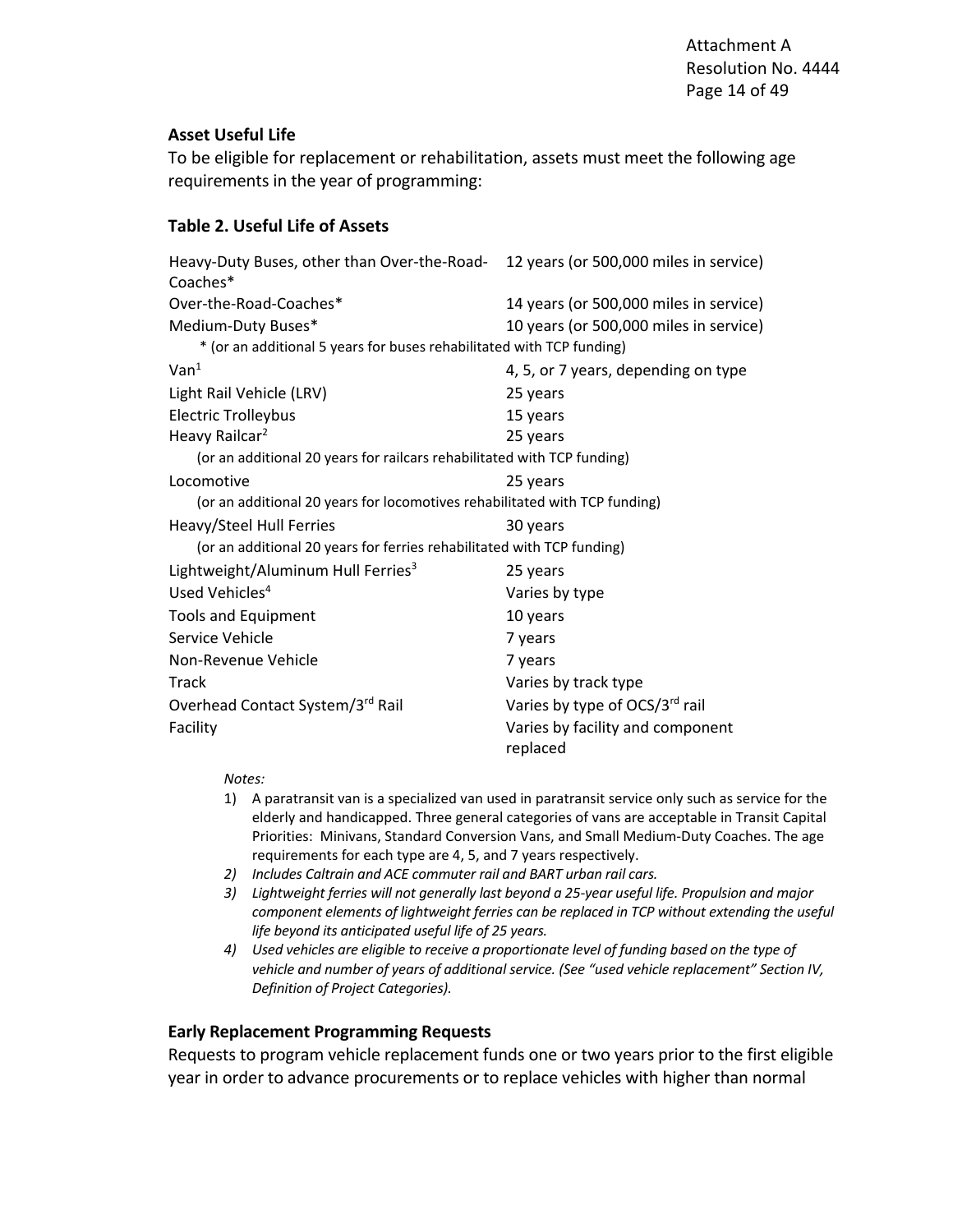maintenance costs will be considered if the proposal has minimal impacts on other operators and can be accommodated within the region's fiscal constraints.

Exceptions for replacement of assets prior to the end of their useful life may be considered only if an operator has secured FTA approval for early retirement, which must occur before the annual apportionment has been released.

## **Compensation for Deferred Replacement (Bus Replacement beyond Minimum Useful Life)**

Operators that voluntarily replace buses or vans beyond the minimum federally eligible useful life specified in Table 2 will be eligible for either of two financial compensations:

Option 1. Operators receive all of the savings, but need to apply the savings to capital replacement and rehab projects (Score 10‐16).

Option 2. Operators receive half of the savings to the region created by later replacement of vehicles, which may be programmed to lower scoring eligible projects.

Savings to the region are calculated based on the pricelist cost and minimum useful life of the vehicle type. For example, if replacement of a bus with a 12‐year useful life and a \$600,000 replacement cost (federal share) is deferred for two years, the savings to the region would be  $2/12 \times $600,000 = $100,000$ . Under Option 1, the operator would receive \$100,000 for eligible Score 10‐16 capital projects. Under Option 2, the operator would receive \$50,000, which could be programmed for any eligible project. The region would retain the other \$50,000 in savings to be programmed to other needs in accordance with the TCP policy. Operators may choose between Option 1 and Option 2.

For operators that are proposing to take advantage of the bus replacement compensation, the vehicles being replaced must be older than the age requirements listed above. It is the operator's responsibility to ensure that vehicle replacement requests beyond the minimum useful life maintain a state of good repair for the assets. Requests to activate this policy option should be noted when transmitting project applications to MTC.

## **Project Funding Caps**

In order to prevent committing a significant portion of the programming to an operator in any one year, the following annual funding ceilings for projects are established:

*Revenue vehicle replacement* projects cannot exceed \$20 million for buses or \$30 million for rail car or ferry vessel replacement and rehabilitation projects, in the aggregate, for all funding programs. If the cost of the vehicle procurement exceeds the annual cap, the difference will be programmed in subsequent years subject to availability of funds.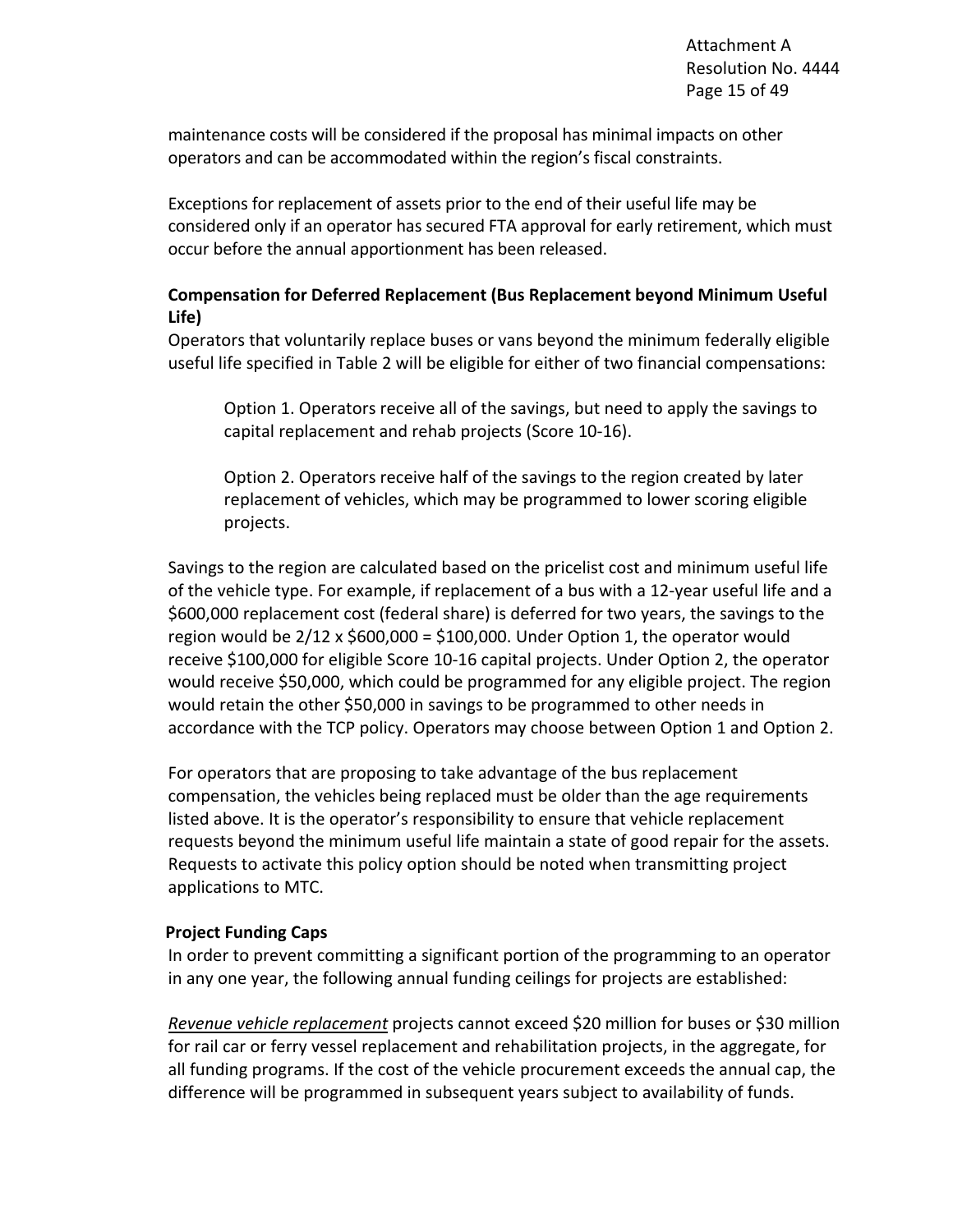Attachment A Resolution No. 4444 Page 16 of 49

*Fixed guideway replacement and rehabilitation* projects in the aggregate cannot exceed the amounts specified for each fixed guideway (FG) operator in Table 3. The total amount of the caps is \$120 million (3% escalation) based on the updated CIP projections. Each operator's cap is based on its share of the updated fixed guideway need projections included in the adopted Plan Bay Area 2040 RTP, with a floor applied so that no operator's cap is reduced by more than 5% from their prior cap.

When developing the proposed TCP programs for FY2020‐21 and beyond, the fixed guideway caps may be increased or decreased proportionally, depending on the aggregate demand for Score 16 projects compared to projected revenues. Operators have the option of submitting contingent fixed guideway programming requests equal to 20% of the operator's cap, in addition to requests for programming the cap amount. The contingent requests will be programmed if the program's fiscal balance allows the region to increase the caps.

Additionally, in an attempt to better align FG needs and FG cap programming, in the call for projects for a multi‐year program, operators may request more than their annual cap in a particular year if the increase is offset by a lower request in another year (i.e. as long as the total requested for FG projects over a four‐year program does not exceed the annual cap times four). When developing the program, staff will attempt to program FG caps as requested. However, in order to balance needs across operators within each UZA, programming may be adjusted to match available funds and project needs.

| <b>FG Operator</b> | <b>Project Category</b>    | <b>Fixed Guideway Cap</b> |
|--------------------|----------------------------|---------------------------|
| <b>ACE</b>         | All Eligible FG Categories | \$1,594,000               |
| <b>BART</b>        | All Eligible FG Categories | 52,646,000                |
| Caltrain           | All Eligible FG Categories | 13,673,000                |
| <b>GGBHTD</b>      | All Eligible FG Categories | 5,350,000                 |
| <b>SFMTA</b>       | All Eligible FG Categories | 33,324,000                |
| <b>VTA</b>         | All Eligible FG Categories | 8,103,000                 |
| <b>WETA</b>        | All Eligible FG Categories | 6,310,000                 |

### **Table 3. Fixed Guideway Caps**

The cap amount may be programmed to any projects that are eligible for FTA Section 5337 funding and that fall into one of the following categories:

- Track/Guideway Replacement/Rehabilitation
- Traction Power Systems Replacement/Rehabilitation
- Train Control/Signaling Replacement/Rehabilitation
- Dredging
- Ferry Fixed Guideway Connectors Replacement/Rehabilitation
- Ferry Major Component Replacement/Rehabilitation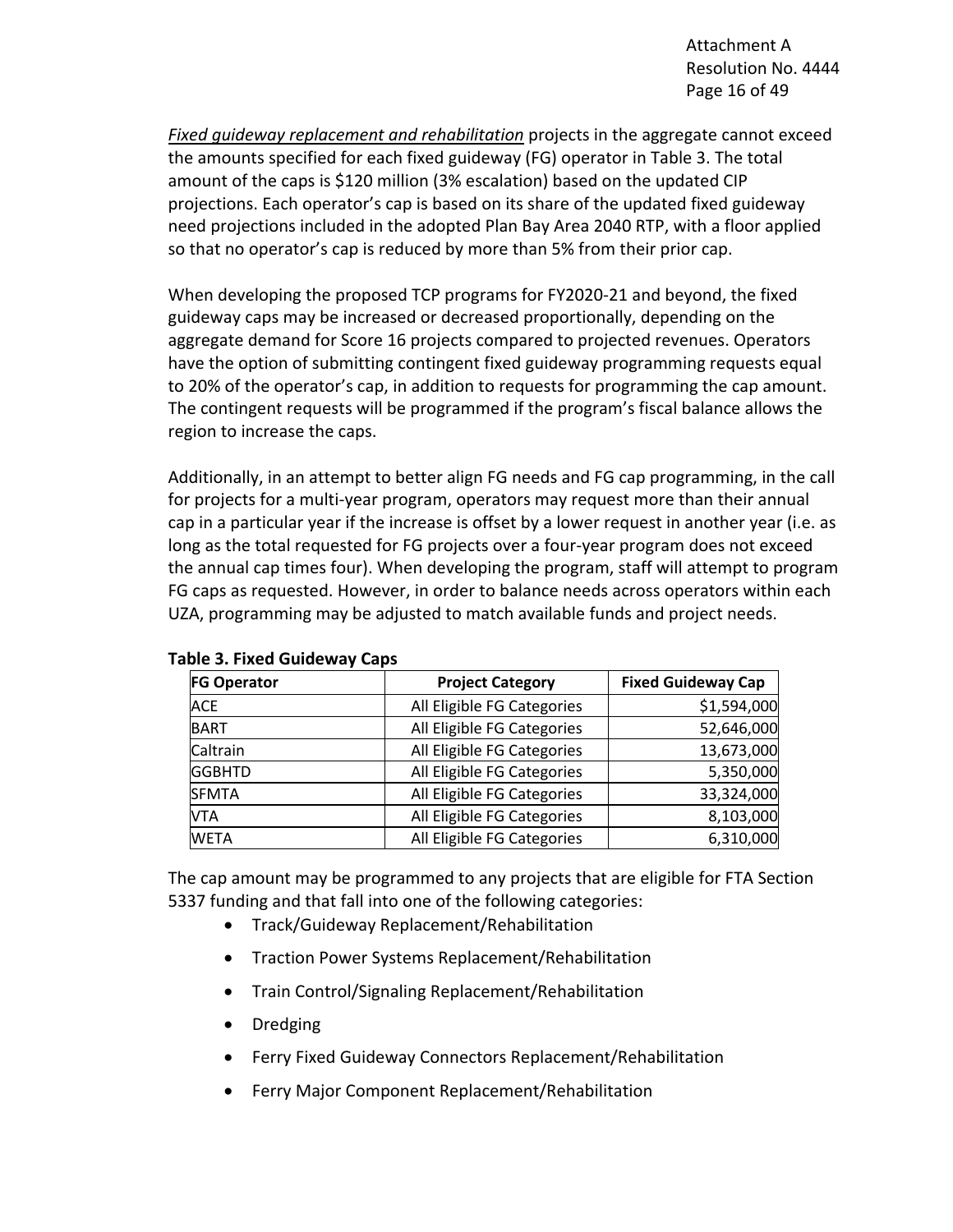- Ferry Propulsion Replacement/Rehabilitation
- Cable Car Infrastructure Replacement/Rehabilitation
- Wayside or Onboard Fare Collection Equipment Replacement/Rehabilitation for Fixed Guideway vehicles

Programming for all projects that fall within these categories must be within the operator's cap amount with the exception of fixed guideway infrastructure projects included in the CCCGP program of projects. Such projects may be funded with a combination of fixed guideway cap funds and additional TCP funds above the operator's fixed guideway cap.

Operators may request a one‐year waiver to use fixed guideway cap funds for other capital needs that are not included in one of the eligible project categories listed above if the operator can demonstrate that the other capital needs can be addressed by the one‐year waiver, or that the use of fixed guideway cap funds is part of a multi‐year plan to address the other capital needs. The operator must also demonstrate that the waiver will have minimal impact on the operator's ability to meet its fixed guideway capital needs.

## Emergency duration special protocols:

Staff will explicitly consider pandemic impacts on operating and fixed guideway capital needs when assessing these requests. Staff will prioritize FG cap funds when assessing any requests for PM/operating assistance from FG cap operators, pending FTA funding source eligibility, including applicable Emergency Relief provisions. Emergency relief requests and programming are subject to the Principles for Redirecting Funds to Transit Operators (Appendix 3).

*Other replacement projects* cannot exceed \$5 million. This cap applies to non‐vehicle and non‐fixed guideway Score 16 projects, including communications systems, bus fare collection equipment (fixed guideway wayside fare collection equipment is covered under the fixed guideway caps), and bus emission reduction devices; and lower scoring replacement projects. Vehicle rehabilitation projects that are treated as Score 16 because the life of the asset is being extended (see Asset Useful Life above) are also subject to this cap. Exceptions to this cap include those projects included in the CCCGP. Replacement of Clipper® fare collection equipment that is centralized under MTC will be treated as a separate project for each operator whose Clipper® equipment is being replaced, including MTC for the replacement of back‐end equipment and systems, for the purposes of applying this project funding cap. If project costs exceed the cap, the difference will not automatically be programmed in subsequent years; the region will assess its ability to program additional funding year‐by‐year based on projected revenues and demand for other Score 16 needs.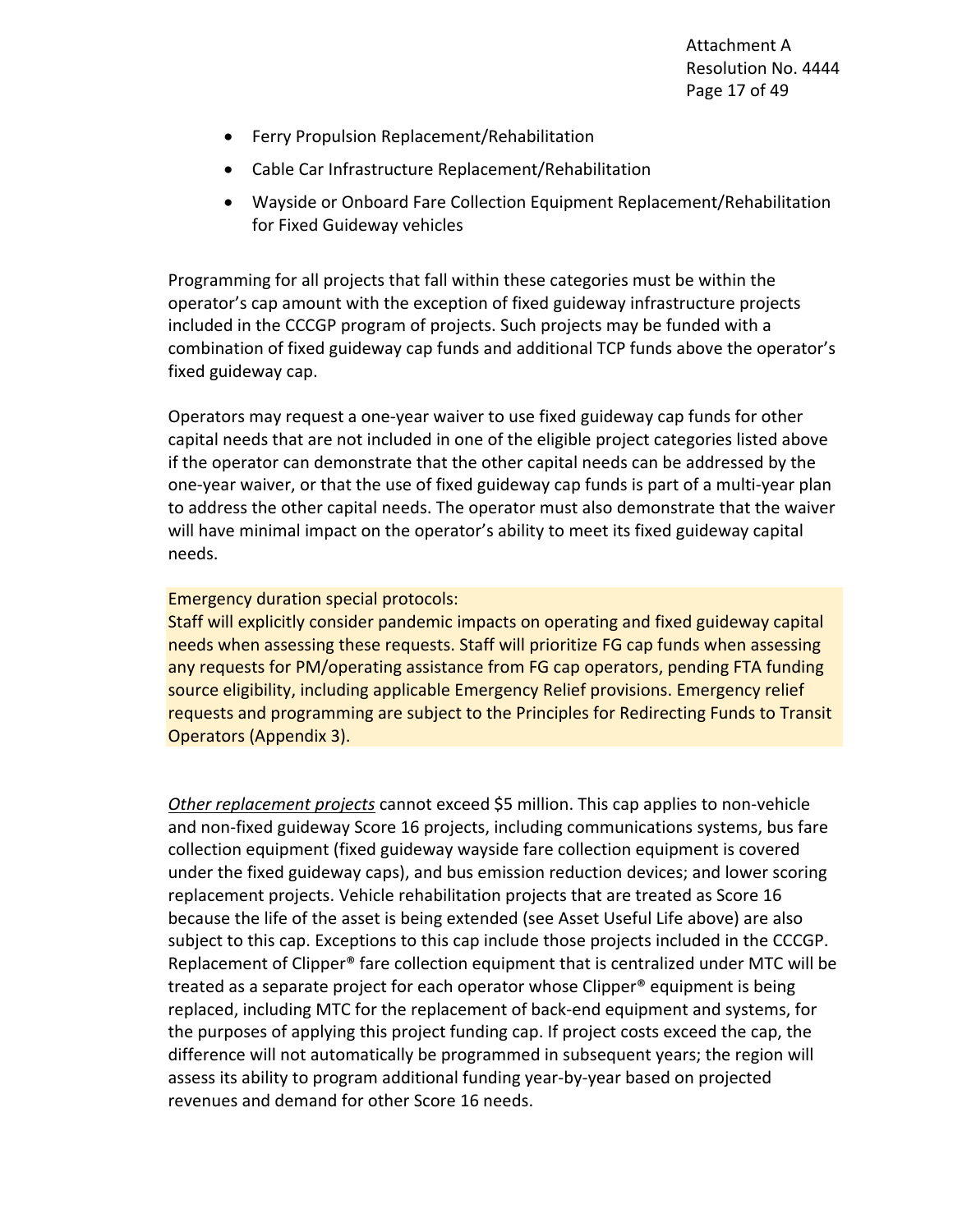*Expansion or enhancement projects* cannot exceed \$3.75 million.

*Vanpool Support Program* programming cannot exceed the amount of apportionments per UA generated by vanpool reporting to the NTD.

As part of the development of the program, project caps may be increased or decreased on an annual basis in order to better match programming to available revenues, subject to negotiation and agreement among operators and MTC.

Exceptions to these annual funding ceilings will be considered by MTC and the TFWG on a case‐by‐case basis after evaluating programming requested through the call for projects, and the region's estimated fiscal resources. For large rehabilitation programs, MTC may conduct negotiations with the appropriate sponsor to discuss financing options and programming commitments.

## **Bus‐Van Pricelist**

Requests for funding for buses and vans cannot exceed the prices in the Regional Bus‐ Van Pricelist for each year of the TCP program as shown in Tables 4 through 7. If an operator elects to replace vehicles with vehicles of a different fuel type, the price listed for the new fuel type vehicle applies, e.g., if an operator is replacing diesel buses with diesel‐electric hybrid buses, the operator may request funds up to the amount listed for hybrid buses.

The pricelist was developed through a subcommittee of the TFWG and based on a survey of prices paid by operators in the Bay Area. Price escalation rate by year is noted in the tables.

Note that the bus prices do not include allowances for radios and fareboxes; they will be considered a separate project under the TCP policy. The price of electronic fareboxes varies approximately between \$10,000 and \$14,000 whereas the price of radios varies from \$1,000 to \$5,000. Requests for funding radios and fareboxes should be within the price range mentioned above. Requests above these ranges will require additional justification. Fareboxes for/on fixed guideway vehicles will be funded out of the operators' fixed guideway cap amounts (see Table 3). Operators are expected to include Clipper® wiring and brackets in all new buses, so the buses are Clipper®‐ready without requiring additional expenses.

## **Compensation for Cost Effective Bus Purchases**

Under this element of the TCP policy, operators that request less than the full pricelist amount for vehicle replacements would be eligible for either of two financial compensations: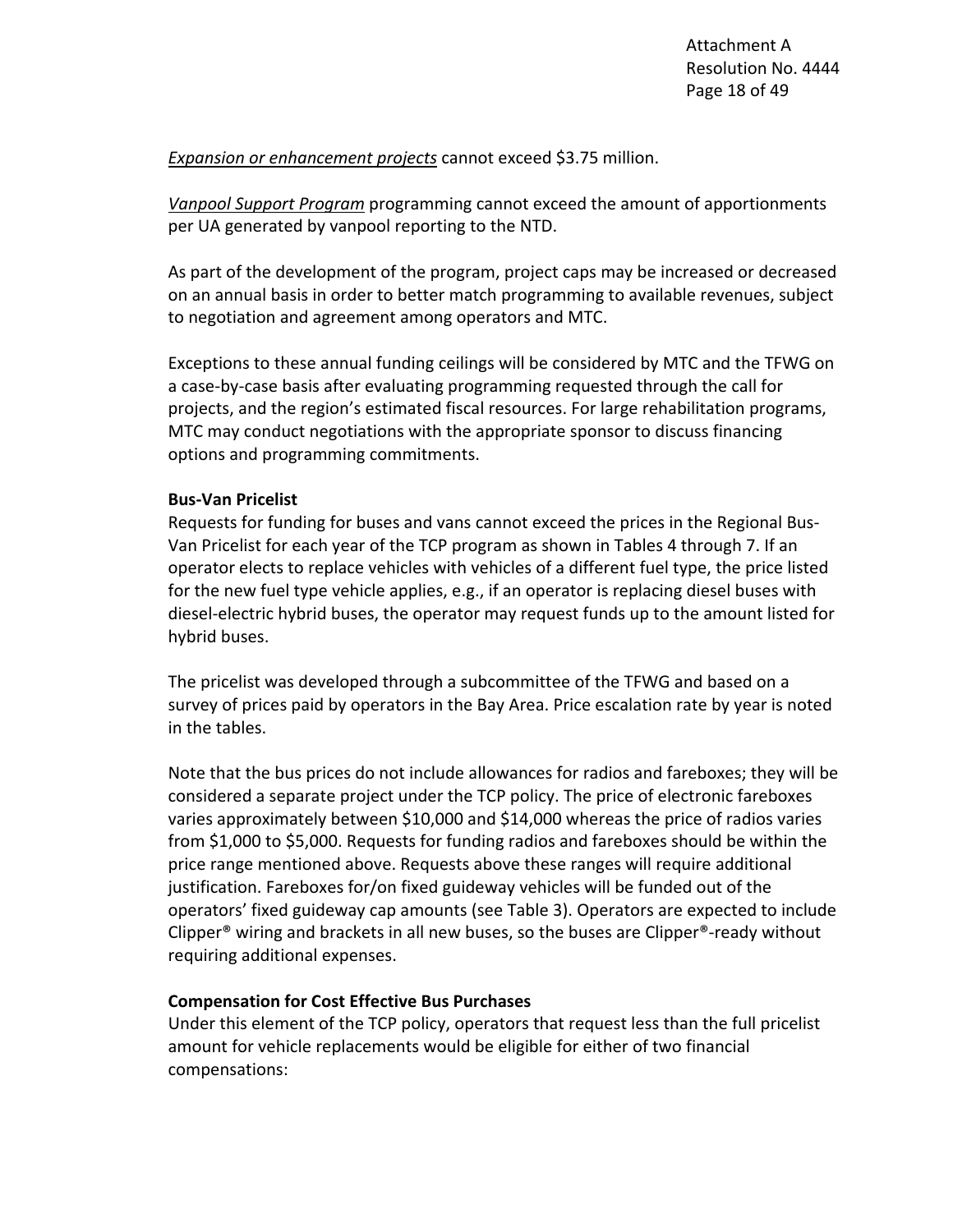Attachment A Resolution No. 4444 Page 19 of 49

Option 1\* Operators receive all of the savings, but need to apply the savings to capital replacement and rehab projects (Score 10‐16).

Option 2\* Operators receive half of the savings to the region created by cost effective vehicle purchases, which may be programmed to lower scoring (below score 10) eligible projects, including preventive maintenance.

The intent of this policy element is to ensure that the region's limited funds can cover more of the region's capital needs while targeting funding to the vehicles most in need of replacement.

\* If the amount of federal apportionments received does not allow us to fully program all Score 16 projects, MTC reserves the right to reduce the percentage of savings that would go back to the operator.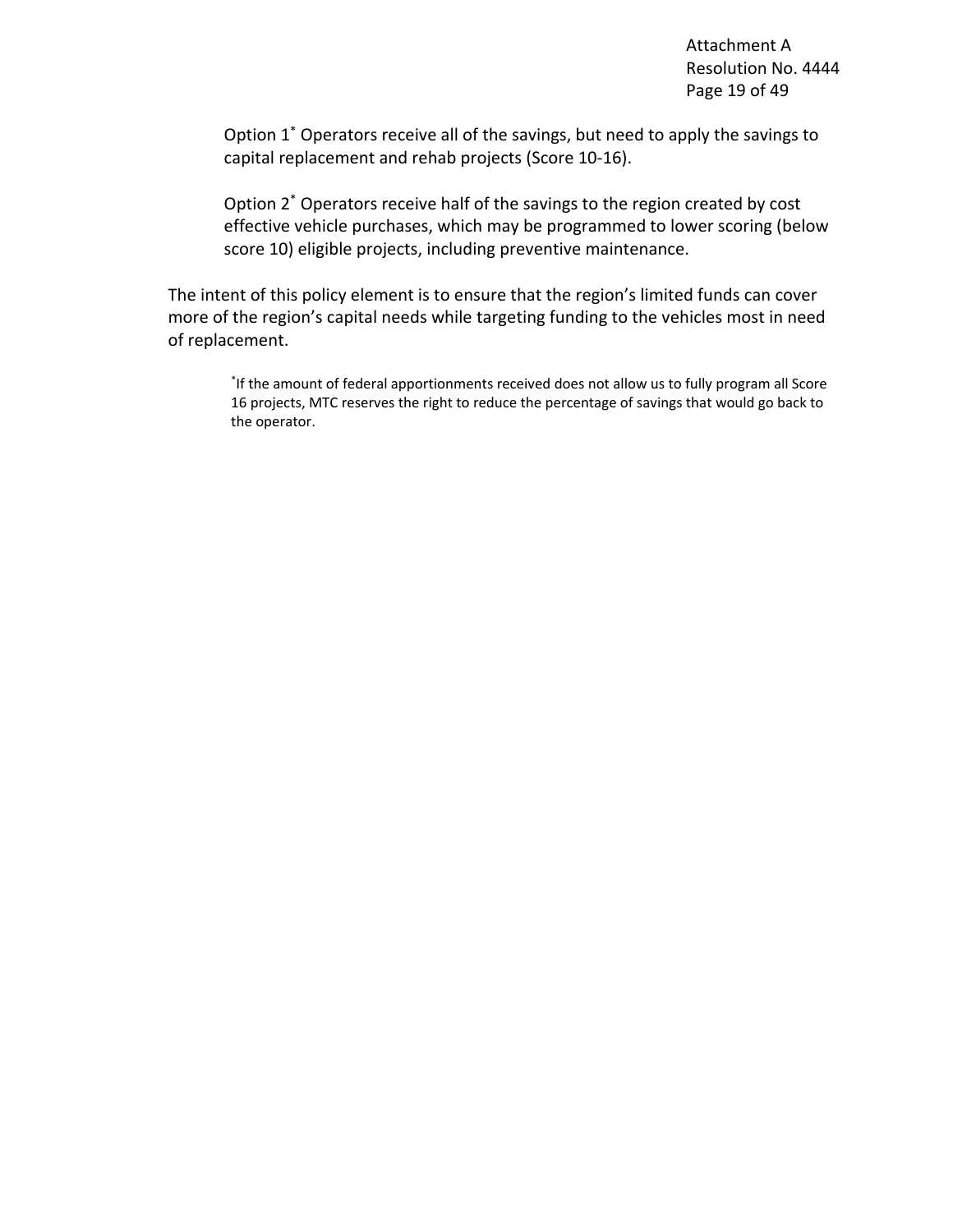Attachment A Resolution No. 4444 Page 20 of 49

## **Vehicle Type Total Federal/MTC Local Federal/MTC % Local %** Minivan Under 22' 71,000 56,800 14,200 80% 20% Cut-Away/Van, 4 or 5-Year, Gas  $\begin{vmatrix} 101,000 & 80,800 & 20,200 & 80\end{vmatrix}$  80% 20% Cut-Away/Van, 4 or 5-Year, Diesel | 114,000 | 91,200 | 22,800 | 80% | 20% Cut-Away/Van, 4 or 5-Year, CNG  $\begin{array}{|c|c|c|c|c|c|c|c|c|} \hline \end{array}$  131,000  $\begin{array}{|c|c|c|c|c|c|} \hline \end{array}$  104,800  $\begin{array}{|c|c|c|c|c|c|} \hline \end{array}$  20%  $\begin{array}{|c|c|c|c|c|c|c|c|c|} \hline \end{array}$  20%  $\begin{array}{|c|c|c|c|c|c|c|c|c|c|c|c|c|c$ Cut-Away/Van, 7-Year, Gas  $\begin{array}{ccc} | & 114,000 & 91,200 & 22,800 & 80\% \end{array}$  20% Cut‐Away/Van, 7‐Year, Diesel 161,000 128,800 32,200 80% 20% Cut-Away/Van, 7-Year, CNG | 214,000 | 171,200 | 42,800 | 80% | 20% Transit Bus 30' Diesel 523,000 418,400 104,600 80% 20% Transit Bus 30' CNG 597,000 | 477,600 | 119,400 | 80% | 20% Transit Bus 30' Hybrid 782,000 625,600 156,400 80% 20% Transit Bus 30' Battery 900,000 | 720,000 | 180,000 | 80% | 20% Transit Bus 35' Diesel 578,000 462,400 115,600 80% 20% Transit Bus 35' CNG 686,000 548,800 137,200 80% 20% Transit Bus 35' Hybrid 835,000 668,000 167,000 80% 20% Transit Bus 35' Battery 1912,000 | 729,600 | 182,400 | 80% | 20% Transit Bus 40' Diesel 554,000 443,200 110,800 80% 20% Transit Bus 40' CNG 611,000 | 488,800 | 122,200 | 80% | 20% Transit Bus 40' Hybrid 847,000 677,600 169,400 80% 20% Transit Bus 40' Battery | 1,088,000 | 870,400 | 217,600 | 80% | 20% Transit Bus 40' Fuel‐Cell 1,218,000 974,400 243,600 80% 20% Over‐the‐Road 45' Diesel 659,000 527,200 131,800 80% 20% Over‐the‐Road 45' CNG 866,000 692,800 173,200 80% 20% Over-the-Road 45' Battery 1,145,000 | 916,000 | 229,000 | 80% | 20% Articulated 60' Diesel 888,000 710,400 177,600 80% 20% Articulated 60' Hybrid 1,265,000 1,012,000 253,000 80% 20% Articulated 60' Battery 1,363,000 1,090,400 272,600 80% 20% Articulated 60' Fuel‐Cell 1,543,000 1,234,400 308,600 80% 20% Double‐Decker Diesel 1,049,000 839,200 209,800 80% 20%

### **Table 4: Regional Bus‐Van Pricelist, FY2020‐21**

Notes:

1. Prices escalated 1.887% over FY2019‐20 Pricelist Survey responses, rounded to the nearest \$1,000. If survey responses were not available for a given Vehicle Type, the adopted FY20 Pricelist Total was used as the baseline.

2. For buses with dual‐side doors, add \$50,000 to the total (\$40,000 Federal, \$10,000 Local).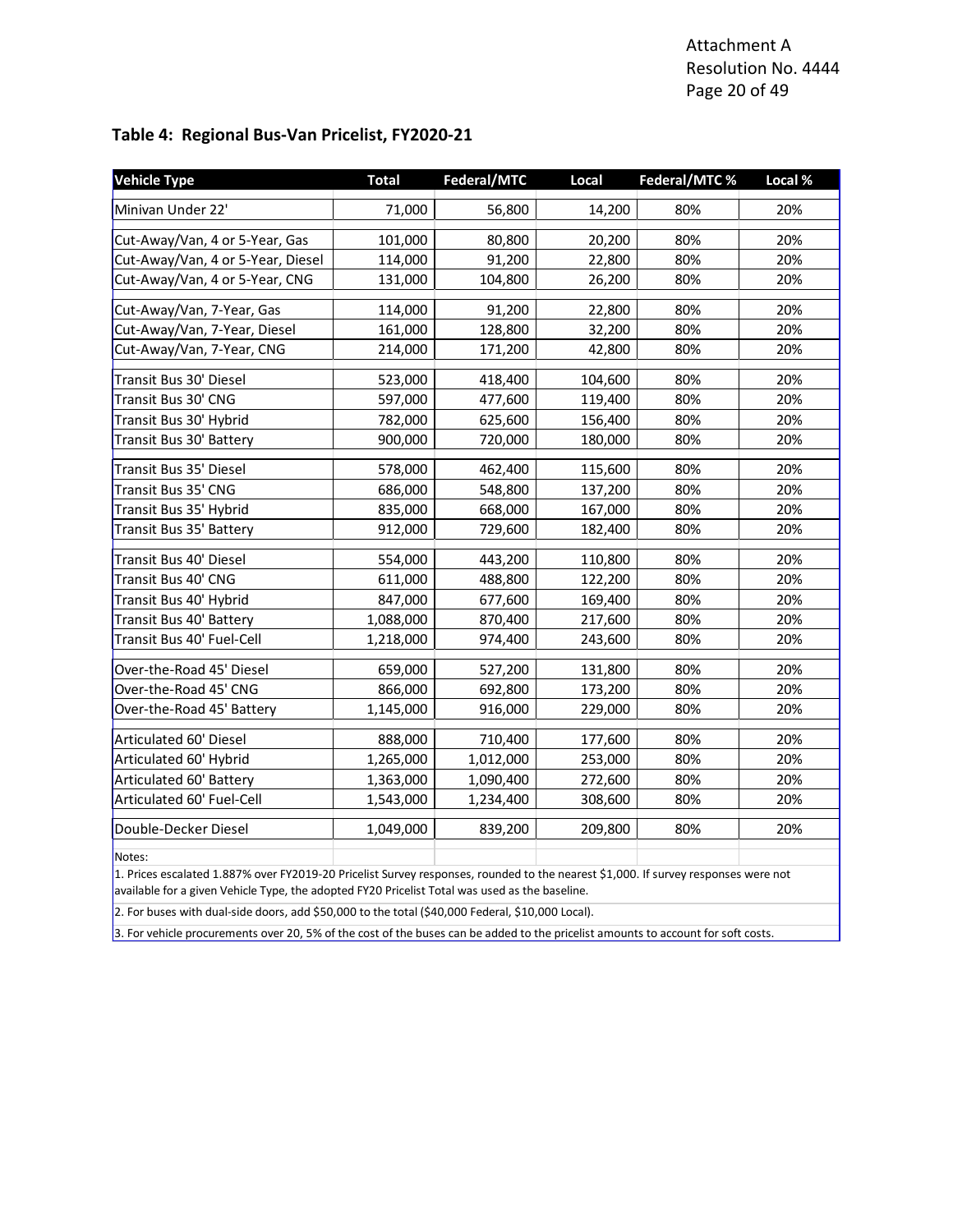Attachment A Resolution No. 4444 Page 21 of 49

## **Vehicle Type Total Federal/MTC Local Federal/MTC % Local %** Minivan Under 22' 72,000 57,600 14,400 80% 20% Cut-Away/Van, 4 or 5-Year, Gas  $\begin{array}{|c|c|c|c|c|c|c|c|} \hline \text{C} & \text{C} & \text{C} & \text{C} & \text{C} & \text{C} & \text{C} & \text{C} & \text{C} & \text{C} & \text{C} & \text{C} & \text{C} & \text{C} & \text{C} & \text{C} & \text{C} & \text{C} & \text{C} & \text{C} & \text{C} & \text{C} & \text{C} & \text{C} & \text{C} & \text{C} & \text{C} & \$ Cut-Away/Van, 4 or 5-Year, Diesel | 116,000 | 92,800 | 23,200 | 80% | 20% Cut-Away/Van, 4 or 5-Year, CNG  $\begin{array}{|c|c|c|c|c|c|c|c|c|} \hline \end{array}$  133,000  $\begin{array}{|c|c|c|c|c|c|} \hline \end{array}$  106,400  $\begin{array}{|c|c|c|c|c|c|} \hline \end{array}$  20%  $\begin{array}{|c|c|c|c|c|c|c|c|c|c|} \hline \end{array}$ Cut-Away/Van, 7-Year, Gas  $\begin{array}{ccc} | & 116,000 & 92,800 & 23,200 & 80\% \end{array}$  20% Cut‐Away/Van, 7‐Year, Diesel 164,000 131,200 32,800 80% 20% Cut-Away/Van, 7-Year, CNG | 218,000 | 174,400 | 43,600 | 80% | 20% Transit Bus 30' Diesel 533,000 426,400 106,600 80% 20% Transit Bus 30' CNG 608,000 | 486,400 | 121,600 | 80% | 20% Transit Bus 30' Hybrid 797,000 637,600 159,400 80% 20% Transit Bus 30' Battery 1917,000 | 733,600 | 183,400 | 80% | 20% Transit Bus 35' Diesel 589,000 471,200 117,800 80% 20% Transit Bus 35' CNG 699,000 | 559,200 | 139,800 | 80% | 20% Transit Bus 35' Hybrid 851,000 680,800 170,200 80% 20% Transit Bus 35' Battery 929,000 | 743,200 | 185,800 | 80% | 20% Transit Bus 40' Diesel 564,000 451,200 112,800 80% 20% Transit Bus 40' CNG 623,000 498,400 124,600 80% 20% Transit Bus 40' Hybrid 863,000 690,400 172,600 80% 20% Transit Bus 40' Battery | 1,109,000 | 887,200 | 221,800 | 80% | 20% Transit Bus 40' Fuel‐Cell 1,241,000 992,800 248,200 80% 20% Over‐the‐Road 45' Diesel 671,000 536,800 134,200 80% 20% Over‐the‐Road 45' CNG 882,000 705,600 176,400 80% 20% Over‐the‐Road 45' Battery 1,167,000 933,600 233,400 80% 20% Articulated 60' Diesel 905,000 724,000 181,000 80% 20% Articulated 60' Hybrid 1,289,000 1,031,200 257,800 80% 20% Articulated 60' Battery 1,389,000 1,111,200 277,800 80% 20%

#### **Table 5: Regional Bus‐Van Pricelist, FY2021‐22**

1. Prices escalated 1.887% over FY2020‐21 Pricelist Survey responses, rounded to the nearest \$1,000. If survey responses were not available for a given Vehicle Type, the adopted FY20 Pricelist Total was used as the baseline.

Articulated 60' Fuel-Cell  $\begin{array}{|c|c|c|c|c|c|}\n\hline\n&1,572,000 & 1,257,600 & 314,400 & 80\% & 20\% \hline\n\end{array}$ Double‐Decker Diesel 1,069,000 855,200 213,800 80% 20%

2. For buses with dual‐side doors, add \$50,000 to the total (\$40,000 Federal, \$10,000 Local).

Notes: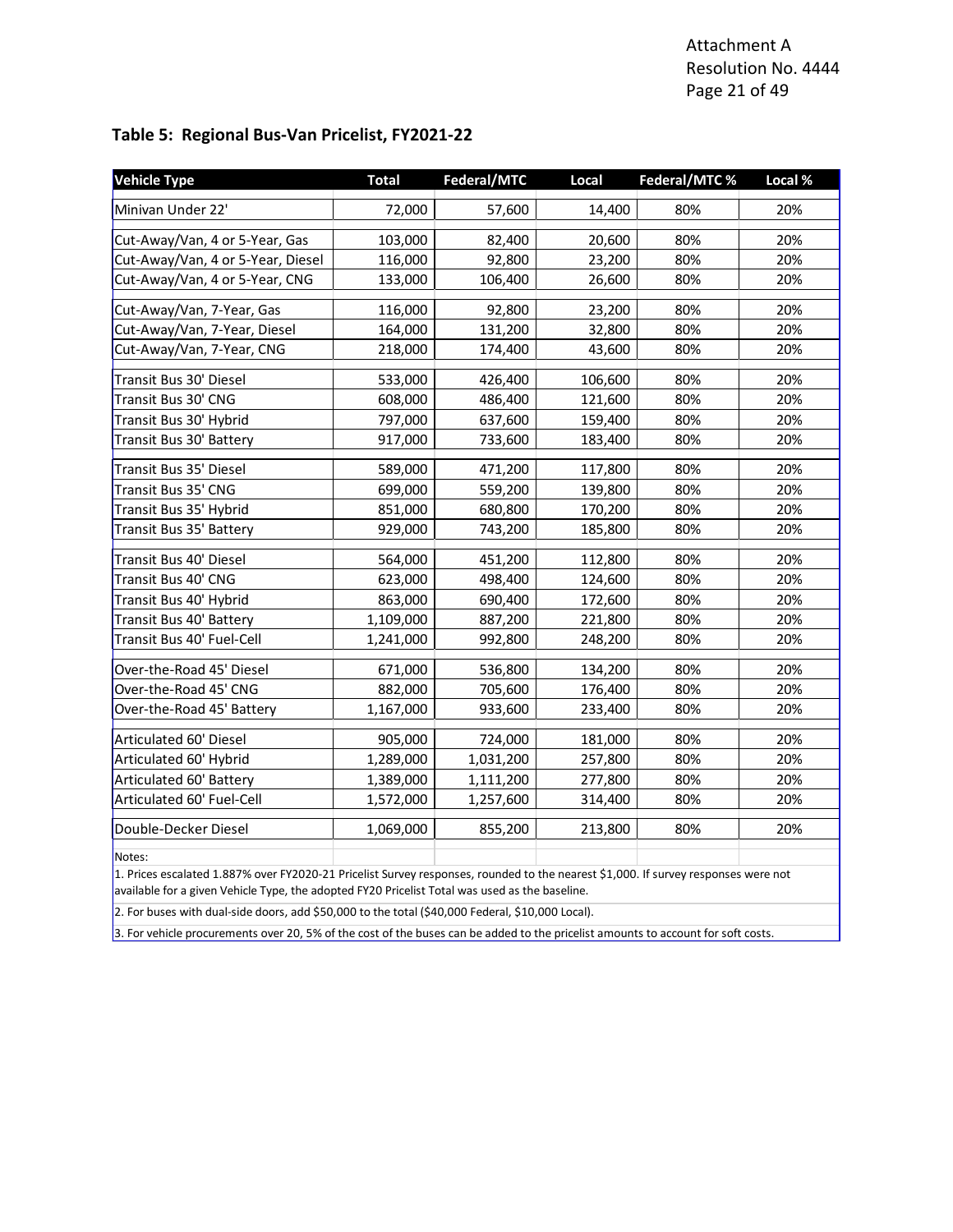Attachment A Resolution No. 4444 Page 22 of 49

# **Table 6: Regional Bus‐Van Pricelist, FY2022‐23**

| <b>Vehicle Type</b>               | <b>Total</b> | Federal/MTC | Local   | Federal/MTC % | Local % |
|-----------------------------------|--------------|-------------|---------|---------------|---------|
|                                   |              |             |         |               |         |
| Minivan Under 22'                 | 73,000       | 58,400      | 14,600  | 80%           | 20%     |
| Cut-Away/Van, 4 or 5-Year, Gas    | 105,000      | 84,000      | 21,000  | 80%           | 20%     |
| Cut-Away/Van, 4 or 5-Year, Diesel | 118,000      | 94,400      | 23,600  | 80%           | 20%     |
| Cut-Away/Van, 4 or 5-Year, CNG    | 136,000      | 108,800     | 27,200  | 80%           | 20%     |
| Cut-Away/Van, 7-Year, Gas         | 118,000      | 94,400      | 23,600  | 80%           | 20%     |
| Cut-Away/Van, 7-Year, Diesel      | 167,000      | 133,600     | 33,400  | 80%           | 20%     |
| Cut-Away/Van, 7-Year, CNG         | 222,000      | 177,600     | 44,400  | 80%           | 20%     |
| Transit Bus 30' Diesel            | 543,000      | 434,400     | 108,600 | 80%           | 20%     |
| Transit Bus 30' CNG               | 619,000      | 495,200     | 123,800 | 80%           | 20%     |
| Transit Bus 30' Hybrid            | 812,000      | 649,600     | 162,400 | 80%           | 20%     |
| Transit Bus 30' Battery           | 934,000      | 747,200     | 186,800 | 80%           | 20%     |
| Transit Bus 35' Diesel            | 600,000      | 480,000     | 120,000 | 80%           | 20%     |
| Transit Bus 35' CNG               | 712,000      | 569,600     | 142,400 | 80%           | 20%     |
| Transit Bus 35' Hybrid            | 867,000      | 693,600     | 173,400 | 80%           | 20%     |
| Transit Bus 35' Battery           | 947,000      | 757,600     | 189,400 | 80%           | 20%     |
| Transit Bus 40' Diesel            | 575,000      | 460,000     | 115,000 | 80%           | 20%     |
| Transit Bus 40' CNG               | 635,000      | 508,000     | 127,000 | 80%           | 20%     |
| Transit Bus 40' Hybrid            | 879,000      | 703,200     | 175,800 | 80%           | 20%     |
| Transit Bus 40' Battery           | 1,130,000    | 904,000     | 226,000 | 80%           | 20%     |
| Transit Bus 40' Fuel-Cell         | 1,264,000    | 1,011,200   | 252,800 | 80%           | 20%     |
| Over-the-Road 45' Diesel          | 684,000      | 547,200     | 136,800 | 80%           | 20%     |
| Over-the-Road 45' CNG             | 899,000      | 719,200     | 179,800 | 80%           | 20%     |
| Over-the-Road 45' Battery         | 1,189,000    | 951,200     | 237,800 | 80%           | 20%     |
| Articulated 60' Diesel            | 922,000      | 737,600     | 184,400 | 80%           | 20%     |
| Articulated 60' Hybrid            | 1,313,000    | 1,050,400   | 262,600 | 80%           | 20%     |
| Articulated 60' Battery           | 1,415,000    | 1,132,000   | 283,000 | 80%           | 20%     |
| Articulated 60' Fuel-Cell         | 1,602,000    | 1,281,600   | 320,400 | 80%           | 20%     |
| Double-Decker Diesel              | 1,089,000    | 871,200     | 217,800 | 80%           | 20%     |
| Notes:                            |              |             |         |               |         |

1. Prices escalated 1.887% over FY2021‐22 Pricelist Survey responses, rounded to the nearest \$1,000. If survey responses were not available for a given Vehicle Type, the adopted FY20 Pricelist Total was used as the baseline.

2. For buses with dual‐side doors, add \$50,000 to the total (\$40,000 Federal, \$10,000 Local).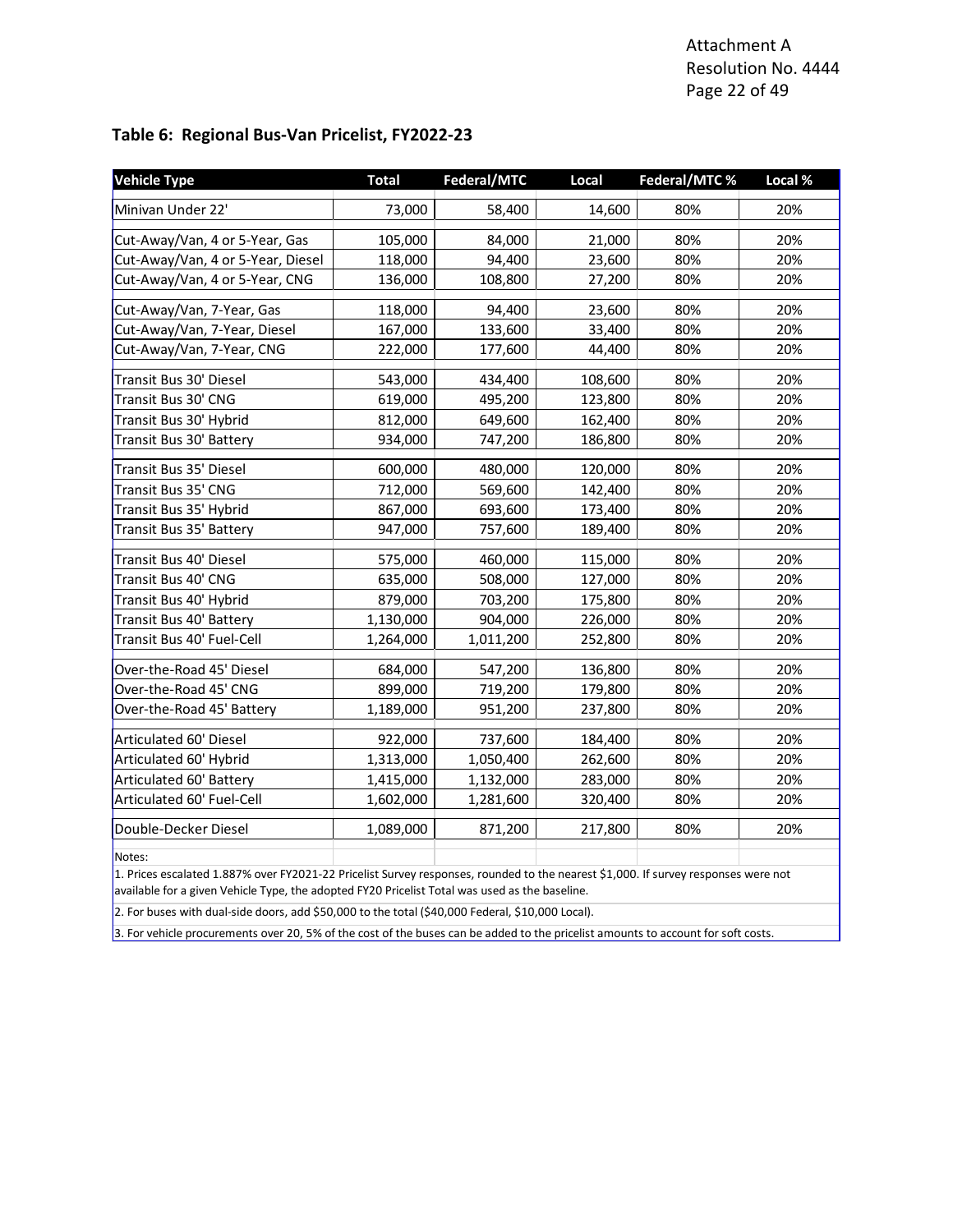Attachment A Resolution No. 4444 Page 23 of 49

### **Table 7: Regional Bus‐Van Pricelist, FY2023‐24**

| <b>Vehicle Type</b>               | <b>Total</b> | Federal/MTC | Local   | Federal/MTC % | Local % |
|-----------------------------------|--------------|-------------|---------|---------------|---------|
| Minivan Under 22'                 | 74,000       | 59,200      | 14,800  | 80%           | 20%     |
|                                   |              |             |         |               |         |
| Cut-Away/Van, 4 or 5-Year, Gas    | 107,000      | 85,600      | 21,400  | 80%           | 20%     |
| Cut-Away/Van, 4 or 5-Year, Diesel | 120,000      | 96,000      | 24,000  | 80%           | 20%     |
| Cut-Away/Van, 4 or 5-Year, CNG    | 139,000      | 111,200     | 27,800  | 80%           | 20%     |
| Cut-Away/Van, 7-Year, Gas         | 120,000      | 96,000      | 24,000  | 80%           | 20%     |
| Cut-Away/Van, 7-Year, Diesel      | 170,000      | 136,000     | 34,000  | 80%           | 20%     |
| Cut-Away/Van, 7-Year, CNG         | 226,000      | 180,800     | 45,200  | 80%           | 20%     |
| Transit Bus 30' Diesel            | 553,000      | 442,400     | 110,600 | 80%           | 20%     |
| Transit Bus 30' CNG               | 631,000      | 504,800     | 126,200 | 80%           | 20%     |
| Transit Bus 30' Hybrid            | 827,000      | 661,600     | 165,400 | 80%           | 20%     |
| Transit Bus 30' Battery           | 952,000      | 761,600     | 190,400 | 80%           | 20%     |
| Transit Bus 35' Diesel            | 611,000      | 488,800     | 122,200 | 80%           | 20%     |
| Transit Bus 35' CNG               | 725,000      | 580,000     | 145,000 | 80%           | 20%     |
| Transit Bus 35' Hybrid            | 883,000      | 706,400     | 176,600 | 80%           | 20%     |
| Transit Bus 35' Battery           | 965,000      | 772,000     | 193,000 | 80%           | 20%     |
| Transit Bus 40' Diesel            | 586,000      | 468,800     | 117,200 | 80%           | 20%     |
| Transit Bus 40' CNG               | 647,000      | 517,600     | 129,400 | 80%           | 20%     |
| Transit Bus 40' Hybrid            | 896,000      | 716,800     | 179,200 | 80%           | 20%     |
| Transit Bus 40' Battery           | 1,151,000    | 920,800     | 230,200 | 80%           | 20%     |
| Transit Bus 40' Fuel-Cell         | 1,288,000    | 1,030,400   | 257,600 | 80%           | 20%     |
| Over-the-Road 45' Diesel          | 697,000      | 557,600     | 139,400 | 80%           | 20%     |
| Over-the-Road 45' CNG             | 916,000      | 732,800     | 183,200 | 80%           | 20%     |
| Over-the-Road 45' Battery         | 1,211,000    | 968,800     | 242,200 | 80%           | 20%     |
| Articulated 60' Diesel            | 939,000      | 751,200     | 187,800 | 80%           | 20%     |
| Articulated 60' Hybrid            | 1,338,000    | 1,070,400   | 267,600 | 80%           | 20%     |
| Articulated 60' Battery           | 1,442,000    | 1,153,600   | 288,400 | 80%           | 20%     |
| Articulated 60' Fuel-Cell         | 1,632,000    | 1,305,600   | 326,400 | 80%           | 20%     |
| Double-Decker Diesel              | 1,110,000    | 888,000     | 222,000 | 80%           | 20%     |
|                                   |              |             |         |               |         |
| Notes:                            |              |             |         |               |         |

1. Prices escalated 1.887% over FY2022-23 Pricelist Survey responses, rounded to the nearest \$1,000. If survey responses were not available for a given Vehicle Type, the adopted FY20 Pricelist Total was used as the baseline.

2. For buses with dual-side doors, add \$50,000 to the total (\$40,000 Federal, \$10,000 Local).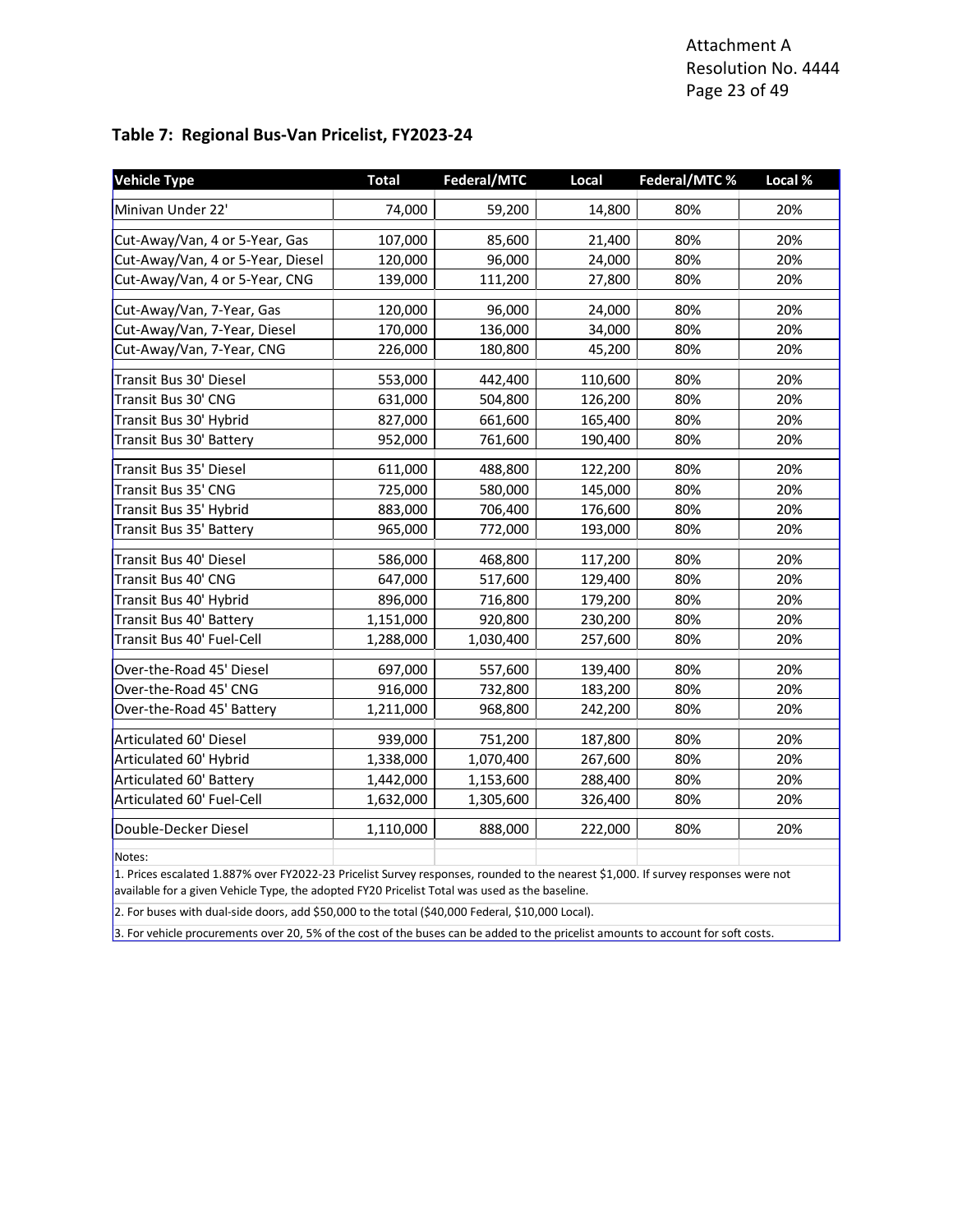Attachment A Resolution No. 4444 Page 24 of 49

### **Table 7B: Regional Bus‐Van Pricelist, FY2024‐25**

| <b>Vehicle Type</b>               | <b>Total</b> | Federal/MTC | Local   | Federal/MTC % | Local % |
|-----------------------------------|--------------|-------------|---------|---------------|---------|
| Minivan Under 22'                 | 75,000       | 60,000      | 15,000  | 80%           | 20%     |
|                                   |              |             |         |               |         |
| Cut-Away/Van, 4 or 5-Year, Gas    | 109,000      | 87,200      | 21,800  | 80%           | 20%     |
| Cut-Away/Van, 4 or 5-Year, Diesel | 122,000      | 97,600      | 24,400  | 80%           | 20%     |
| Cut-Away/Van, 4 or 5-Year, CNG    | 142,000      | 113,600     | 28,400  | 80%           | 20%     |
| Cut-Away/Van, 7-Year, Gas         | 122,000      | 97,600      | 24,400  | 80%           | 20%     |
| Cut-Away/Van, 7-Year, Diesel      | 173,000      | 138,400     | 34,600  | 80%           | 20%     |
| Cut-Away/Van, 7-Year, CNG         | 230,000      | 184,000     | 46,000  | 80%           | 20%     |
| Transit Bus 30' Diesel            | 563,000      | 450,400     | 112,600 | 80%           | 20%     |
| Transit Bus 30' CNG               | 643,000      | 514,400     | 128,600 | 80%           | 20%     |
| Transit Bus 30' Hybrid            | 843,000      | 674,400     | 168,600 | 80%           | 20%     |
| Transit Bus 30' Battery           | 970,000      | 776,000     | 194,000 | 80%           | 20%     |
| Transit Bus 35' Diesel            | 623,000      | 498,400     | 124,600 | 80%           | 20%     |
| Transit Bus 35' CNG               | 739,000      | 591,200     | 147,800 | 80%           | 20%     |
| Transit Bus 35' Hybrid            | 900,000      | 720,000     | 180,000 | 80%           | 20%     |
| Transit Bus 35' Battery           | 983,000      | 786,400     | 196,600 | 80%           | 20%     |
| Transit Bus 40' Diesel            | 597,000      | 477,600     | 119,400 | 80%           | 20%     |
| Transit Bus 40' CNG               | 659,000      | 527,200     | 131,800 | 80%           | 20%     |
| Transit Bus 40' Hybrid            | 913,000      | 730,400     | 182,600 | 80%           | 20%     |
| Transit Bus 40' Battery           | 1,173,000    | 938,400     | 234,600 | 80%           | 20%     |
| Transit Bus 40' Fuel-Cell         | 1,312,000    | 1,049,600   | 262,400 | 80%           | 20%     |
| Over-the-Road 45' Diesel          | 710,000      | 568,000     | 142,000 | 80%           | 20%     |
| Over-the-Road 45' CNG             | 933,000      | 746,400     | 186,600 | 80%           | 20%     |
| Over-the-Road 45' Battery         | 1,234,000    | 987,200     | 246,800 | 80%           | 20%     |
| Articulated 60' Diesel            | 957,000      | 765,600     | 191,400 | 80%           | 20%     |
| Articulated 60' Hybrid            | 1,363,000    | 1,090,400   | 272,600 | 80%           | 20%     |
| Articulated 60' Battery           | 1,469,000    | 1,175,200   | 293,800 | 80%           | 20%     |
| Articulated 60' Fuel-Cell         | 1,663,000    | 1,330,400   | 332,600 | 80%           | 20%     |
| Double-Decker Diesel              | 1,131,000    | 904,800     | 226,200 | 80%           | 20%     |
| Notes:                            |              |             |         |               |         |

1. Prices escalated 1.887% over FY2023‐24 Pricelist Survey responses, rounded to the nearest \$1,000. If survey responses were not available for a given Vehicle Type, the adopted FY20 Pricelist Total was used as the baseline.

2. For buses with dual-side doors, add \$50,000 to the total (\$40,000 Federal, \$10,000 Local).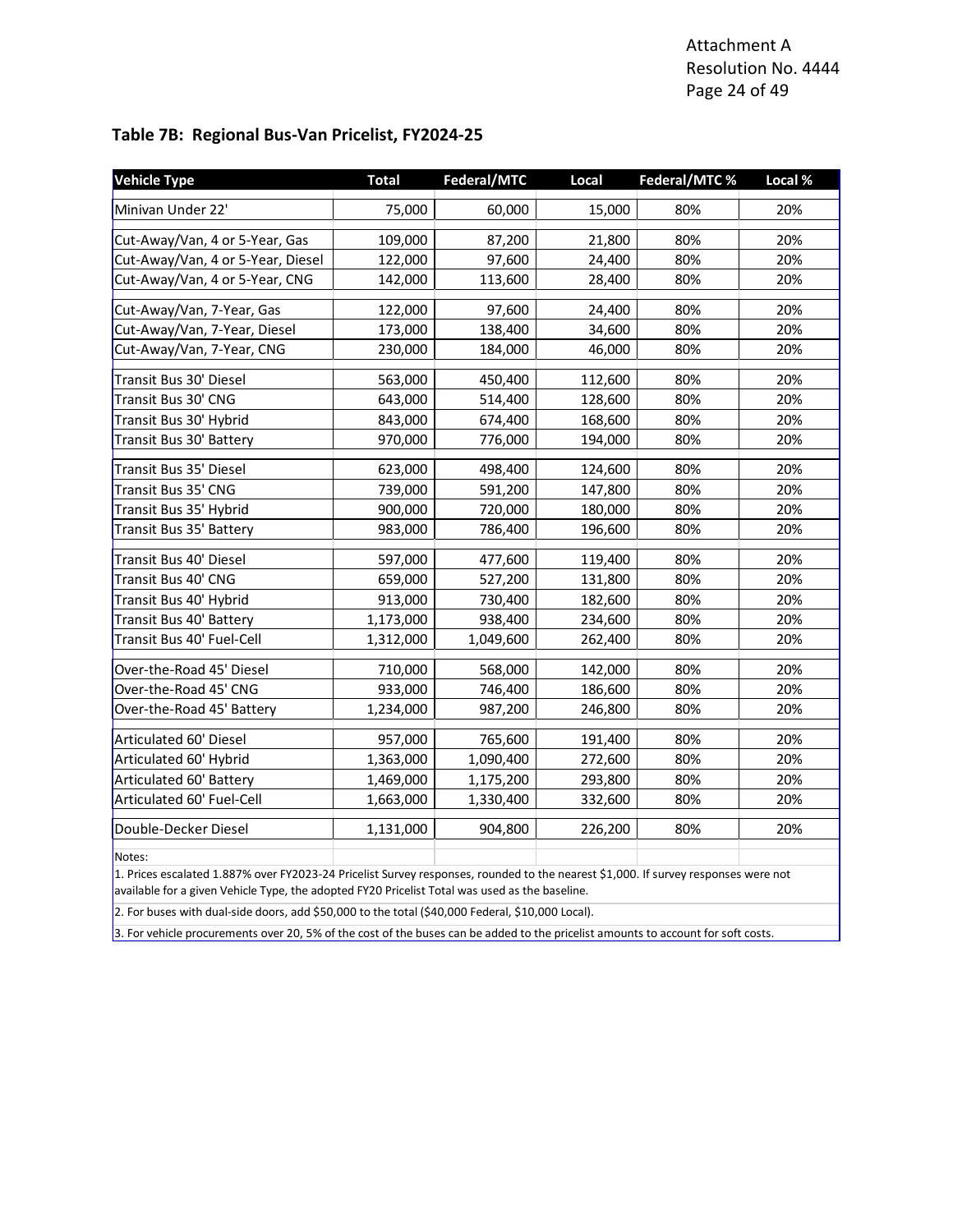## **Project Definition and Scoring**

## **Project Scoring**

All projects submitted to MTC for TCP programming consideration that have passed the screening process will be assigned scores by project category as indicated in Table 8.

## **Table 8. Project Scores**

| <b>Project Category/Description</b>                                                                                                                                                                                                                                                                                                                                                                                                                                                                                                                                                                                                                                                                                                                                                                                                                                                                                                                                                                                                                                                                                                                                                                                                                                                                        | <b>Project Score</b> |
|------------------------------------------------------------------------------------------------------------------------------------------------------------------------------------------------------------------------------------------------------------------------------------------------------------------------------------------------------------------------------------------------------------------------------------------------------------------------------------------------------------------------------------------------------------------------------------------------------------------------------------------------------------------------------------------------------------------------------------------------------------------------------------------------------------------------------------------------------------------------------------------------------------------------------------------------------------------------------------------------------------------------------------------------------------------------------------------------------------------------------------------------------------------------------------------------------------------------------------------------------------------------------------------------------------|----------------------|
| <b>Debt Service</b>                                                                                                                                                                                                                                                                                                                                                                                                                                                                                                                                                                                                                                                                                                                                                                                                                                                                                                                                                                                                                                                                                                                                                                                                                                                                                        | 17                   |
| Debt service - repayment of financing issued against future FTA revenues. Debt service, including principal and<br>interest payments, for any financing required to advance future FTA or STP revenues to fund annual TCP or<br>CCCGP programs of projects will be treated as score 17.                                                                                                                                                                                                                                                                                                                                                                                                                                                                                                                                                                                                                                                                                                                                                                                                                                                                                                                                                                                                                    |                      |
| <b>Revenue Vehicle Replacement</b>                                                                                                                                                                                                                                                                                                                                                                                                                                                                                                                                                                                                                                                                                                                                                                                                                                                                                                                                                                                                                                                                                                                                                                                                                                                                         | 16                   |
| Vehicle Replacement - replacement of a revenue vehicle at the end of its useful life (see Asset Useful Life<br>above). Vehicles previously purchased with revenue sources other than federal funds are eligible for FTA<br>formula funding as long as vehicles meet the replacement age. Vehicles are to be replaced with vehicles of<br>similar size (up to 5' size differential) and seating capacity, e.g., a 40-foot coach replaced with a 40-foot coach<br>and not an articulated vehicle. If an operator is electing to purchase smaller or larger buses (above or below a<br>5' size differential), or do a sub-fleet reconfiguration, the replacement sub-fleet will have a comparable<br>number of seats as the vehicles being replaced. Paratransit vehicles can be replaced with the next larger<br>vehicle providing the existing vehicle is operated for the useful life period of the vehicle that it is being<br>upgraded to. Any other significant upgrade in size will be considered as vehicle expansion and not vehicle<br>replacement. For urgent replacements not the result of deferred maintenance and replacement of assets 20%<br>older than the usual replacement cycle (e.g., 12 or 16 years for buses depending on type of bus), a project may<br>receive an additional point. |                      |
| <b>Revenue Vehicle Rehabilitation</b>                                                                                                                                                                                                                                                                                                                                                                                                                                                                                                                                                                                                                                                                                                                                                                                                                                                                                                                                                                                                                                                                                                                                                                                                                                                                      | 16                   |
| Vehicle Rehabilitation - major maintenance, designed to extend the useful life of a revenue vehicle (+5 years<br>for buses, +20 years for railcars, +20 years for locomotives, +20 years for heavy hull ferries). Rehabilitation of<br>historic railcars, which have, by definition, extended useful lives, is included in this category.                                                                                                                                                                                                                                                                                                                                                                                                                                                                                                                                                                                                                                                                                                                                                                                                                                                                                                                                                                  |                      |
| <b>Core Capacity Challenge Grant Program Projects</b>                                                                                                                                                                                                                                                                                                                                                                                                                                                                                                                                                                                                                                                                                                                                                                                                                                                                                                                                                                                                                                                                                                                                                                                                                                                      | 16                   |
| Projects proposed for TCP funding in the CCCGP (MTC Resolution No. 4123) that are not otherwise Score 16.                                                                                                                                                                                                                                                                                                                                                                                                                                                                                                                                                                                                                                                                                                                                                                                                                                                                                                                                                                                                                                                                                                                                                                                                  |                      |
| <b>Used Vehicle Replacement</b>                                                                                                                                                                                                                                                                                                                                                                                                                                                                                                                                                                                                                                                                                                                                                                                                                                                                                                                                                                                                                                                                                                                                                                                                                                                                            | 16                   |
| Used Vehicle Replacement - replacement of a vehicle purchased used (applicable to buses, ferries, and rail<br>cars) is eligible for federal, state, and local funding that MTC administers. Funds in this category include FTA<br>Section 5307, STP, CMAQ, STIP, and Net Toll Revenues. However, funding for replacement of the used vehicle<br>will be limited to a proportionate share of the total project cost, equal to the number of years the used vehicle                                                                                                                                                                                                                                                                                                                                                                                                                                                                                                                                                                                                                                                                                                                                                                                                                                          |                      |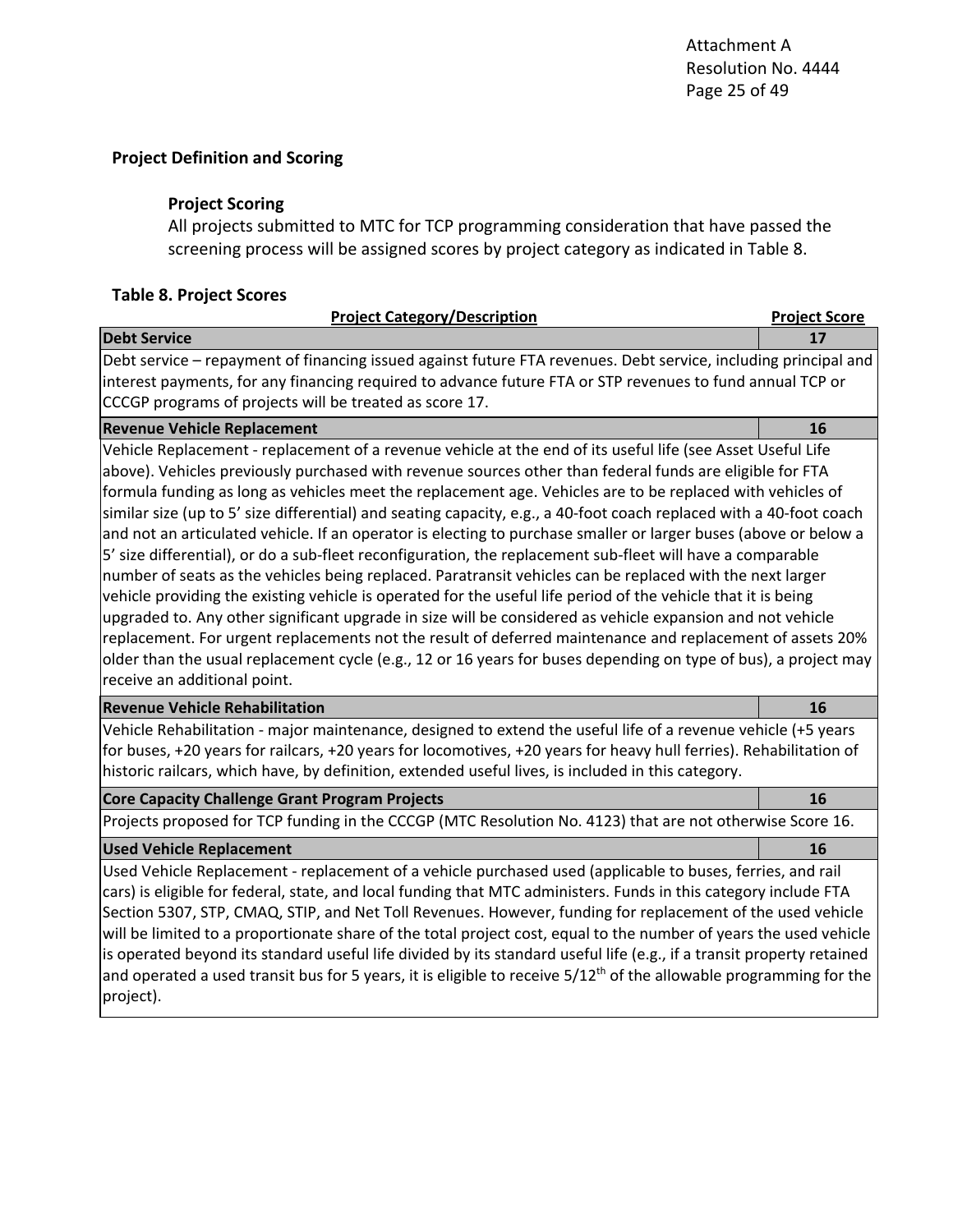Attachment A Resolution No. 4444 Page 26 of 49

| <b>Fixed Guideway Replacement / Rehabilitation</b>                                                                                                                                                                                                                                                                                                                                                                                                                                                                                                                                                                                                                                                                                                                                                                                                                                                      | 16 |
|---------------------------------------------------------------------------------------------------------------------------------------------------------------------------------------------------------------------------------------------------------------------------------------------------------------------------------------------------------------------------------------------------------------------------------------------------------------------------------------------------------------------------------------------------------------------------------------------------------------------------------------------------------------------------------------------------------------------------------------------------------------------------------------------------------------------------------------------------------------------------------------------------------|----|
| Rehabilitation/Replacement Fixed Guideway - projects replacing or rehabilitating fixed guideway equipment at<br>the end of its useful life, including rail, guideway, bridges, traction power systems, wayside train control<br>systems, overhead wires, cable car infrastructure, and computer/communications systems with a primary<br>purpose of communicating with or controlling fixed guideway equipment. Projects in this category are subject<br>to fixed guideway project caps.                                                                                                                                                                                                                                                                                                                                                                                                                |    |
| <b>Ferry Propulsion Systems</b>                                                                                                                                                                                                                                                                                                                                                                                                                                                                                                                                                                                                                                                                                                                                                                                                                                                                         | 16 |
| Ferry Propulsion Replacement—projects defined as the mid-life replacement and rehabilitation of ferry<br>propulsion systems in order that vessels are able to reach their 25-year useful life. Projects in this category are<br>subject to fixed guideway project caps.                                                                                                                                                                                                                                                                                                                                                                                                                                                                                                                                                                                                                                 |    |
| <b>Ferry Major Component</b>                                                                                                                                                                                                                                                                                                                                                                                                                                                                                                                                                                                                                                                                                                                                                                                                                                                                            | 16 |
| Ferry Major Components—projects associated with propulsion system, inspection, and navigational<br>equipment required to reach the full economic life of a ferry vessel. Projects in this category are subject to<br>fixed guideway project caps.                                                                                                                                                                                                                                                                                                                                                                                                                                                                                                                                                                                                                                                       |    |
| <b>Ferry Fixed Guideway Connectors</b>                                                                                                                                                                                                                                                                                                                                                                                                                                                                                                                                                                                                                                                                                                                                                                                                                                                                  | 16 |
| Ferry Fixed Guideway Connectors—floats, gangways, and ramps associated with the safe moorage and<br>boarding of passengers to/from ferry vessels. Projects in this category are subject to fixed guideway project<br>caps.                                                                                                                                                                                                                                                                                                                                                                                                                                                                                                                                                                                                                                                                              |    |
| <b>Revenue Vehicle Communication Equipment</b>                                                                                                                                                                                                                                                                                                                                                                                                                                                                                                                                                                                                                                                                                                                                                                                                                                                          | 16 |
| Communication Equipment - Includes on-board radios, radio base stations, and computer/communications<br>systems with a primary purpose of communicating with and/or location/navigation of revenue vehicles, such<br>as GPS/AVL systems.                                                                                                                                                                                                                                                                                                                                                                                                                                                                                                                                                                                                                                                                |    |
| Non-Clipper <sup>®</sup> Fare Collection/Fareboxes                                                                                                                                                                                                                                                                                                                                                                                                                                                                                                                                                                                                                                                                                                                                                                                                                                                      | 16 |
| Revenue vehicle and wayside fare equipment are eligible for replacement as score 16. The maximum<br>programming allowance for revenue vehicle fare equipment purchased separately from revenue vehicles is<br>outlined in Section III, Project Funding Caps, providing the fare equipment is not replaced prior to the 12-year<br>replacement cycle for buses. Fare equipment must be compatible with the Clipper® fare collection system.                                                                                                                                                                                                                                                                                                                                                                                                                                                              |    |
| Clipper <sup>®</sup>                                                                                                                                                                                                                                                                                                                                                                                                                                                                                                                                                                                                                                                                                                                                                                                                                                                                                    | 16 |
| Clipper <sup>®</sup> - replacement of Clipper <sup>®</sup> fare collection equipment and systems.                                                                                                                                                                                                                                                                                                                                                                                                                                                                                                                                                                                                                                                                                                                                                                                                       |    |
| <b>Bus Diesel Emission Reduction Devices</b>                                                                                                                                                                                                                                                                                                                                                                                                                                                                                                                                                                                                                                                                                                                                                                                                                                                            | 16 |
| Bus diesel emission reduction devices or device components required to meet or exceed California Air<br>Resources Board requirements, including first-time retrofits, upgrades, replacements and spares. Devices or<br>components must be installed on buses that will remain in service for at least five (5) years following year<br>programming in order to be treated as Score 16. Only spares up to 10% of the operator's current device<br>inventory will be treated as Score 16. Bus diesel emission device projects treated as Score 16 require a 50%<br>local match. Devices or components installed on buses scheduled to be replaced within five (5) years of<br>programming, and spares in excess of 10% of the operator's inventory, will be treated as Preventive<br>Maintenance (Score 9). See Section V. Programming Policies, Bus Diesel Emission Reduction Device Funding<br>Program. |    |
| <b>Vanpool Support Program</b>                                                                                                                                                                                                                                                                                                                                                                                                                                                                                                                                                                                                                                                                                                                                                                                                                                                                          | 16 |
| Turnkey vanpool services contracted by MTC. This program is subject to funding cap at levels no greater than<br>the projected apportionments generated by vanpool reporting in the urbanized area.                                                                                                                                                                                                                                                                                                                                                                                                                                                                                                                                                                                                                                                                                                      |    |
| <b>Safety</b>                                                                                                                                                                                                                                                                                                                                                                                                                                                                                                                                                                                                                                                                                                                                                                                                                                                                                           | 15 |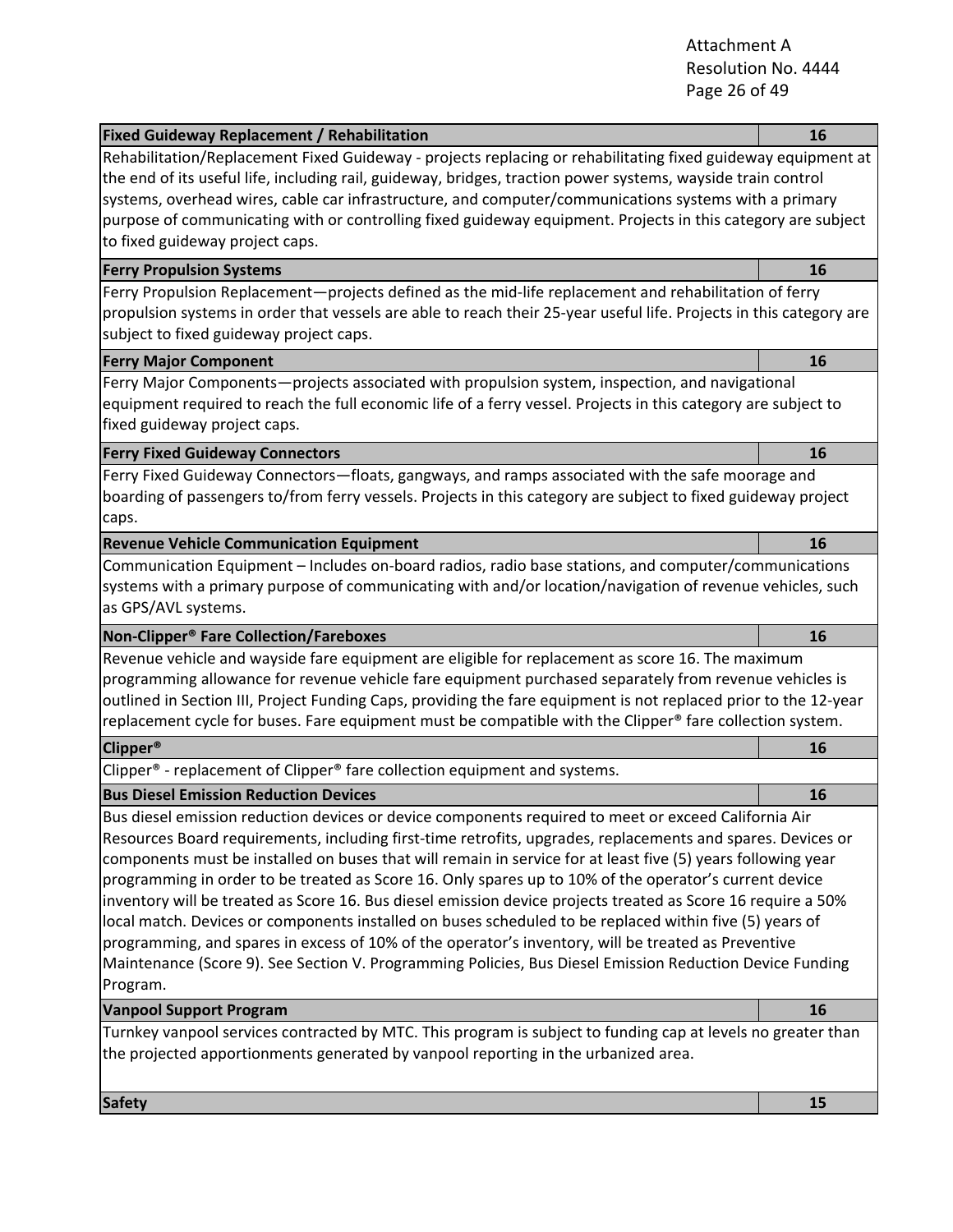Attachment A Resolution No. 4444 Page 27 of 49

| Safety/Security - projects addressing potential threats to life and/or property. The project may be maintenance<br>of existing equipment or new safety capital investments. Includes computer/communications systems with a<br>primary purpose of communicating with/controlling safety systems, including ventilation fans, fire<br>suppression, fire alarm, intruder detection, CCTV cameras, and emergency "blue light" phones. Adequate<br>justification that the proposed project will address safety and/or security issues must be provided. The TFWG<br>will be provided an opportunity to review proposed projects before a project is programmed funds in a final<br>program. Projects that contribute to a 1% security requirement will be considered Score 16. |    |
|----------------------------------------------------------------------------------------------------------------------------------------------------------------------------------------------------------------------------------------------------------------------------------------------------------------------------------------------------------------------------------------------------------------------------------------------------------------------------------------------------------------------------------------------------------------------------------------------------------------------------------------------------------------------------------------------------------------------------------------------------------------------------|----|
| <b>ADA/Non Vehicle Access Improvement</b>                                                                                                                                                                                                                                                                                                                                                                                                                                                                                                                                                                                                                                                                                                                                  | 14 |
| ADA - capital projects needed for ADA compliance. Does not cover routine replacement of ADA-related capital<br>items. Project sponsor must provide detailed justification that the project is proposed to comply with ADA.<br>Subject to TFWG review.                                                                                                                                                                                                                                                                                                                                                                                                                                                                                                                      |    |
| <b>Fixed/Heavy Equipment, Maintenance/Operating Facilities</b>                                                                                                                                                                                                                                                                                                                                                                                                                                                                                                                                                                                                                                                                                                             | 13 |
| Fixed/Heavy equipment and Operations/Maintenance facility - replacement/rehabilitation of major<br>maintenance equipment, generally with a unit value over \$10,000; replacement/rehabilitation of facilities on a<br>schedule based upon the useful life of the components.                                                                                                                                                                                                                                                                                                                                                                                                                                                                                               |    |
| <b>Station/Intermodal Stations/Parking Rehabilitation</b>                                                                                                                                                                                                                                                                                                                                                                                                                                                                                                                                                                                                                                                                                                                  | 12 |
| Stations/Intermodal Centers/Patron Parking Replacement/Rehab - replacement/rehabilitation of passenger<br>facilities. Includes computer/communications systems with a primary purpose of communicating<br>with/controlling escalators or elevators, and public address or platform display systems at stations or<br>platforms.                                                                                                                                                                                                                                                                                                                                                                                                                                            |    |
| <b>Service Vehicles</b>                                                                                                                                                                                                                                                                                                                                                                                                                                                                                                                                                                                                                                                                                                                                                    | 11 |
| Service Vehicles - replacement/rehabilitation of non-revenue and service vehicles based on useful life<br>schedules.                                                                                                                                                                                                                                                                                                                                                                                                                                                                                                                                                                                                                                                       |    |
| <b>Tools and Equipment</b>                                                                                                                                                                                                                                                                                                                                                                                                                                                                                                                                                                                                                                                                                                                                                 | 10 |
| Tools and Equipment - maintenance tools and equipment, generally with a unit value below \$10,000.                                                                                                                                                                                                                                                                                                                                                                                                                                                                                                                                                                                                                                                                         |    |
| <b>Administrative Computer Systems and Office Equipment</b>                                                                                                                                                                                                                                                                                                                                                                                                                                                                                                                                                                                                                                                                                                                | 9  |
| Office Equipment - computers, copiers, fax machines, etc. Includes administrative - MIS, financial, HR,<br>scheduling, transit asset management, and maintenance management systems.                                                                                                                                                                                                                                                                                                                                                                                                                                                                                                                                                                                       |    |
| <b>Preventive Maintenance</b>                                                                                                                                                                                                                                                                                                                                                                                                                                                                                                                                                                                                                                                                                                                                              | 9  |
| Preventive Maintenance - ongoing maintenance expenses (including labor and capital costs) of revenue and<br>non-revenue vehicles that do not extend the life of the vehicle. This includes mid-life change-out of tires,<br>tubes, engines and transmissions that do not extend the life of the vehicle beyond the twelve years life cycle.<br>Preventive Maintenance may be treated as Score 16 under certain circumstances; see Section V. Programming<br>Policies, Preventive Maintenance Funding.                                                                                                                                                                                                                                                                      |    |
| <b>Operational Improvements/Enhancements</b>                                                                                                                                                                                                                                                                                                                                                                                                                                                                                                                                                                                                                                                                                                                               | 8  |
| Operational Improvement/Enhancements - any project proposed to improve and/or enhance the efficiency of<br>a transit facility.                                                                                                                                                                                                                                                                                                                                                                                                                                                                                                                                                                                                                                             |    |
| <b>Operations</b>                                                                                                                                                                                                                                                                                                                                                                                                                                                                                                                                                                                                                                                                                                                                                          | 8  |
| Operations—costs associated with transit operations such as the ongoing maintenance of transit vehicles<br>including the cost of salaries. See Section V, Limited Use of FTA Funds for Operating Purposes.                                                                                                                                                                                                                                                                                                                                                                                                                                                                                                                                                                 |    |
| <b>Expansion</b>                                                                                                                                                                                                                                                                                                                                                                                                                                                                                                                                                                                                                                                                                                                                                           | 8  |
| Expansion - any project needed to support expanded service levels.                                                                                                                                                                                                                                                                                                                                                                                                                                                                                                                                                                                                                                                                                                         |    |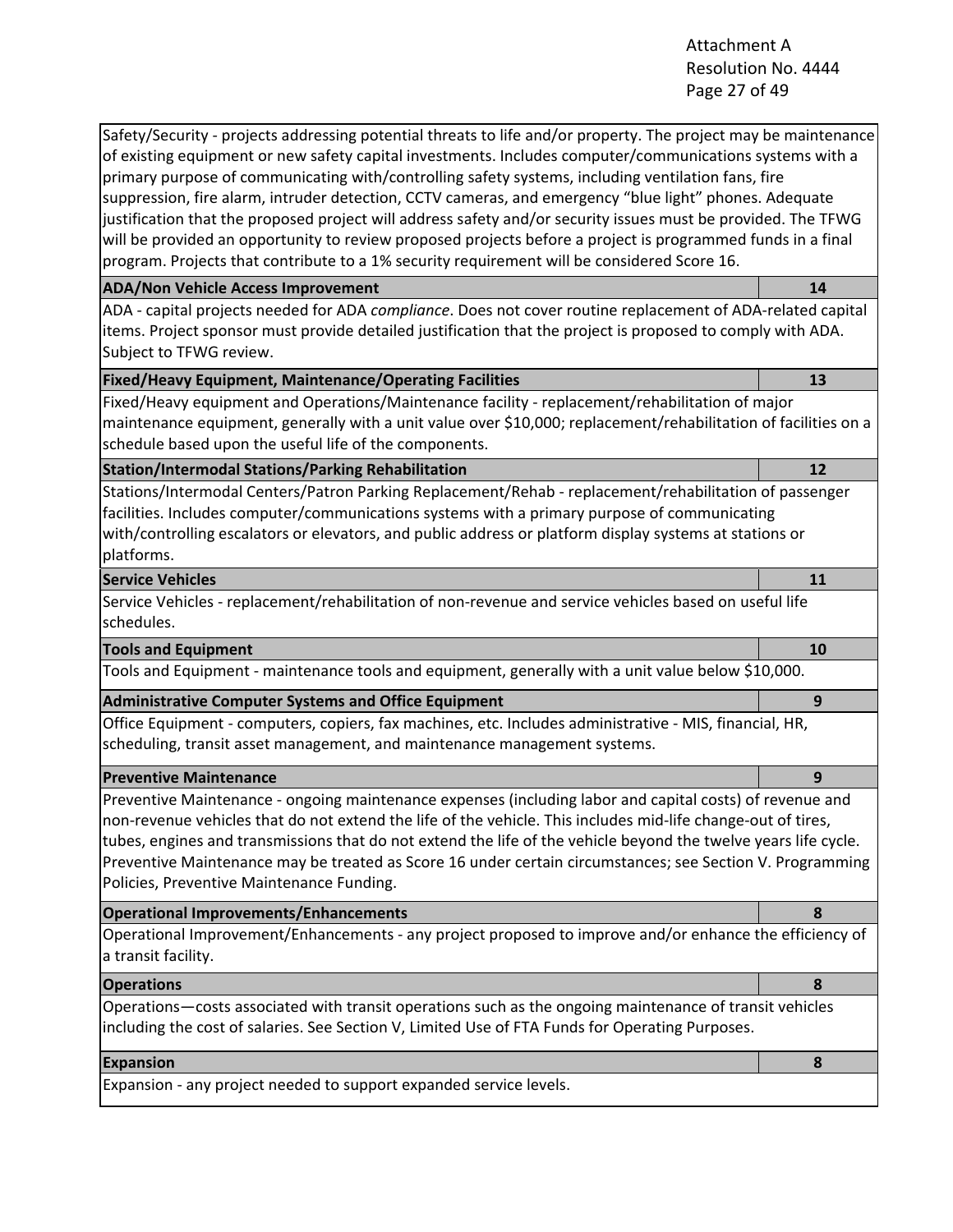Attachment A Resolution No. 4444 Page 28 of 49

### **C. Programming Policies**

### **Project Apportionment Model for Eligible Urbanized Areas**

There are four elements that need to be considered to determine operators' urbanized area apportionment: multi-county agreements, high-scoring capital needs, the 10% ADA set‐aside amounts, the Lifeline set‐aside amounts, and the Unanticipated Costs Reserve. The Regional Priority Model, as explained in paragraph (a), establishes funding priority for apportioning high‐scoring capital projects to eligible urbanized areas. Funding may be limited by multi‐county agreements as explained in paragraph (b) below. Eligible programming revenues are net of the 10% ADA set-aside discussed in paragraph (c) below, and the Vehicle Procurement Reserve, if any, described at the end of this section.

a) *Regional Priority Programming Model*: The 2000 Census changes to the region's urbanized areas made numerous operators eligible to claim funds in more than one urbanized area. This has necessitated a procedure for apportioning projects to eligible urbanized areas. The *Regional Priority Model,* as described below, was fashioned to prioritize funds for the replacement of the region's transit capital plant, while minimizing the impact of the 2000 Census boundary changes. The 2010 Census did not result in any major changes to the region's urbanized areas.

The model assumes a regional programming perspective and constrains regional capital demand to the amount of funds available to the region, prior to apportioning projects to urbanized areas. It then apportions projects to urbanized areas in the following order:

- i. Funds are apportioned first for operators that are the exclusive claimant in a single UZA (e.g., LAVTA, Fairfield, etc.)
- ii. Fund projects for operators that are restricted to receiving funds in one urbanized area (e.g., SFMTA, AC Transit, WestCAT, CCCTA, etc.)
- iii. Fund balance of operator projects among multiple urbanized areas, as eligibility allows, with the objective of fully funding as many high scoring projects as possible.
- iv. Reduce capital projects proportionately in urbanized areas where need exceeds funds available.
- v. Fund lower scoring projects (additional programming flexibility) to operators in urbanized areas where apportionments exceed project need.
- b) *Multi‐County Agreements*: For some operators, urbanized area (UZA) apportionments are guided by multi‐county agreements. Aside from the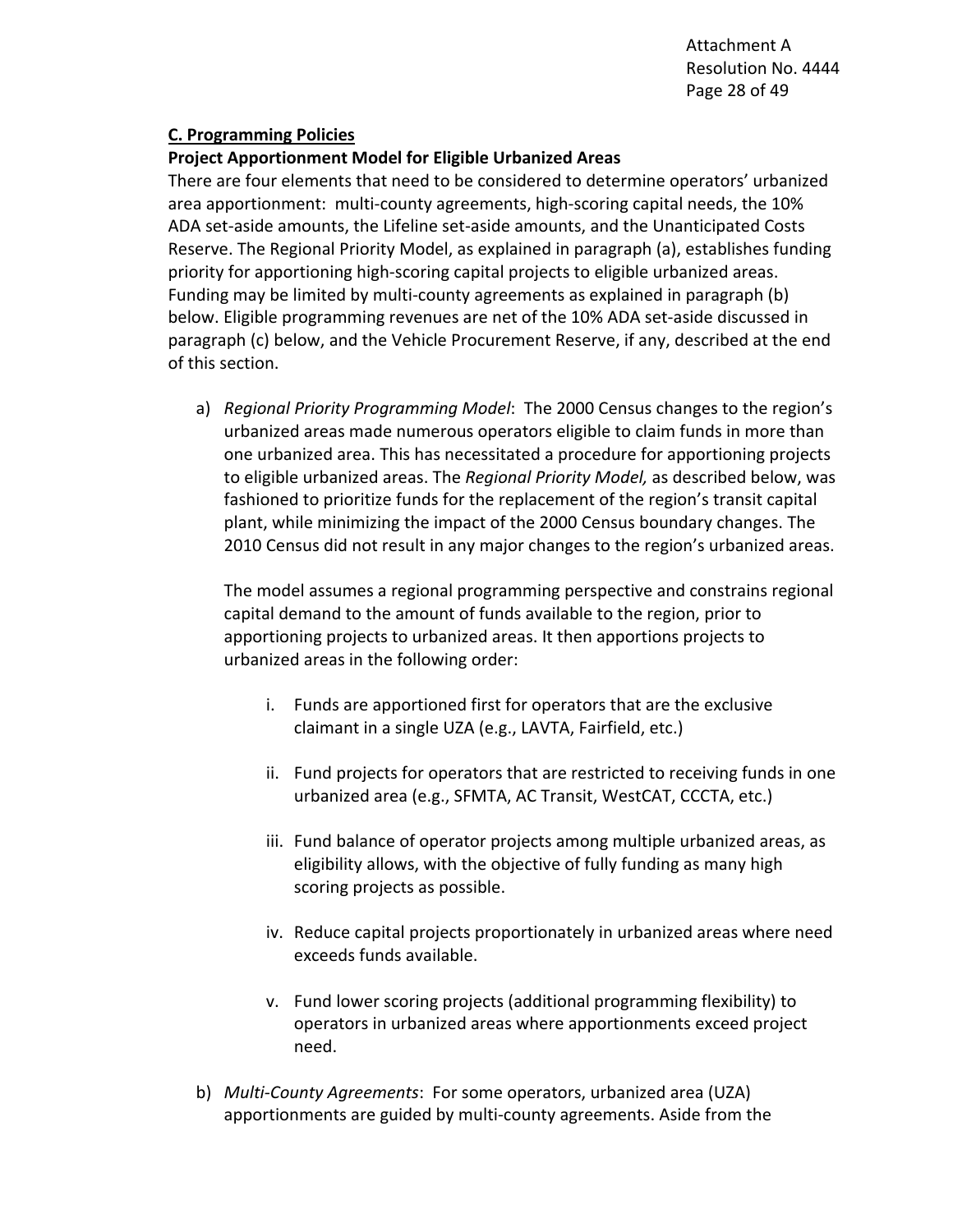acknowledged agreements, funds are apportioned based on the regional priority model.

There are three specific agreements that are being honored under the negotiated multi‐county agreement model: the Caltrain Joint Powers Board Agreement, the Altamont Commuter Express (ACE) Cooperative Services Agreement and the Santa Rosa UZA Agreement.

Consideration for future agreements will include representation from each interested county, interested transit property, or an appointed designee, and be approved by all operators in the affected UZA and MTC.

c) *10% ADA Paratransit Service Set‐Aside*: The FAST Act caps the share of each urbanized area's Section 5307 apportionment that can be programmed for ADA paratransit service operating costs at 10%. An amount equal to 10% of each participating urbanized area's FTA Section 5307 apportionment will be set‐aside to assist operators in defraying ADA paratransit operating expenses. The purpose of this set‐aside is to ensure that in any one year, a transit operator can use these funds to provide ADA service levels necessary to maintain compliance with the federal law, without impacting existing levels of fixed route service. ADA set‐ aside programmed to small UZA operators will not impact eligible programming amounts in large UZAs.

The formula for distributing the 10% ADA operating set‐aside among the eligible operators in each UA is based on the following factors:

- (i) Annual Demand Response (DR) Operating Expenses (45%),
- (ii) Annual Demand Response (DR) Ridership (45%), and
- (iii) Annual Overall Ridership (10%)
- (iv) Operators with zero DR Operating Expenses and DR Ridership will not receive ADA set‐aside.

Table 7 shows the percentages by operator and urbanized area (Data Source: NTD, Year: 2018). The table may be revised based on updated NTD data in future years.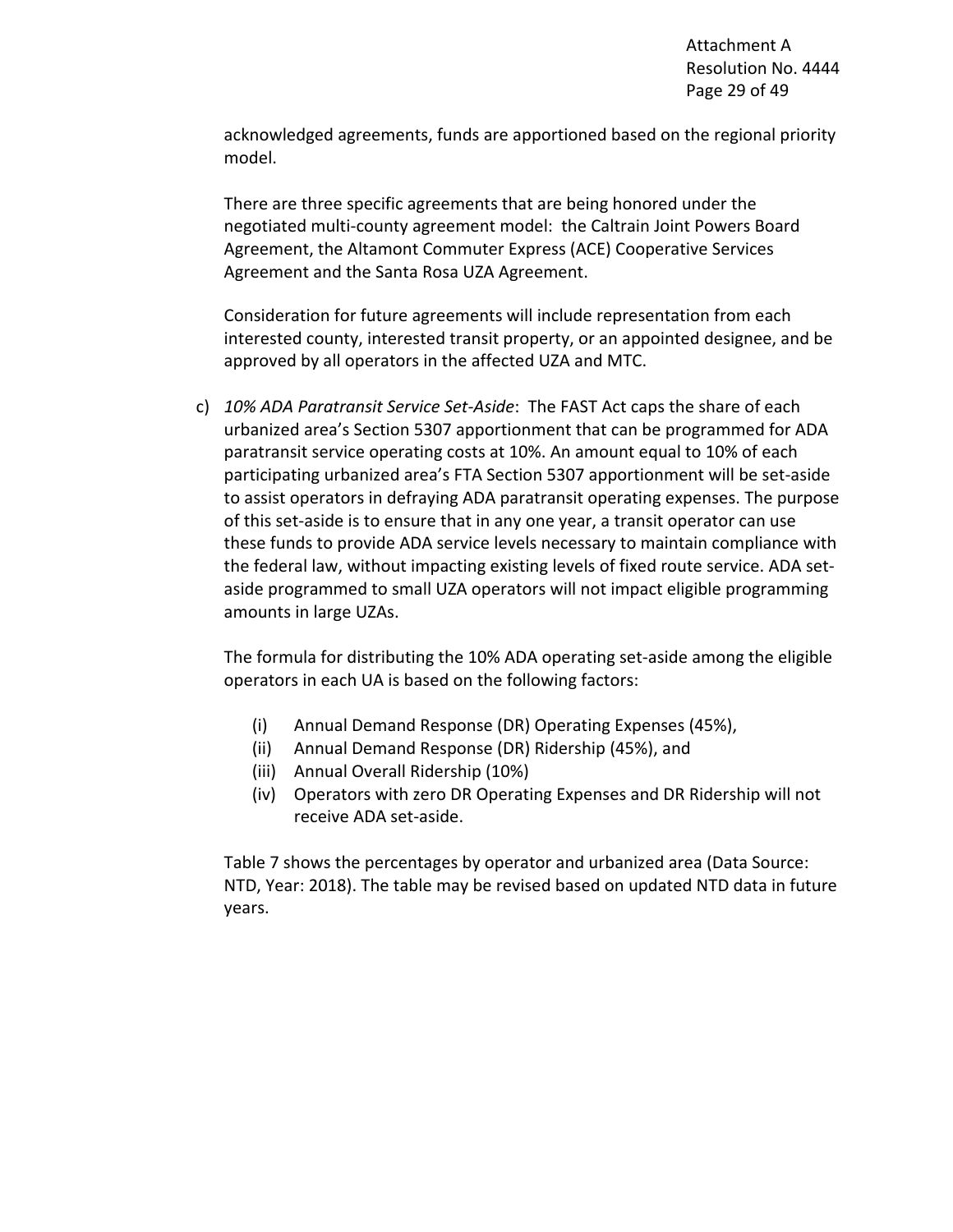Attachment A Resolution No. 4444 Page 30 of 49

|                             |                           |          | Large UZAs |         |            |         |           |           | Small UZAs |                |           |          |
|-----------------------------|---------------------------|----------|------------|---------|------------|---------|-----------|-----------|------------|----------------|-----------|----------|
| Operator                    | San Francisco-<br>Oakland | San Jose | Concord    | Antioch | Santa Rosa | Vallejo | Fairfield | Vacaville | Napa       | Livermore      | Gilroy-MH | Petaluma |
| <b>AC Transit</b>           | 35.6%                     |          |            |         |            |         |           |           |            |                |           |          |
| <b>ACE</b>                  | 0.0%                      |          | 0.0%       |         |            |         |           |           |            |                |           |          |
| <b>BART</b>                 | 12.3%                     |          | 27.7%      | 21.1%   |            |         |           |           |            |                |           |          |
| Caltrain                    | 0.0%                      | 0.0%     |            |         |            |         |           |           |            |                |           |          |
| <b>CCCTA</b>                |                           |          | 61.0%      |         |            |         |           |           |            |                |           |          |
| Fairfield-Suisun Transit    |                           |          |            |         |            |         | 100%      |           |            |                |           |          |
| <b>GGBHTD</b>               | 1.9%                      |          |            |         |            |         |           |           |            |                |           |          |
| <b>LAVTA</b>                |                           |          | 11.2%      |         |            |         |           |           |            | 100%           |           |          |
| <b>Marin County Transit</b> | 5.5%                      |          |            |         |            |         |           |           |            |                |           |          |
| Napa VINE                   |                           |          |            |         |            | 19.7%   |           |           | 100%       |                |           |          |
| Petaluma Transit            |                           |          |            |         |            |         |           |           |            |                |           | 65.0%    |
| SamTrans                    | 13.7%                     |          |            |         |            |         |           |           |            |                |           |          |
| <b>SFMTA</b>                | 28.2%                     |          |            |         |            |         |           |           |            |                |           |          |
| Santa Rosa CityBus          |                           |          |            |         | 41.0%      |         |           |           |            |                |           |          |
| SolTrans                    |                           |          |            |         |            | 80.3%   |           |           |            |                |           |          |
| Sonoma County Transit       |                           |          |            |         | 59.0%      |         |           |           |            |                |           | 35.0%    |
| <b>SMART</b>                | 0.0%                      |          |            |         | 0.0%       |         |           |           |            |                |           | 0.0%     |
| Tri Delta Transit           |                           |          |            | 78.9%   |            |         |           |           |            |                |           |          |
| <b>Union City</b>           | 1.0%                      |          |            |         |            |         |           |           |            |                |           |          |
| Vacaville                   |                           |          |            |         |            |         |           | 100%      |            |                |           |          |
| WestCat                     | 1.9%                      |          |            |         |            |         |           |           |            |                |           |          |
| <b>WETA</b>                 | 0.0%                      |          |            |         |            |         |           |           |            |                |           |          |
| <b>VTA</b>                  |                           | 100.0%   |            |         |            |         |           |           |            |                | 100%      |          |
| Total                       | 100%                      | 100%     | 100%       | 100%    | 100%       | 100%    | 100%      |           |            | 100% 100% 100% | 100%      | 100%     |

### **Table 7: ADA Set‐aside Percentages by Operator and Urbanized Area**

1) For small UZAs of Fairfield, Vacaville, and Napa, ADA Paratransit Programming is optional, as funds may be otherwise programmed for other operating expenses.

2) Formula based on three weighted factors: a) Operator's Annual Demand Response Expenses (45%), b) Operator's Annual Demand Response Ridership (45%), and c) Operator's Overall Annual Systemwide Ridership (10%).

3) To calculate funding amounts, multiply 10% of related urbanized area revenue estimate against percentages shown for operators in that urbanized area.

4) ACE, Caltrain, SMART, and WETA do not report Demand Response service statistics to NTD, and are therefore ineligible for an ADA Set‐Aside share.

5) Percent shares are based on the 2018 NTD Report.

An operator may use its share of the FTA Section 5307 set-aside for other capital projects if the operator can certify that:

- Their ADA paratransit operating costs are fully funded in its proposed annual budget;
- For jointly‐funded paratransit services, operators' FTA Section 5307 ADA set-aside shares have been jointly considered in making decisions on ADA service levels and revenues.

If MTC is satisfied with the operator's certification, the operator may re‐program its set‐aside for any Score 16 project(s), including those projects funded under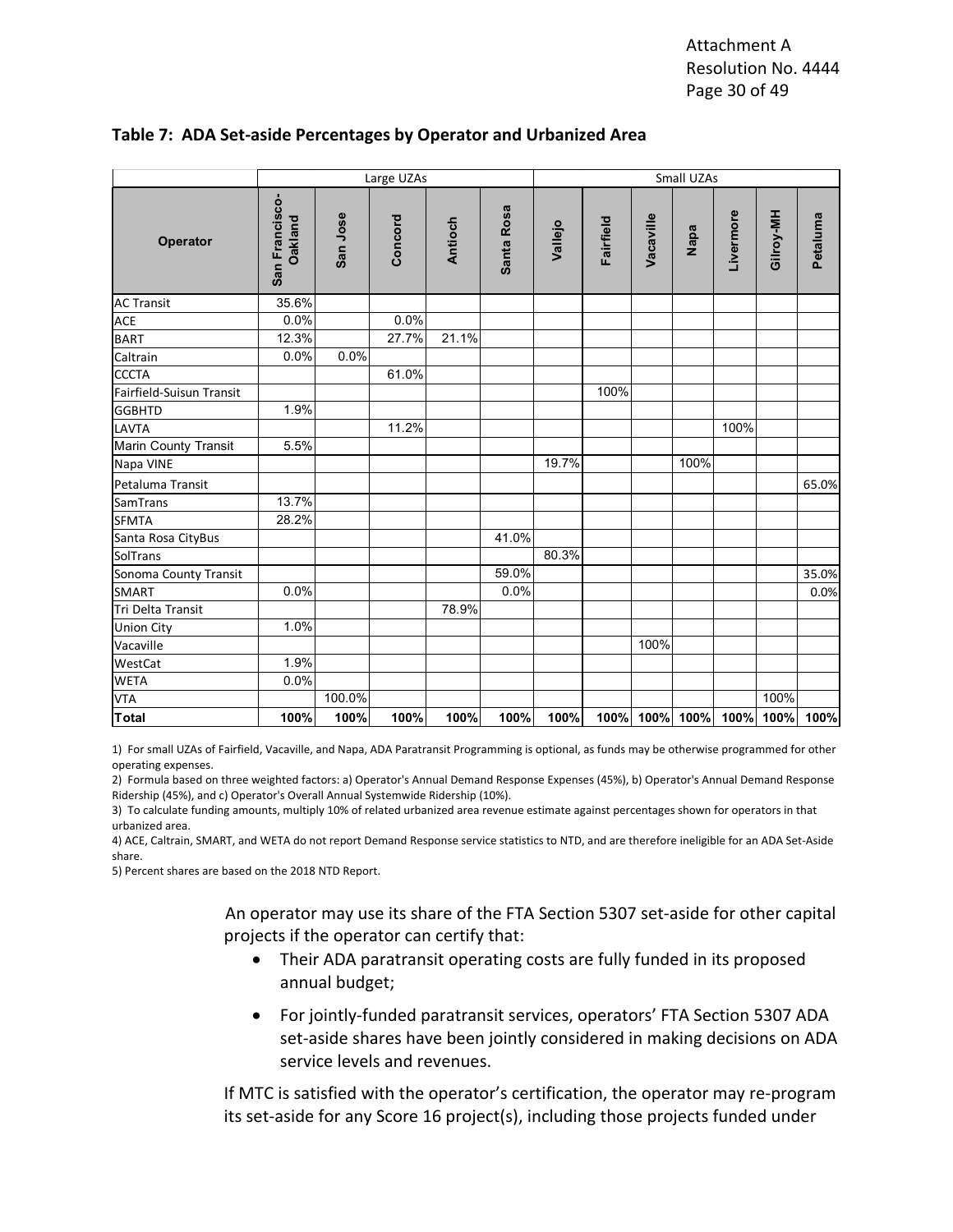Attachment A Resolution No. 4444 Page 31 of 49

FG caps. To ensure that the Section 5307 10% set-aside funding is duly considered for annual ADA paratransit needs, there will be no multi‐year programming of the 10% ADA set‐aside to capital‐only purposes.

d) *Lifeline Set‐Aside*: MAP‐21 eliminated the Job Access and Reverse Commute (JARC) program (Section 5316) and combined JARC functions and funding with the Urbanized Area Formula (Section 5307) and the Non-urbanized Area Formula (Section 5311) programs. JARC projects were made eligible for 5307 funding, and 3.07% of 5307 appropriations are apportioned by the JARC low‐income formula. However, there are no minimum or maximum amounts that can be programmed for JARC projects.

The region has historically used JARC funds apportioned to large urbanized areas to support the Lifeline program. In recognition of the changes to the JARC program and the continued need for funding for the Lifeline program:

- The first priority for 5307 funds apportioned by the JARC formula is the Lifeline program;
- Funds will be set aside for the Lifeline program based on an analysis of the amount of apportionments in each UZA that is apportioned by the low‐income formula;
- Section 5307 funds programmed for JARC projects shall be subject to the Lifeline Program guidelines in effect for that year of programming, rather than to the TCP Policies, provided such projects are consistent with federal laws and regulations related to Section 5307.

## **Limited Use of FTA Funds for Operating Purposes**

FTA permits the use of FTA Section 5307 small urbanized funds to be used for operating purposes. For operators eligible to claim in both large and small urbanized areas, the amount of funds used for operating will be deducted from the amount of capital claimed in the large UA.

MAP‐21 provided new eligibility for small and medium‐sized bus operators in large urbanized areas to use Section 5307 funds for operating assistance. For operators with up to 75 buses, 75% of the urbanized area's apportionment attributable to the operator (as measured by vehicle revenue hours) may be programmed for operating assistance. For operators with 76 to 100 buses, 50% of the urbanized area's apportionment attributable to the operator (as measured by vehicle revenue hours) may be programmed for operating assistance. Eligible operators may request operating assistance up to the maximum eligible amount, but operating assistance will be programmed only after higher scoring projects in the urbanized area are funded. Operating assistance requests will be treated at Score 8 in the programming process (see Table 6 Project Scores above).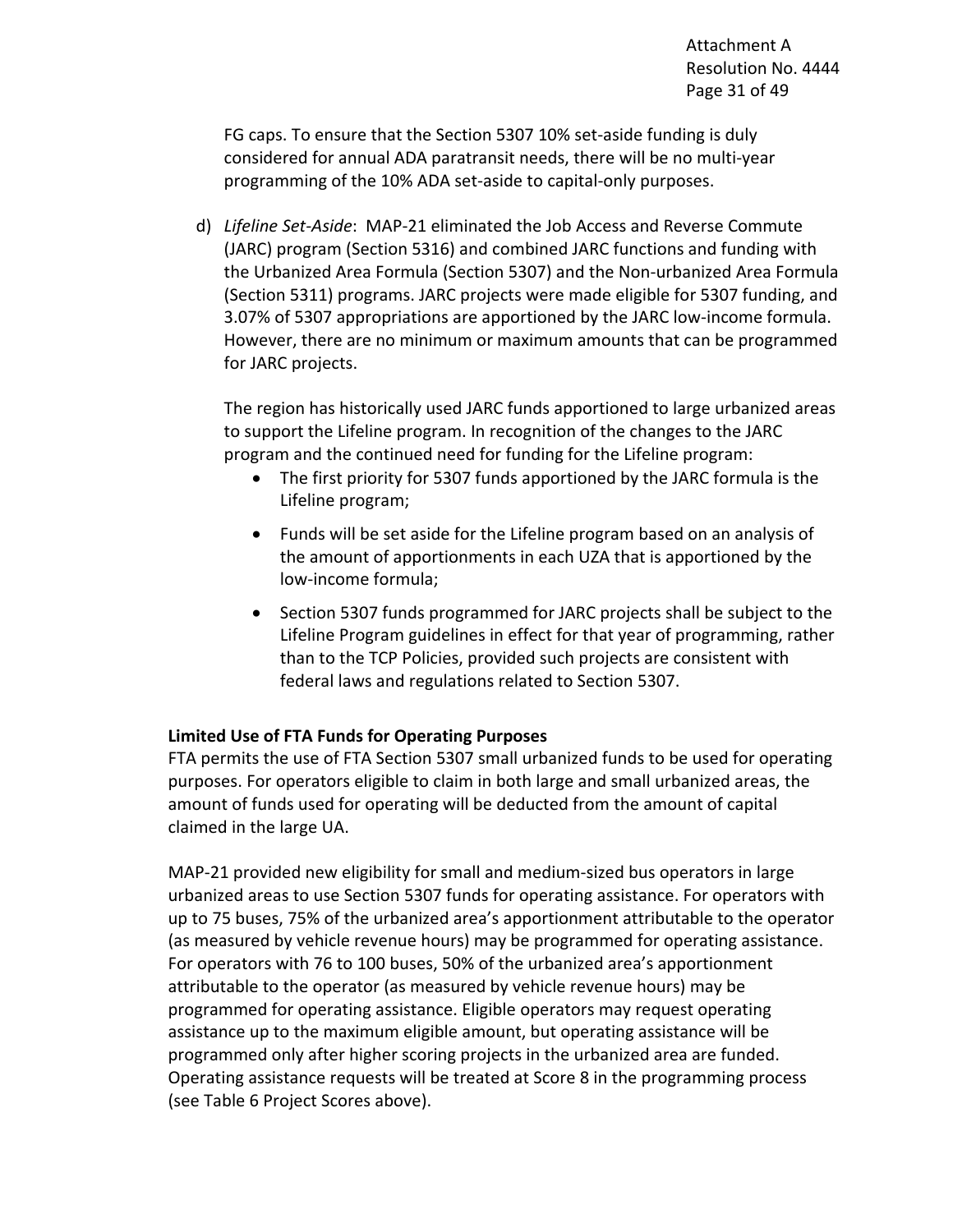Attachment A Resolution No. 4444 Page 32 of 49

### **Specified Urbanized Area Flexibility**

In urbanized areas with only one transit operator (Fairfield, Vacaville, Napa) greater flexibility for funding lower scoring projects will be allowed, providing that other operators in the region are not impacted. These operators will also be allowed to use funds for operating, without reduction of funding for capital projects, providing that capital is adequately maintained and replaced on a reasonable schedule as outlined in each operator's SRTP or other board‐approved capital plan, and in accordance with goals outlined in the RTP for maintaining the region's capital plant (maintenance of effort).

## **Associated Transit Improvements**

The FAST act eliminated the requirement that 1% of the FTA section 5307 apportionments in large urbanized areas be programmed for Associated Transit Improvements (formerly referred to as transit enhancements). However, designated recipients must still submit an annual report listing projects carried out in the preceding year with these funds as part of the Federal fiscal year's final quarterly progress report in TrAMS. The report should include the following elements:

- (A) Grantee name;
- (B) UZA name and number;
- (C) FTA project number;
- (D) Associated transit improvement category;
- (E) Brief description of improvement and progress towards project implementation;
- (F) activity line item code from the approved budget; and
- (G) Amount awarded by FTA for the project. The list of associated transit improvement categories and activity line item (ALI) codes may be found in the table of Scope and ALI codes in TrAMS. To assist MTC staff in preparing this report, grantees should continue to identify associated transit improvement projects that will receive funding from the Urbanized Area Formula Program.

## **Preventive Maintenance Funding**

Preventive maintenance will be considered a Score 9 funding priority in Transit Capital Priorities, unless the conditions for one of the following four policy elements are met, in which case preventive maintenance will be treated as Score 16. For an individual operator to make use of preventive maintenance funding, other operators in the region must be able to move forward with planned capital replacement. It is the intent of this policy that funding for preventive maintenance will not increase the region's transit capital shortfall.

a) *Funding Exchange*: Operators who wish to exchange a capital project for preventive maintenance funding in order to use their local or state funds to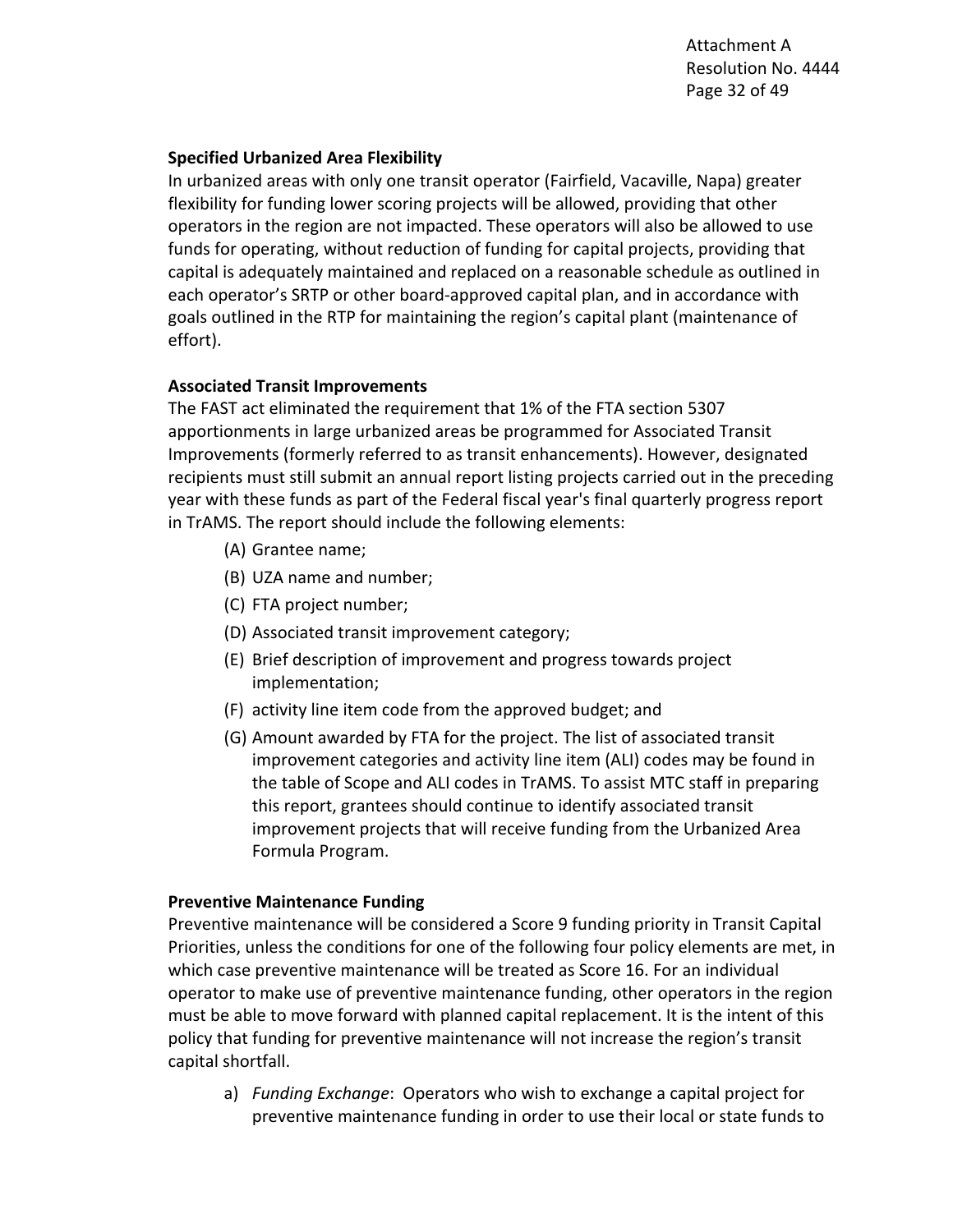ease federal constraints or strictly as a financing mechanism may do so providing that the replacement asset funded with local funds is comparable to the asset being replaced and is maintained in service by the purchasing operator for its full useful life as outlined in Section V. The Funding Exchange element can be applied to lower scoring capital projects as well as preventive maintenance. Operators using the Funding Exchange element must certify in writing that the assets will be replaced with non-federal funds.

- b) *Capital Exchange*: In this option, an operator could elect to remove an eligible capital project from TCP funding consideration for the useful life of the asset in exchange for preventive maintenance funding. The funding is limited to the amount of capital funding an operator would have received under the current TCP policy in a normal economic climate. If an operator elects to replace the asset ‐ removed from regional competition for funding under these provisions – earlier than the timeline established for its useful life, the replacement will be considered an expansion project. Operators using the Capital Exchange element will be limited to two years preventive maintenance funding within a 12‐year period.
- c) *Negotiated Agreement within an Urbanized Area*: In the third option, an operator may negotiate with the other operators in the affected urbanized areas to receive an amount of preventive maintenance funding, providing that a firewall is established between the affected urbanized area(s) and all other urbanized areas. This will ensure that other operators' high‐scoring capital replacement projects are not jeopardized.
- d) *Budgetary Shortfalls*: Requests for preventive maintenance to meet budgetary shortfalls will be considered on a case‐by‐case basis if a fiscal need can be demonstrated by the requesting operator based on the guidelines outlined below. MTC must declare that a fiscal need exists to fund preventive maintenance where such action would displace higher scoring capital projects ready to move forward in a given fiscal year. A fiscal need can be declared if the following conditions exist:
	- An operator must demonstrate that all reasonable cost control and revenue generation strategies have been implemented and that a residual shortfall remains.
	- An operator can demonstrate that the shortfall, if not addressed, would result in a significant service reduction.

The Commission will consider the severity of the shortfall and the scope and impact of the service cuts in determining whether fiscal need exists. Operators establishing a fiscal need must also adhere to the following four requirements in order to be eligible to receive funding for preventive maintenance:

i. Operators must successfully show a board approved bridging strategy that will sustain financial recovery beyond the year for which preventive maintenance is requested.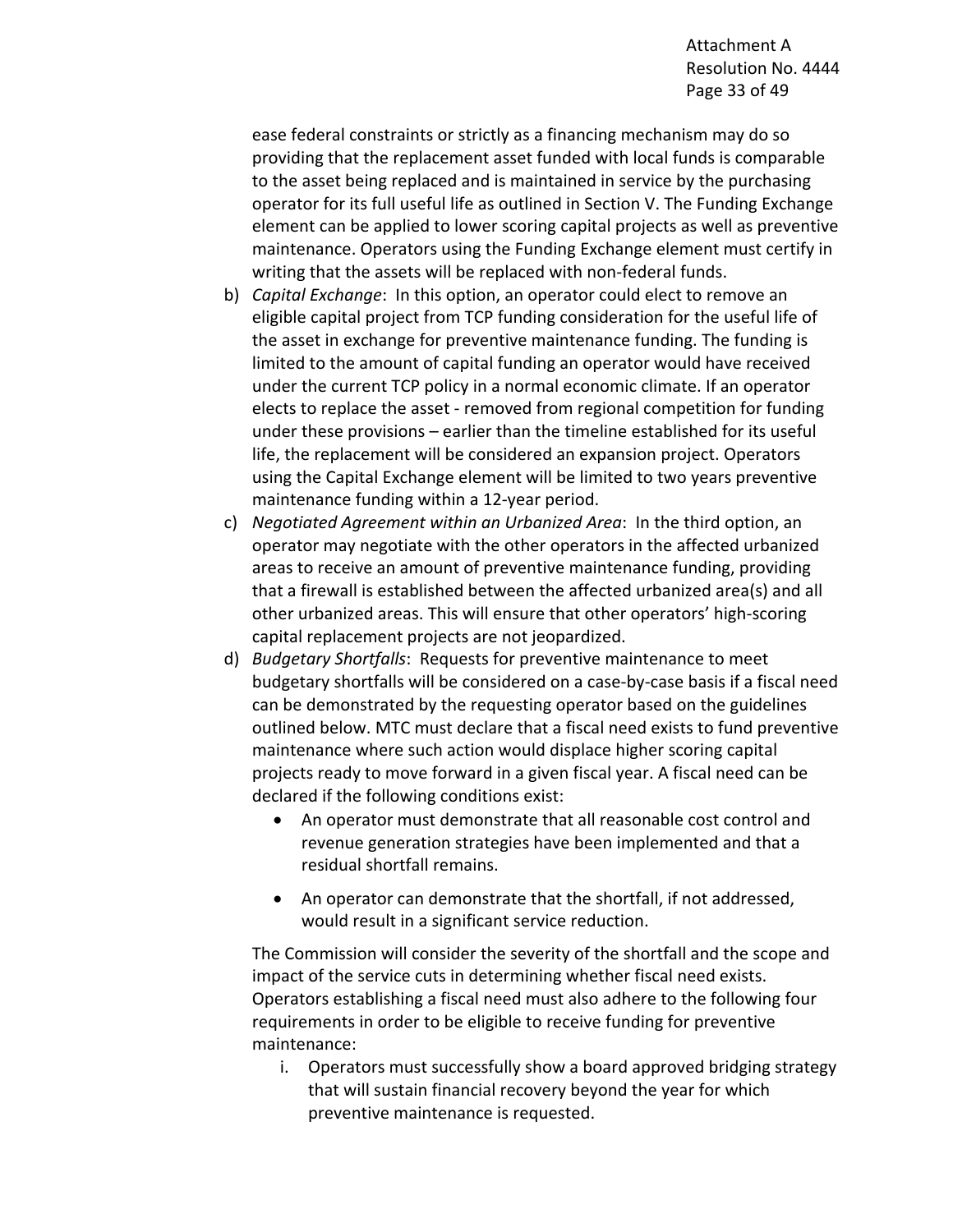Attachment A Resolution No. 4444 Page 34 of 49

- ii. The bridging strategy should not rely on future preventive maintenance funding to achieve a balanced budget. In other words, should a service adjustment be required to balance the budget over the long run, preventive maintenance should not be invoked as a stopgap to inevitable service reductions.
- iii. Funds programmed to preventive maintenance should not be considered as a mechanism to sustain or replenish operating reserves.
- iv. Operators requesting FTA formula funds will be limited to two years preventive maintenance funding within a 12‐year period.

The requesting operator will enter into an MOU with MTC or other formal agreement or action, such as Board approvals, and if applicable, with other transit properties affected by the preventive maintenance agreement. The agreement or actions will embody the four eligibility requirements outlined above as well as any other relevant terms and conditions of the agreement.

### e) Emergency duration special protocols:

Until the Commission removes them, the following special protocols are in effect for this section due to the Covid‐19 pandemic.

‐ Operating funding is eligible in addition to preventive maintenance funding, for those operators eligible under FTA rules, including applicable Emergency Relief provisions enacted by FTA.

Under declaration of fiscal need:

- ‐Operator demonstration of implementation of reasonable cost control and revenue generation strategies may take into account special pandemic factors such as stopping fare collection for public safety, service levels that allow for physical distancing by passengers, and avoidance of deep service and labor cuts in anticipation of recovery.
- ‐Operator demonstration that shortfall not being addressed would result in significant service reduction may likewise take into account pandemic factors, such as already-reduced schedules and transition schedules planned for a return to full service.

Under operator requirements for eligibility:

‐Bridging strategy does not need to be approved by operator's board. However, it should still be prepared at the staff level, and will be summarized for the Commission as part of any program recommendations.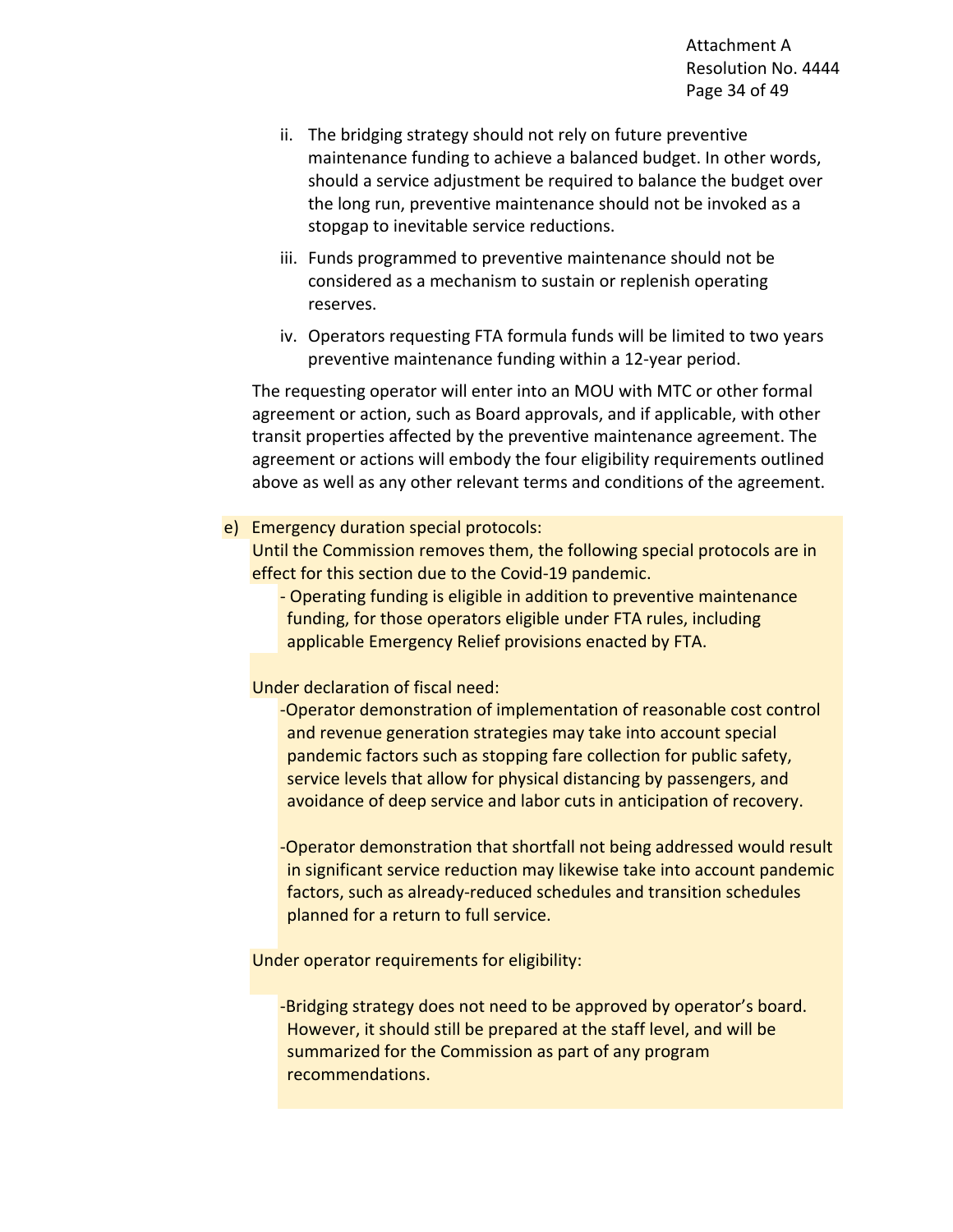Attachment A Resolution No. 4444 Page 35 of 49

‐The provision limiting two years of preventive maintenance/operations funding within a 12‐year period will not apply during this emergency period.

The MOU requirement listed above in subsection (d) is waived.

Emergency relief requests and programming are subject to the Principles for Redirecting Funds to Transit Operators (Appendix 3).

### **Vehicle Procurement Reserves**

The TCP Program may reserve funds for future programming for major vehicle replacement/procurement projects (e.g. BART, SFMTA, Caltrain). The programming of such reserves will be based on the cash-flow needs of the projects and available revenue streams.

### **Grant Spend‐down Policy**

This policy conditions new programming on the expenditure of prior year grants in order to direct the region's limited funds to the projects most in need of additional resources and accelerate the delivery of TCP projects.

The focus of this policy is on fixed guideway (FG) projects, as vehicle procurement projects are generally completed in a timely manner. Each year, MTC staff will calculate the balance of older FG grants from TrAMS data in consultation with each operator. The goal amounts will be compared against TrAMS grant balances for the appropriate grants in September of each year to determine if the goals have been met. The policy establishes a target for spending a specified percentage of the grant balance each year. Table 9 below explains the spend‐down goals for each program year.

If the goals for each operator are met, the full FG cap amounts specified for that operator in the relevant section above will be programmed, subject to funding availability. However, if the target is not met, staff will defer the FG funding for those operators not meeting their goals proportionate to the percentage of the prior‐year grants unexpended. If the goal is then met in subsequent years, the full FG cap would be programmed, subject to funding availability. Additionally, operators will have the opportunity to request deferred FG cap amounts in later years, subject to meeting their grant spend‐down goals and availability of funding. Programming of these deferred caps will be treated as a lower priority than other Score 16 projects.

*Restoration of Deferred Fixed Guideway Caps:*

- Voluntarily-deferred caps: the deferred amount will be programmed in the year of the operator's choosing, programmed as a prior‐year commitment.
- Involuntarily-deferred caps: in years when additional funding is available, after meeting Debt Service payment requirements, a subcommittee of the FG operators will be called to evaluate proposals to restore prior‐year involuntarily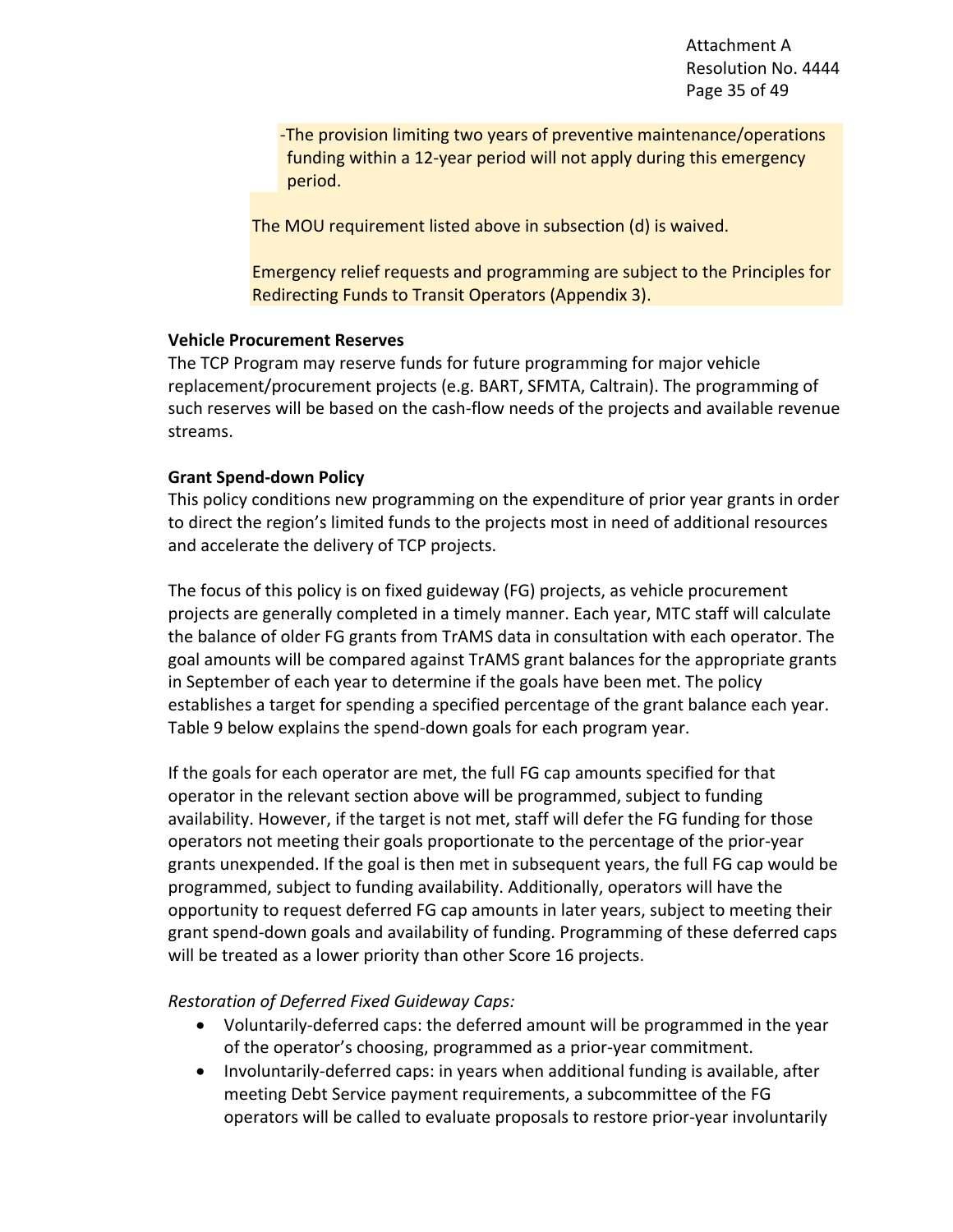Attachment A Resolution No. 4444 Page 36 of 49

deferred caps. The recommendations of this subcommittee will be considered for programming recommendations to the Commission.

- Restoration of any deferred caps to an operator, whether voluntary or involuntary, would be rescinded if the operator does not meet their spend‐down target in the same year.
- Operators who do not meet their spend-down target in the year of a proposed restoration or the immediately‐prior year would not be eligible for cap restoration.

Fixed guideway programming for FY2020‐21 will be based on an analysis of grant spending through September of 2020. Future programming will include the full cap amounts, but will be conditioned on meeting the grant spend‐down goals in the appropriate year. Should an operator not meet its target in a given year, the FG cap amount in the preliminary program would be reduced accordingly in that year's POP amendment.

| <b>Program Year</b> | <b>Basis for Balance</b>                                                             | <b>Spend-Down Target</b>                  | <b>Spend-Down Period</b> |  |
|---------------------|--------------------------------------------------------------------------------------|-------------------------------------------|--------------------------|--|
| FY2020-21           | Undisbursed balance of<br>FG grants awarded<br>FY2014-15 or earlier, as<br>of 9/2017 | Remaining balance, as of 9/2019           | 9/2019 to 9/2020         |  |
| FY2021-22           |                                                                                      | 1/4 of balance                            | 9/2020 to 9/2021         |  |
| FY2022-23           | Undisbursed balance of<br>FG grants awarded                                          | 1/3 of remaining balance, as of<br>9/2021 | 9/2021 to 9/2022         |  |
| FY2023-24           | FY2017-18 or earlier, as<br>of 9/2020                                                | 1/2 of remaining balance, as of<br>9/2022 | 9/2022 to 9/2023         |  |
| FY2024-25           |                                                                                      | Remaining balance, as of 9/2023           | 9/2023 to 9/2024         |  |

**Table 9: FY2020‐21 to FY2024‐25 Program Grant Spend‐Down Policy**

### **Joint Procurements**

In recognition of the policy direction of the Transit Sustainability Project Resolution No. 4060, before TCP funds are programmed for revenue vehicles, non‐revenue vehicles, communications and vehicle location systems, fare collection equipment, bus emission reduction devices, computer systems, including management information systems and maintenance/asset management systems, or other equipment, operators must evaluate and pursue, as appropriate, opportunities for joint procurements and integrated operations with other operators. The "Compensation for Cost Effective Bus Purchases" that was introduced into the TCP Policy with the prior update will provide operators an extra incentive to pursue joint procurement opportunities. MTC will coordinate discussions if requested.

### **Transit Asset Management**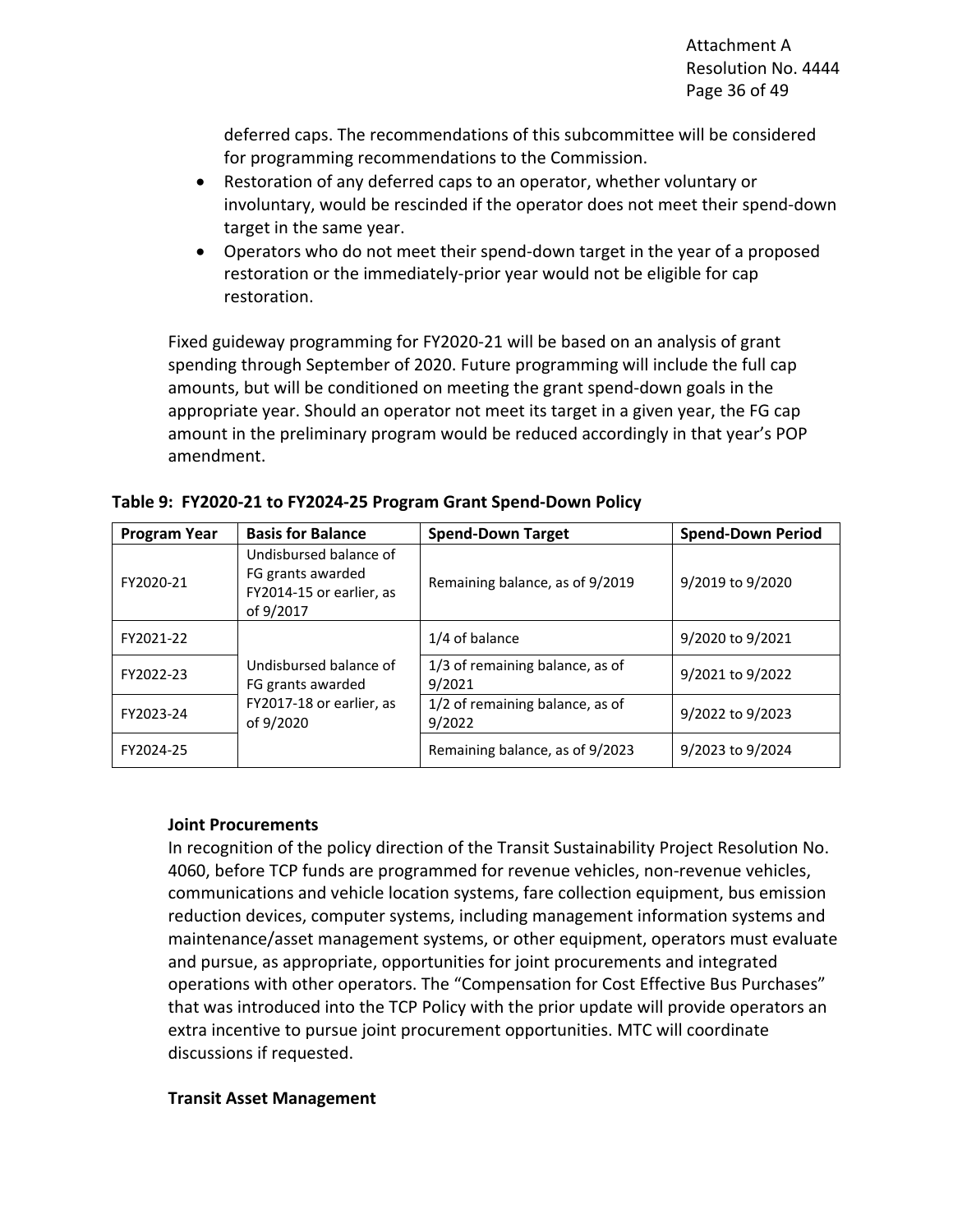Attachment A Resolution No. 4444 Page 37 of 49

FTA issued a final rule related to transit asset management and NTD reporting for transit providers in July, 2016; the effective date of the rule is October 1, 2016. The rule establishes a National Transit Asset Management (TAM) System in accordance with the Moving Ahead for Progress in the  $21<sup>st</sup>$  Century Act (MAP-21). The National TAM System elements include the definition of "state of good repair", a requirement that providers develop and carry out a TAM plan, performance measures and targets for capital assets, reporting requirements, and the application of analytical processes and decision support tools.

## *Implementation Timeline & Rule Compliance*

## *TAM Plans*

A provider's initial TAM plan must be completed no later than two years after the effective date of the final rule i.e. by September 2018. A TAM Plan must cover a horizon period of at least four (4) years and must be updated at least once every four years. The Plan update should coincide with the planning cycle for the relevant Transportation Improvement Program or Statewide Transportation Improvement Program.

## TAM Plan Requirements

TAM Plan Requirements apply to all direct recipients and sub‐recipients of Federal financial assistance under 49 U.S.C. Chapter 53 that own, operate, or manage capital assets used for providing public transportation. The TAM Plan requirements also vary based on whether the provider is a Tier 1, or Tier 2 provider:

- Tier 1 Providers All rail transit providers and all recipients that own, operate or manage 101 or more vehicles in revenue service during peak regular service across all fixed route modes or in any one non‐fixed route mode. Tier 1 providers must develop TAM plans including elements 1 – 9 listed below.
- Tier 2 Providers A recipient that owns, operates, or manages 100 or fewer vehicles in revenue service during peak regular service across all non‐rail fixed route modes or in any one non‐fixed route mode, or is a sub‐recipient under the 5311 Rural Area Formula Program. Tier 2 operators may develop their own TAM plan or participate in a group TAM plan and need only include elements  $1 - 4$  as listed below. A sponsor must develop a group TAM plan for its Tier 2 sub‐ recipients, except those sub‐recipients that are also direct recipients under 49 U.S.C. 5307.

## *TAM Plan Elements*

i. An inventory of the number and type of capital assets owned by the provider except equipment with an acquisition value under \$50,000 that is not a service vehicle. The inventory must include third‐party owned or jointly procured exclusive‐use maintenance facilities, administrative facilities, rolling stock, and guideway infrastructure used by a provider in the provision of public transportation. The asset inventory must be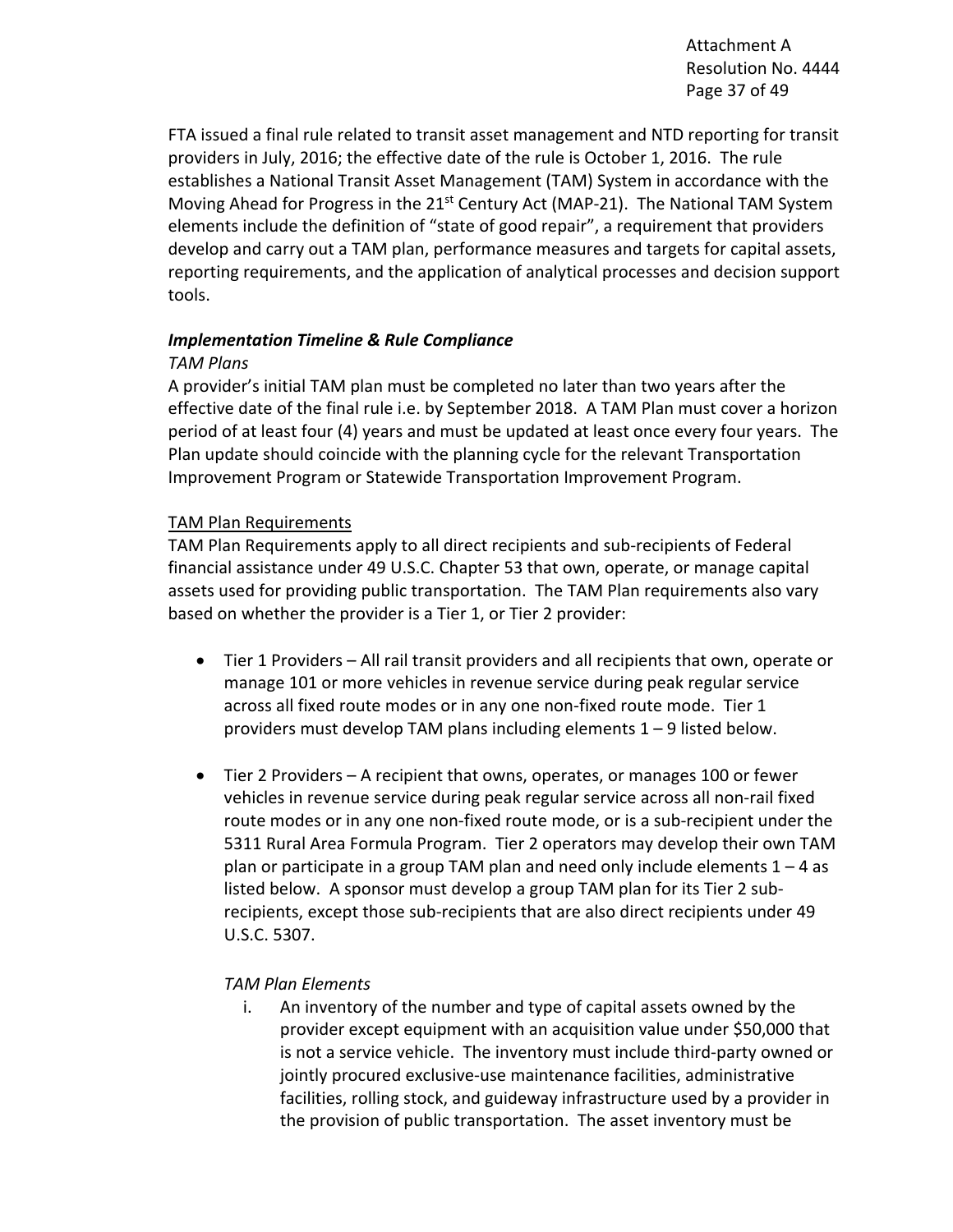Attachment A Resolution No. 4444 Page 38 of 49

organized at a level of detail commensurate with the level of detail in the provider's program of capital projects.

- ii. A condition assessment of those inventoried assets for which a provider has direct capital responsibility.
- iii. A description of the analytical processes or decision-support tools that a provider uses to estimate capital investment needs over time and develop its investment prioritization.
- iv. A provider's project‐based prioritization of investments
- v. A provider's TAM and SGR policy
- vi. A provider's TAM plan implementation strategy
- vii. A description of key TAM activities that a provider intends to engage in over the TAM plan horizon period
- viii. A summary or list of the resources, including personnel, that a provider needs to develop and carry out the TAM plan; and
- ix. An outline of how a provider will monitor, update, and evaluate, as needed, its TAM plan and related business practices to ensure continuous improvement of TAM practices

MTC is proposing that the region take a coordinated approach in complying with the rule, in order to maximize the potential for region‐wide benefits, including, but not limited to, the development of a group plan for Tier 2 operators.

## *Performance Targets*

Additionally, recipients need to report on the condition of their system and performance targets. The final rule establishes SGR standards and four SGR performance measures. Targets for the following fiscal year must be set, for each applicable asset class, each year. To the extent practicable, a provider must coordinate with the States and MPOs in the selection of State and MPO performance targets. In addition, MTC will need to set regional performance targets for transit asset condition.

The individual operator targets will also serve as the basis of the regional performance targets. To facilitate the translation of operator to regional performance targets, MTC is proposing some parameters for operators to follow in the setting of their agency TAM targets, including:

- Consistency with Plan Bay Area and Transit Capital Priorities (TCP) Policies With a goal of establishing a nexus between performance targets and MTC's programming and planning policies, transit operator performance targets should be as consistent as possible with Plan Bay Area investments and current programming policies.
- Limited/Consistent Asset Classes Since targets are required to be set for each relevant asset class, MTC is proposing to limit or consolidate the number of motor bus asset classes that have associated targets to be consistent with the bus/van price list used in the TCP process and guidance from the FTA on target‐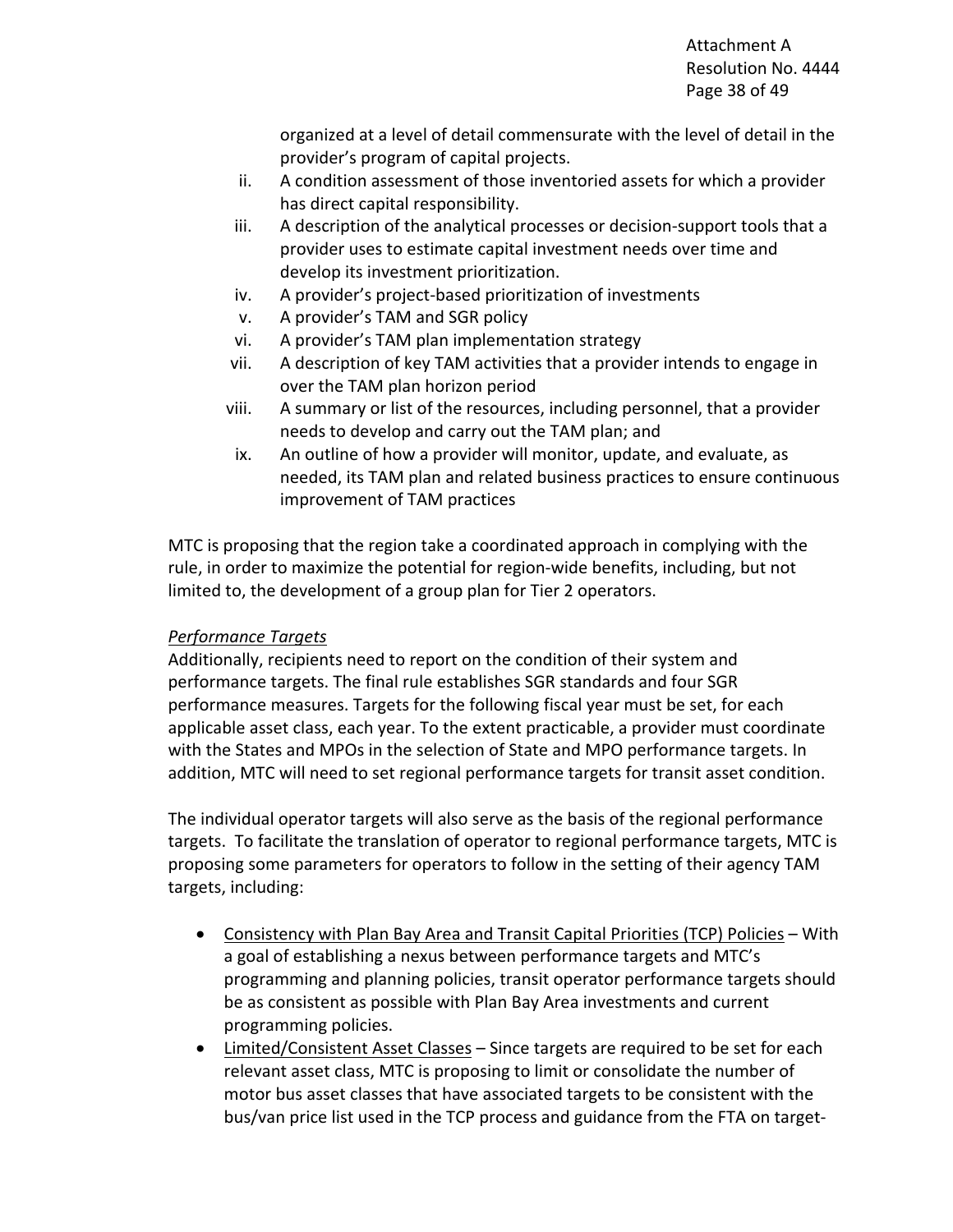setting by asset class for facilities. Without some standardization of asset classes, the variations of asset classes among operators would result in an unwieldy number of targets.

MTC, as a designated recipient, is required to report to the Department of Transportation on the condition of its recipients' public transportation systems and performance targets. Therefore, all operators are required to report their targets to MTC prior to the end of each calendar year.

## **Transit Core Capacity Challenge Grant Program: Resolution No. 4123**

The Transit Core Capacity Challenge Grant program (CCCGP) makes a policy commitment of approximately \$7.4 billion in federal, state, regional and local funds over the FY2014‐15 to FY2029‐30 period to high‐priority transit capital projects that will improve the capacity and state of good repair of transit services in the urban core of the region.

The \$7.4 billion Core Capacity Challenge Grant program:

- Focuses on the SFMTA, BART, and AC Transit the three transit operators that carry 80% of the region's passengers as well as more than three‐ quarters of the minority and low‐income passengers.
- Leverages regional discretionary funds and local contributions, including proposed Cap and Trade revenue.
- \* Accelerates and solidifies funding for fleet replacement projects, and identifies new funding for key enhancement projects.
- \* Requires that the participating operators meet the performance objectives of the Transit Sustainability Project.

TCP programming for all projects identified in the CCCGP will be consistent with the funding amounts, local match requirements and other terms and conditions specified in MTC Resolution No. 4123.

All projects proposed for TCP funding in the CCCGP that are not otherwise Score 16 will be treated as Score 16. CCCGP fixed guideway infrastructure projects included in the CCCGP program of projects may be funded with a combination of fixed guideway cap funds and additional TCP funds above the operator's fixed guideway cap. Programming for CCCGP projects is based on cash flow needs, funding availability, and other policy elements.

In order to meet cash flow needs of the CCCGP and other TCP projects in years in which project funding needs exceed the region's annual FTA apportionments, financing may be required to advance future FTA/STP revenues. Debt service, including principal and interest payments, for any such financing will be treated as Score 17.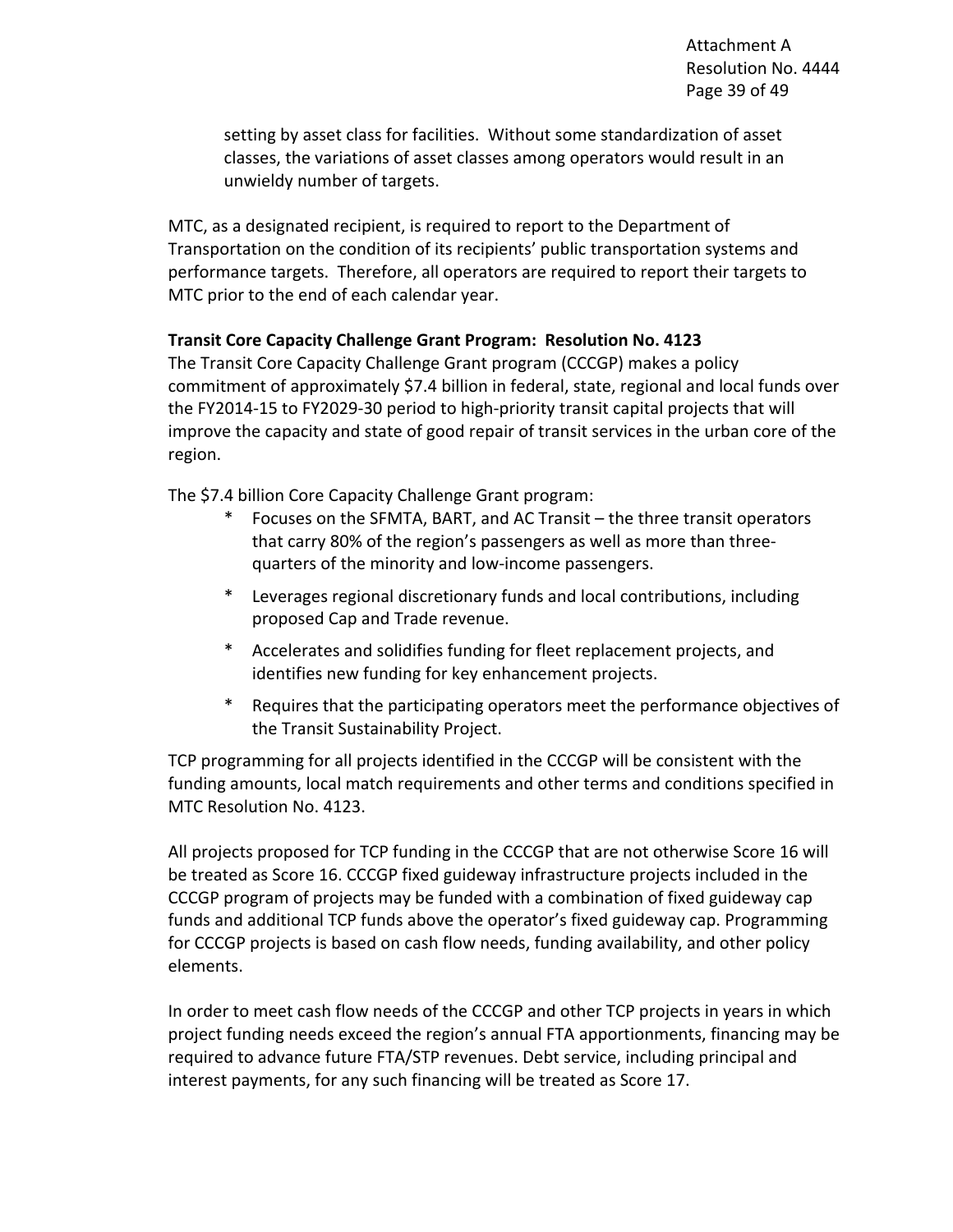Attachment A Resolution No. 4444 Page 40 of 49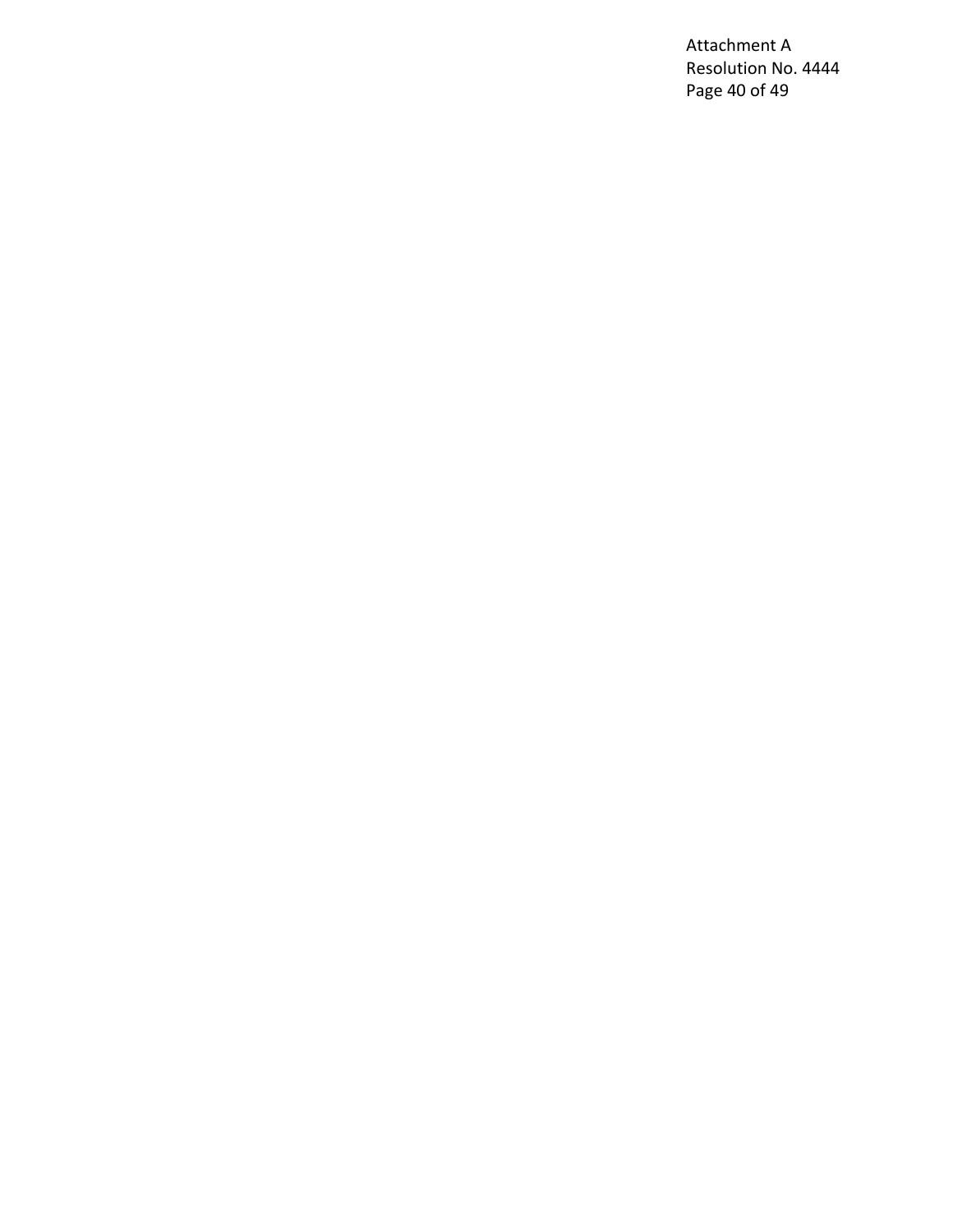Attachment A Resolution No. 4444 Page 41 of 49

### **Financing**

MTC staff, working with financial and legal advisors, and transit operator staff through the Partnership's Transit Finance Working Group, has been developing plans to finance one or more transit capital projects by borrowing against future Federal Transit Administration (FTA) formula funds. The projects would be funded all or in part with proceeds of the financing, rather than annual FTA apportionments programmed through the Transit Capital Priorities (TCP) program. A portion of the region's apportionments would be used to make debt service payments. The objective of financing is to accelerate the funding and delivery of critical capital projects by advancing FTA funds from future years when annual apportionments are projected to exceed high‐priority needs, to the next four‐year TCP programming cycle, when needs are projected to exceed annual apportionments.

The need for financing was anticipated when MTC adopted the Core Capacity Challenge Grant Program (Resolution 4123) in 2013, which established a \$7.5 billion, 16‐year funding framework for a set of key projects designed to increase capacity and improve the state of good repair of transit service in the urban core of the region, including fleet replacement and expansion for BART, SFMTA and AC Transit, and related infrastructure projects. The Core Capacity funding plan includes \$3.5 billion in FTA and other federal funds, of which a portion would be advanced through financing to accelerate completion of the projects.

The specific terms of any financing would be subject to agreements between the operator and MTC, MTC, the operator, and FTA, and MTC and bondholders. Debt service, including principal and interest payments, will have the highest priority among programming needs and will receive a Score 17 in developing the program. Debt service will be paid from apportionments in the same urbanized area(s) in which the operator whose project(s) are being financed is eligible. It is expected that any debt would be repaid over a 10‐15 year period.

### **Vanpool Reporting & Programming**

MTC's vanpool subsidy program began November 1, 2018. MTC began reporting vanpool data to NTD in 2019 for FY2018‐19. Staff may propose to include in the TCP program, starting with the FY2020‐21 program, 5307 funds for the Vanpool Support Program.

The amount proposed for programming from each urbanized area will not exceed the projected apportionments generated by vanpool reporting in the urbanized area. Any apportionments that are generated by vanpool reporting but are not programmed for the Vanpool Support Program will be available for programming to transit operator projects following the TCP programming guidelines. Staff anticipates submitting its own 5307 grants to FTA to request funds programmed for the Vanpool Support Program, but may elect to ask one or more transit operators to request the funds on MTC's behalf, and enter into a pass‐through agreement with MTC.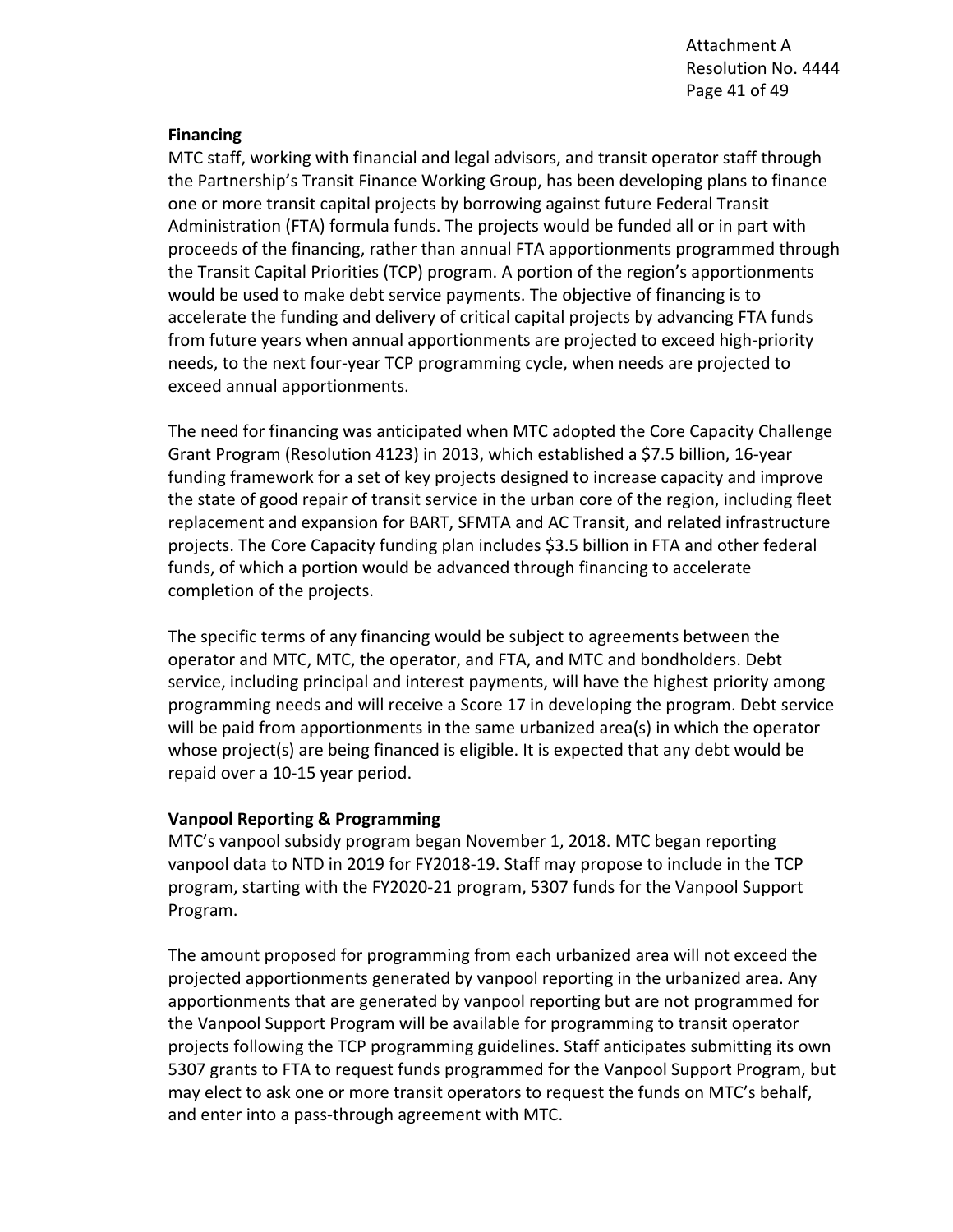Attachment A Resolution No. 4444 Page 42 of 49

## **IV. ONE BAY AREA GRANT PROGRAM TRANSIT CAPITAL PROGRAM**

The Commission's One Bay Area Grant Program Second Round (OBAG 2) Project Selection Criteria and Programming Policy for FY2017‐18 through FY 2021‐22, MTC Resolution No. 4202, Revised, includes \$189 million in STP/CMAQ funding for transit priorities, including BART car replacement and expansion, replacement of Clipper equipment and development of Clipper 2.0, and the TPI Program. Specific projects are included in Attachment B‐1 to MTC Resolution No. 4202, Revised.

The Commission is expected to adopt the Cycle 3 / One Bay Area Grant Program (OBAG 3) Program Project Selection Criteria and Programming Policy for FY2022‐23 through FY 2026‐27 in calendar year 2021.

This section specifies the programming policies for OBAG 2 funds for TCP projects, and will be updated to the extent that OBAG 3 includes funding for transit capital needs.

## **Transit Capital Priorities**

Certain OBAG 2 funds are programmed for transit capital replacement and rehabilitation projects to supplement the FTA funds in the Transit Capital Priorities program. OBAG 2 funds for TCP projects will be programmed using the same policies and procedures as used for the FTA formula funds, as specified in Section III. FTA Formula Funds, with priority given to Score 16 projects that meet the eligibility criteria for STP or CMAQ, and that cannot be fully funded with FTA funds within the program's fiscal constraints.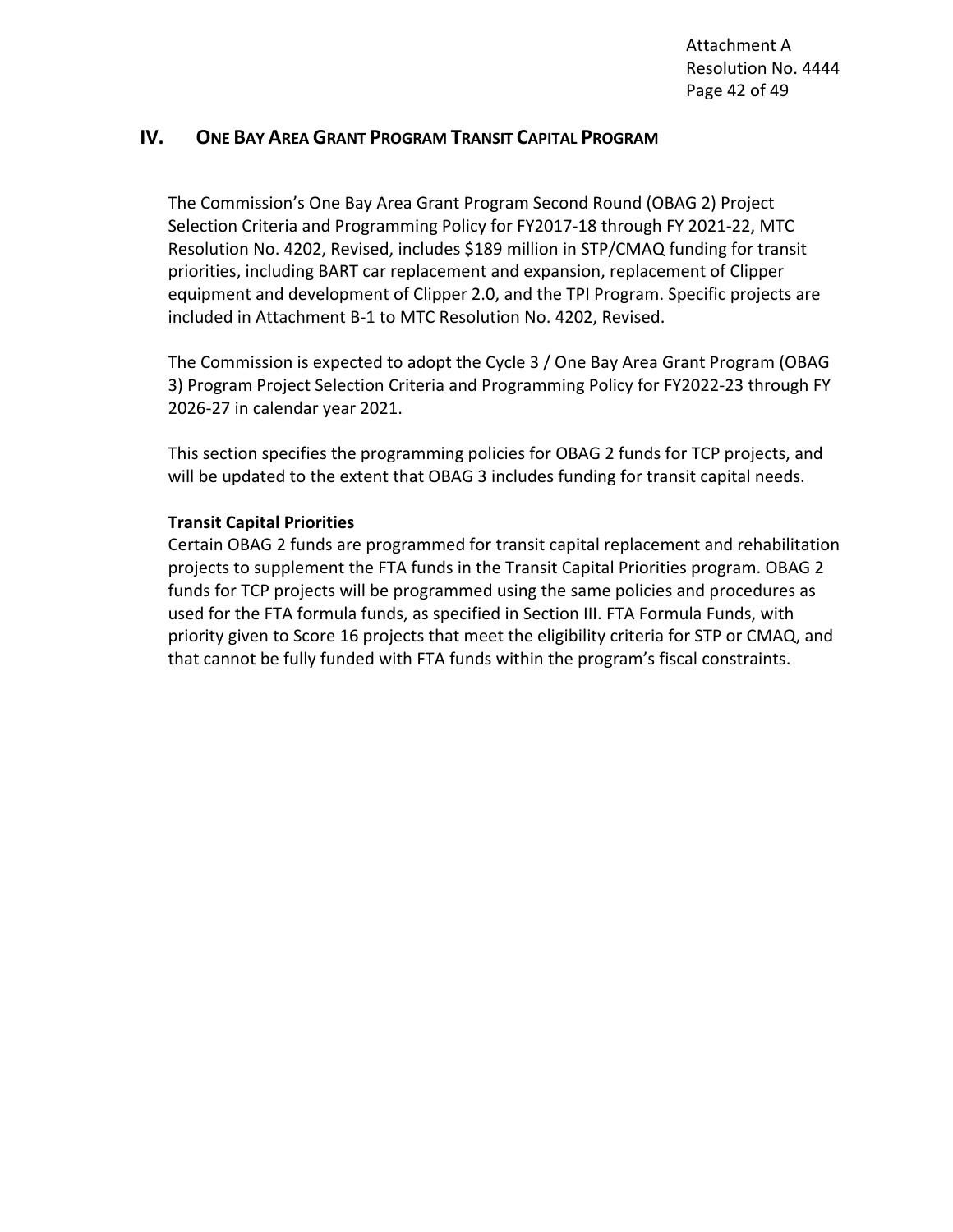Attachment A Resolution No. 4444 Page 43 of 49

**APPENDIX 1 – BOARD RESOLUTION**

*Sample Resolution of Board Support FTA Section 5307, 5337, and 5339, and Surface Transportation Program Project Application*

**Resolution No. \_\_\_\_\_**

## **AUTHORIZING THE FILING OF AN APPLICATION FOR FTA FORMULA PROGRAM AND SURFACE TRANSPORTATION PROGRAMS FUNDING FOR (project name) AND COMMITTING THE NECESSARY LOCAL MATCH FOR THE PROJECT(S) AND STATING THE ASSURANCE OF (name of jurisdiction) TO COMPLETE THE PROJECT**

**WHEREAS**, Fixing America's Surface Transportation (FAST, Public Law 114‐94) continues and establishes new Federal Transit Administration formula programs (23 U.S.C. §53) and continues the Surface Transportation Program (23 U.S.C. § 133); and

**WHEREAS**, pursuant to FAST, and the regulations promulgated there under, eligible project sponsors wishing to receive Federal Transit Administration (FTA) Section 5307 Urbanized Area, Section 5337 State of Good Repair, or Section 5339 Bus and Bus Facilities (collectively, FTA Formula Program) grants or Surface Transportation Program (STP) grants for a project shall submit an application first with the appropriate metropolitan transportation planning organization (MPO), for review and inclusion in the MPO's Transportation Improvement Program (TIP); and

**WHEREAS**, the Metropolitan Transportation Commission is the MPO for the San Francisco Bay region; and

**WHEREAS**, (applicant) is an eligible project sponsor for FTA Formula Program or STP funds; and

**WHEREAS**, (applicant) wishes to submit a grant application to MTC for funds from the FY2020‐21 FTA Formula Program or STP funds, for the following project(s): (project description) .

**WHEREAS**, MTC requires, as part of the application, a resolution stating the following:

- 1) the commitment of necessary local matching funds (18‐50% for FTA Formula Program funds, depending on project type, and 11.47% for STP funds); and
- 2) that the sponsor understands that the FTA Formula Program and STP funding is fixed at the programmed amount, and therefore any cost increase cannot be expected to be funded from FTA Formula Program or STP funds; and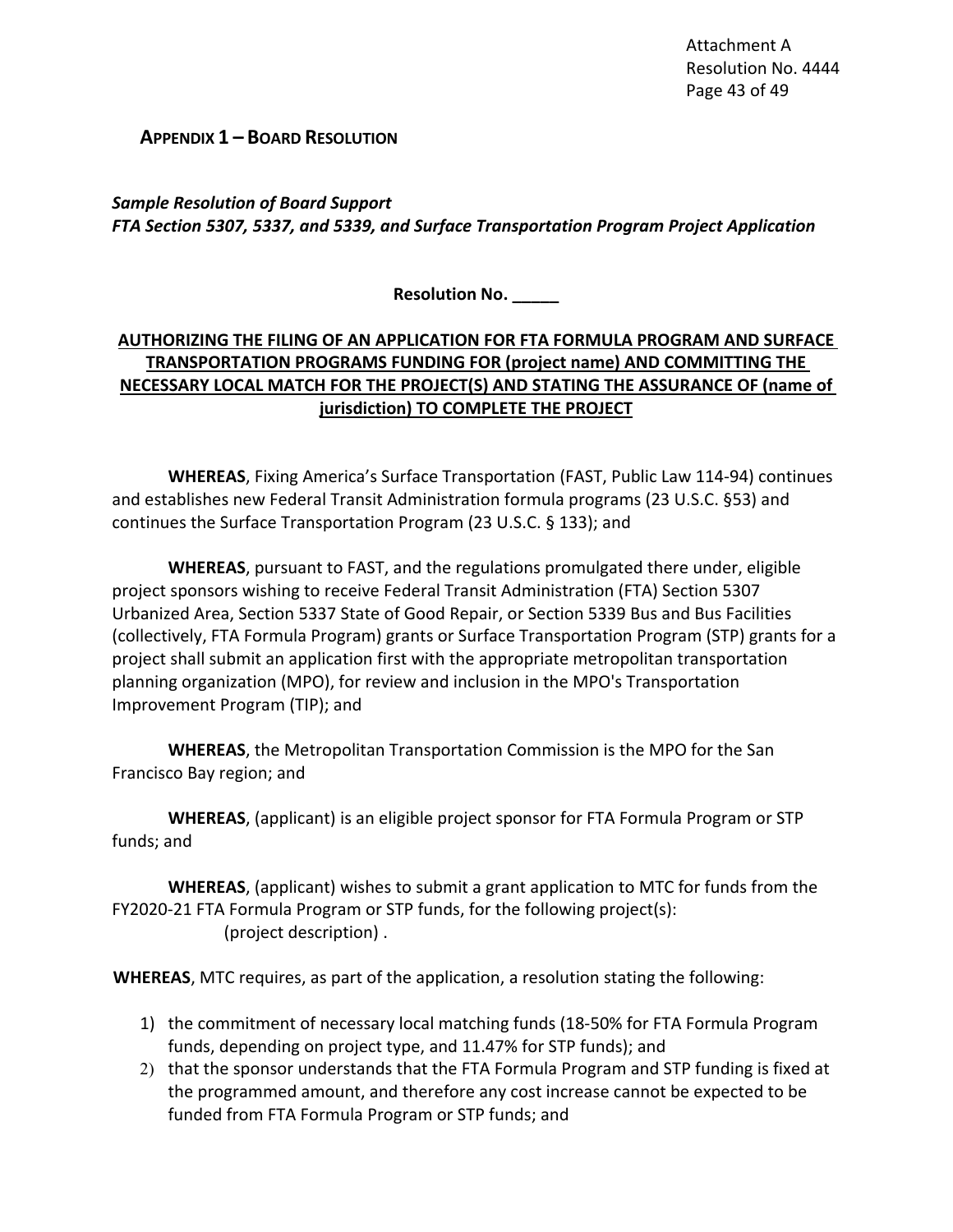Attachment A Resolution No. 4444 Page 44 of 49

- 3) the assurance of the sponsor to complete the project as described in the application, and if approved, as programmed in MTC's TIP; and
- 4) that the sponsor understands that FTA Formula Program funds must be obligated within three years of programming and STP funds must be obligated by January 31 of the year that the project is programmed for in the TIP, or the project may be removed from the program.

**NOW, THEREFORE, BE IT RESOLVED** by (governing board name) that (applicant) is authorized to execute and file an application for funding under the FTA Formula Program and/or Surface Transportation Program in the amount of (\$request) for (project description); and

**BE IT FURTHER RESOLVED** that (governing board) by adopting this resolution does hereby state that:

- 1) (applicant) will provide (\$ match amount) in local matching funds; and
- 2) (applicant) understands that the FTA Formula Program and STP funding for the project is fixed at ( \$ actual amount), and that any cost increases must be funded by the (applicant) from local matching funds, and that (applicant) does not expect any cost increases to be funded with FTA Formula Program and Surface Transportation Program funds; and
- 3) (project name) will be built as described in this resolution and, if approved, for the amount shown in the Metropolitan Transportation Commission (MTC) Transportation Improvement Program (TIP) with obligation occurring within the timeframe established below; and
- 4) The program funds are expected to be obligated by January 31 of the year the project is programmed for in the TIP; and
- 5) (applicant) will comply with FTA requirements and all other applicable Federal, State and Local laws and regulations with respect to the proposed project; and

**BE IT FURTHER RESOLVED\*,** that (agency name) is an eligible sponsor of projects in the program for FTA Formula Program and STP funds; and

**BE IT FURTHER RESOLVED\*,** that (agency name) is authorized to submit an application for FTA Formula Program and STP funds for (project name); and

**BE IT FURTHER RESOLVED\****,* that there is no legal impediment to (agency name) making applications for FTA Formula Program and STP funds; and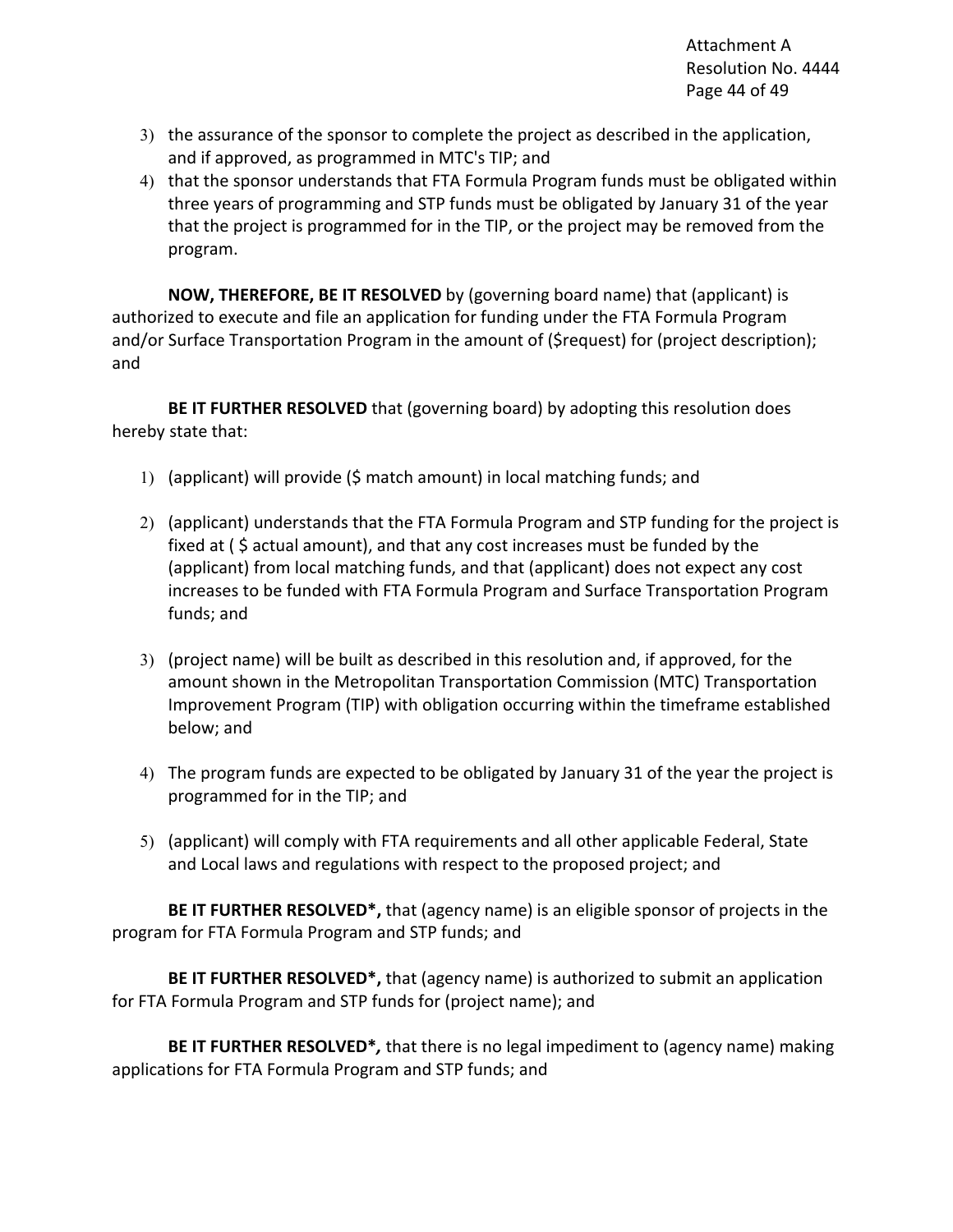Attachment A Resolution No. 4444 Page 45 of 49

**BE IT FURTHER RESOLVED\****,* that there is no pending or threatened litigation which might in any way adversely affect the proposed project, or the ability of (agency name) to deliver such project; and

**BE IT FURTHER RESOLVED,** that (agency name) agrees to comply with the requirements of MTC's Transit Coordination Implementation Plan as set forth in MTC Resolution 3866; and

**BE IT FURTHER RESOLVED** that a copy of this resolution will be transmitted to the MTC prior to MTC programming the FTA Formula Program or Surface Transportation Program funded projects in the Transportation Improvement Program (TIP); and

**BE IT FURTHER RESOLVED** that the MTC is requested to support the application for the project described in the resolution and to program the project, if approved, in MTC's TIP**.**

**\* Not required if opinion of counsel is provided instead.**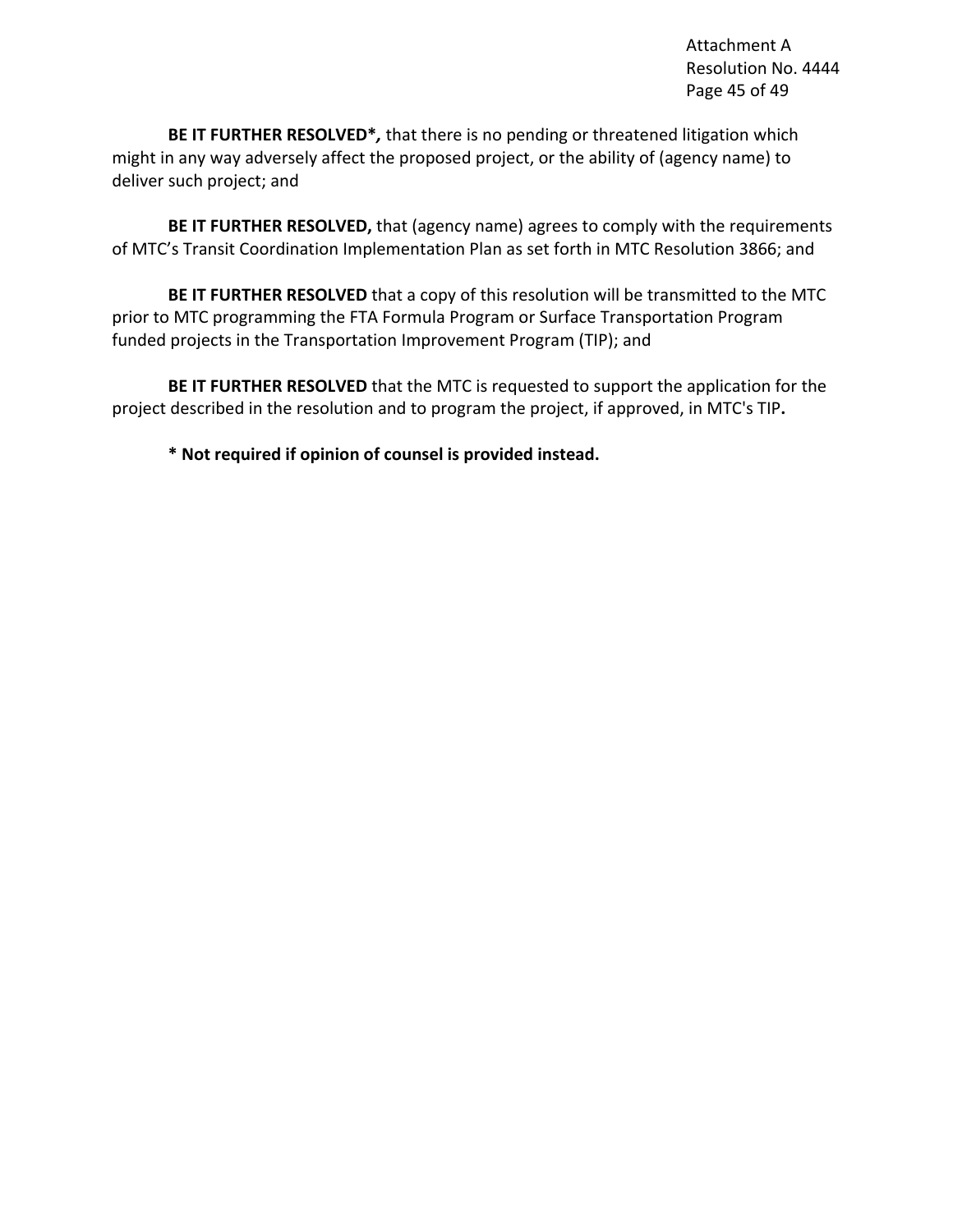Attachment A Resolution No. 4444 Page 46 of 49

### **APPENDIX 2 –OPINION OF COUNSEL**

## *Sample Opinion of Legal Counsel FTA Section 5307, 5337, 5339 and STP Project Application*

(Date)

To: Metropolitan Transportation Commission

Fr: (Applicant)

Re: Eligibility for FTA Section 5307 Program, FTA 5337 State of Good Repair Program, FTA 5339 Bus and Bus Facilities Program, and Surface Transportation Program (STP)

This communication will serve as the requisite opinion of counsel in connection with the application of (Applicant) for funding from the FTA Section 5307, 5337 or 5339 programs, or STP, made available pursuant to the Fixing America's Surface Transportation federal transportation authorization (FAST, Public Law 114‐94) or successor legislation.

- 1. (Applicant) is an eligible sponsor of projects for the FTA Section 5307, 5337 or 5339 programs, or the STP program.
- 2. (Applicant) is authorized to submit an application for FTA Section 5307, 5337 or 5339 funding, or STP funding for (project).
- 3. I have reviewed the pertinent state laws and I am of the opinion that there is no legal impediment to (Applicant) making applications FTA Section 5307, 5337 or 5339 program funds, or STP funds. Furthermore, as a result of my examinations, I find that there is no pending or threatened litigation which might in any way adversely affect the proposed projects, or the ability of (Applicant) to carry out such projects.

Sincerely,

<u> 1989 - John Stein, Amerikaansk politiker (\* 1989)</u> Legal Counsel

<u> 1980 - John Stone, Amerikaansk politiker (\* 1980)</u>

Print name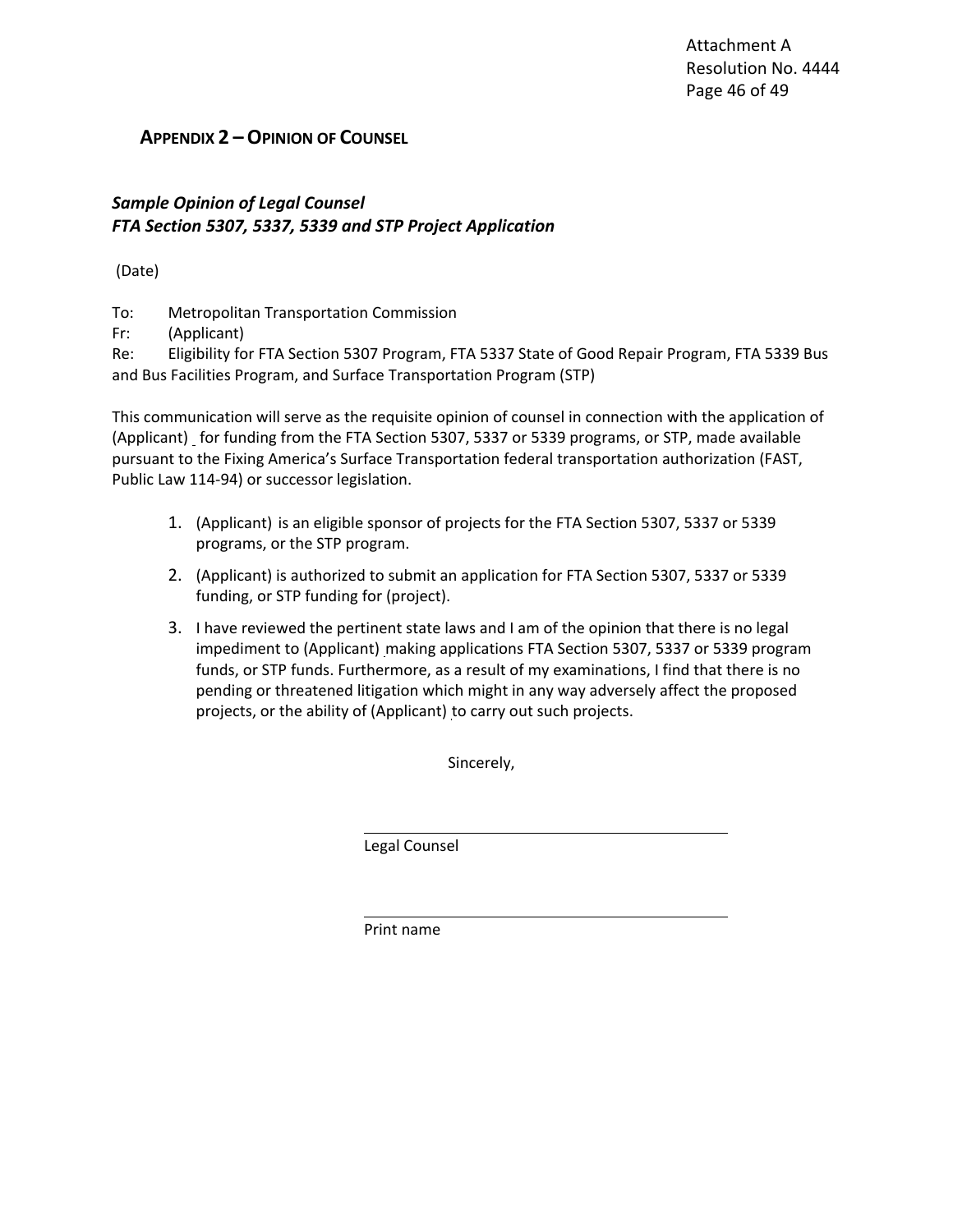## *Optional Language to add to the Resolution for Local Support*

Project sponsors have the option of consolidating the 'Opinion of Legal Counsel' within the Resolution of Local Support, by incorporating the following statements into the Resolution of Local Support:

*Resolved, that (agency name) is an eligible sponsor of projects in the FTA Formula Program and STP Programs; and be it further*

*Resolved, that (agency name) is authorized to submit an application for FTA Formula Program and STP funds for (project name); and be it further*

*Resolved, that there is no legal impediment to (agency name) making applications for FTA Formula Program and STP funds; and be it further*

## *Resolved, that there is no pending or threatened litigation which might in any way adversely affect the proposed project, or the ability of (agency name) to deliver such project; and be it further*

If the above language is not provided within the Resolution of Local Support, an Opinion of Legal Counsel is required as provided (Appendix 2).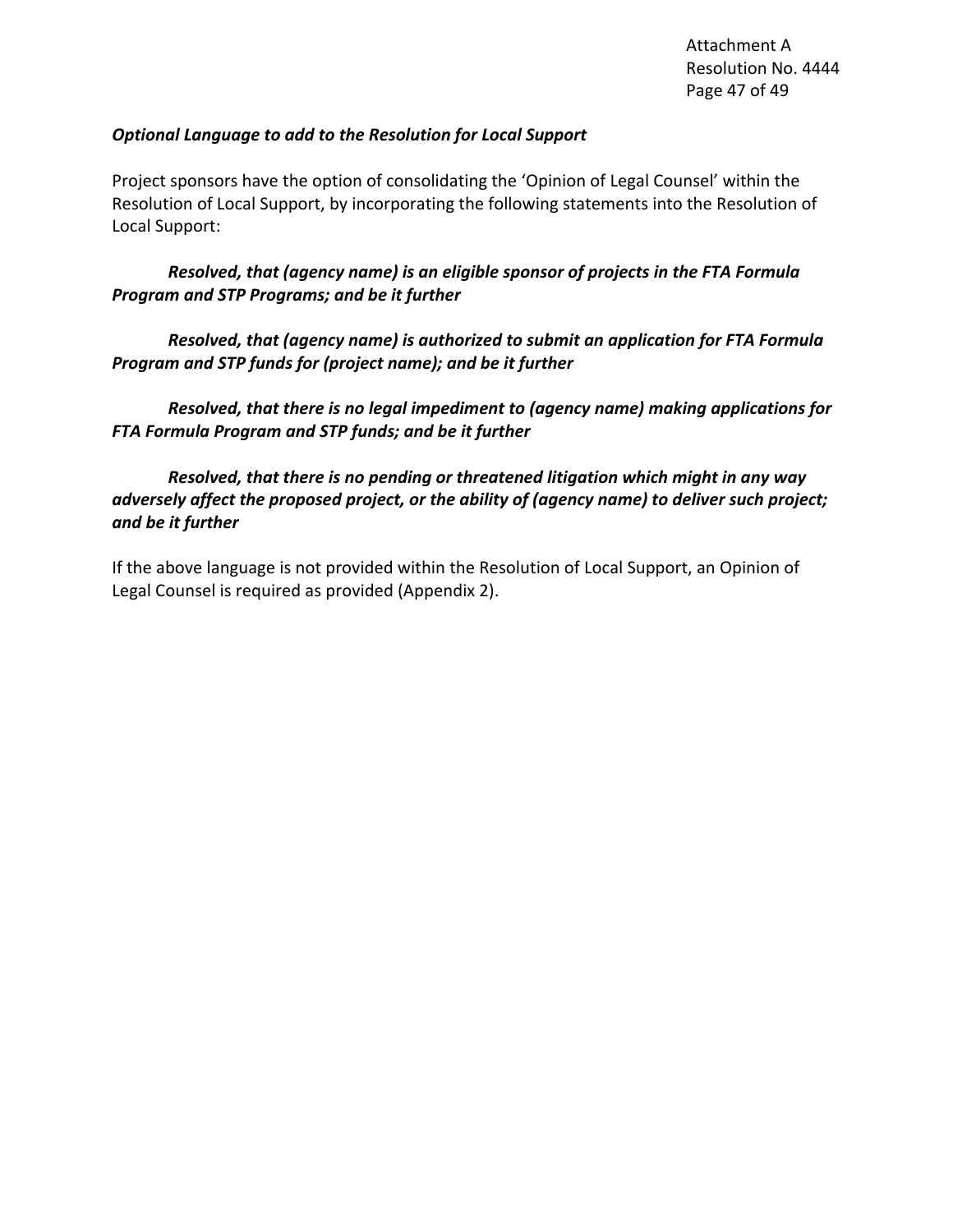## **APPENDIX 3 – PRINCIPLES FOR REDIRECTING FUNDS TO TRANSITOPERATIONS**

## **(As approved by Commission on December 16, 2020)**

These principles apply to fund sources that are under the direct authority of the Metropolitan Transportation Commission to program, allocate, distribute or otherwise control; and that such fund sources allow flexibility to direct to transit operations within existing statutory authorities.

1. Use funding to smooth the transition to a transit system based on service demand and available resources. – A re-direction of funding for transit operations would be intended as temporary relief, not an ongoing subsidy. The Commission seeks to aggressively pursue new funding at the federal and state levels to help catalyze a financial recovery for public transit that approaches its status prior to the COVID-19 pandemic and its devastating impacts on ridership. Until which time such aid and recovery are realized, these investment principles and any attendant actions are designed to ease the disruption.

To ease the disruption to agency labor forces and the public, funding should provide a "glide path" to an optimized system, once the availability of future operating resources and the demand for service are better understood. An expected federal funding relief package, a proposed vaccine roll-out plan, or other similar information could be important factors to right-size the system and establish a transition glide path.

- 2. The benefits of redirecting funds to transit operations should outweigh the disbenefits. The opportunity costs or trade-offs involved with re-directing funds from their intended usage to transit operations can include, but are not limited to:
	- Capital job losses
	- Safety and reliability concerns if fund source is normally directed to state of good repair purposes
	- Other pandemic recovery strategies including bicycle/pedestrian, mobility, and regional programs and projects
	- Inability to implement Plan Bay Area /Sustainable Communities Strategy goals, priorities and climate objectives, and meet multiple federal performance requirements
	- Inability to fund county priorities including congestion relief and multi-modal improvements; including loss of leveraged state and federal competitive funds
	- The ability of transit service benefitting from redirected funds to address the needs of those most dependent on its preservation, and for whom mobility options present undue burdens

Further, the degree of impact that a redirection of a specific funding source might have, given the scale of operations funding need, should be considered. An analysis of the relevant costs and benefits should be conducted prior to the redirection of funding.